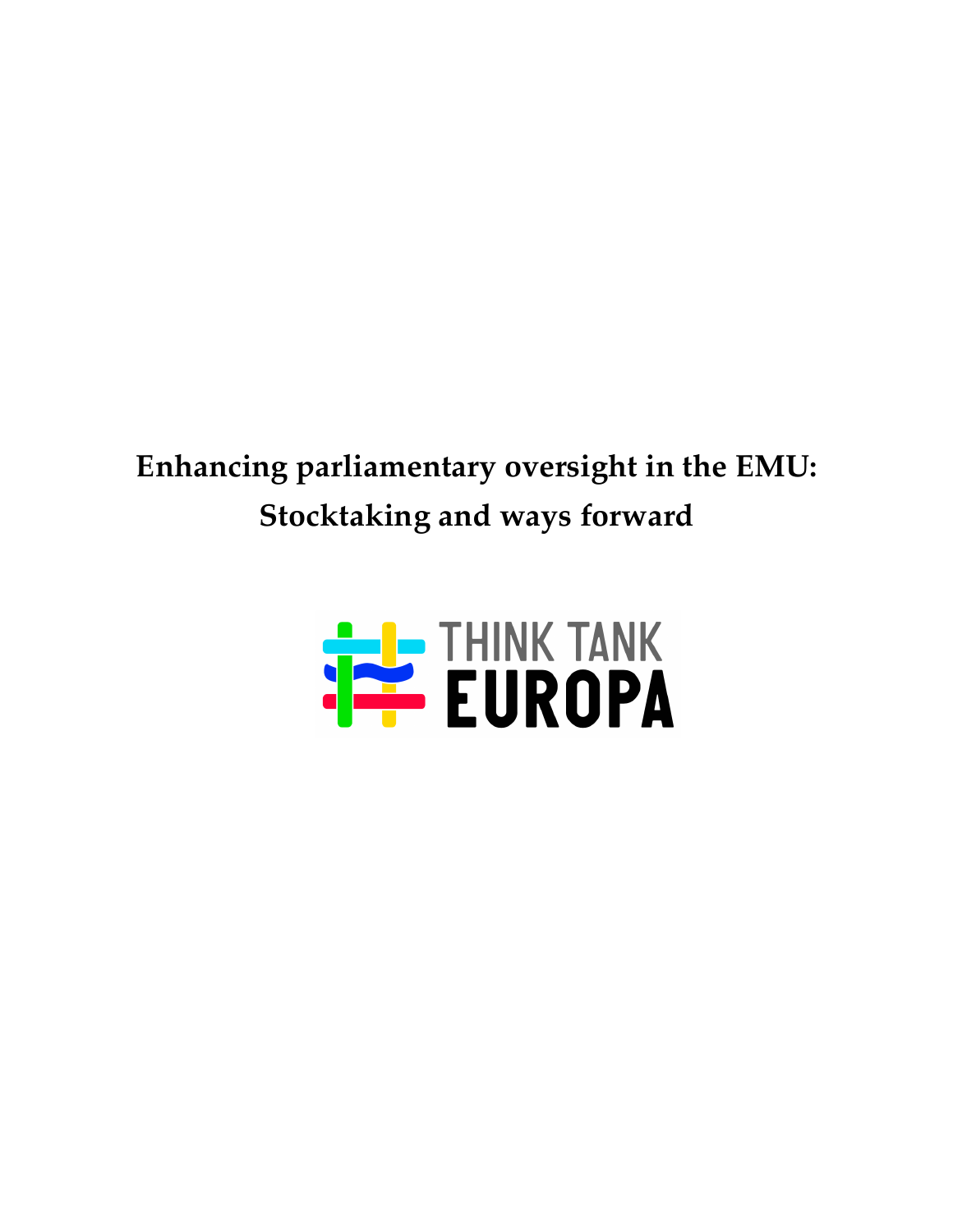| HOW CAN PARLIAMENTS WORK TOGETHER COLLECTIVELY TO INCREASE THEIR INFLUENCE IN THE EU'S NEW  |
|---------------------------------------------------------------------------------------------|
|                                                                                             |
|                                                                                             |
|                                                                                             |
|                                                                                             |
|                                                                                             |
|                                                                                             |
| DOES THE MONETARY DIALOGUE FURTHER THE ECB'S DEMOCRATIC ACCOUNTABILITY? 25                  |
| DOES THE EUROZONE NEED ITS OWN PARLIAMENT (OR EP COMMITTEE) AND IS IT POSSIBLE IN PRACTICE? |
|                                                                                             |
|                                                                                             |
|                                                                                             |
|                                                                                             |
|                                                                                             |
|                                                                                             |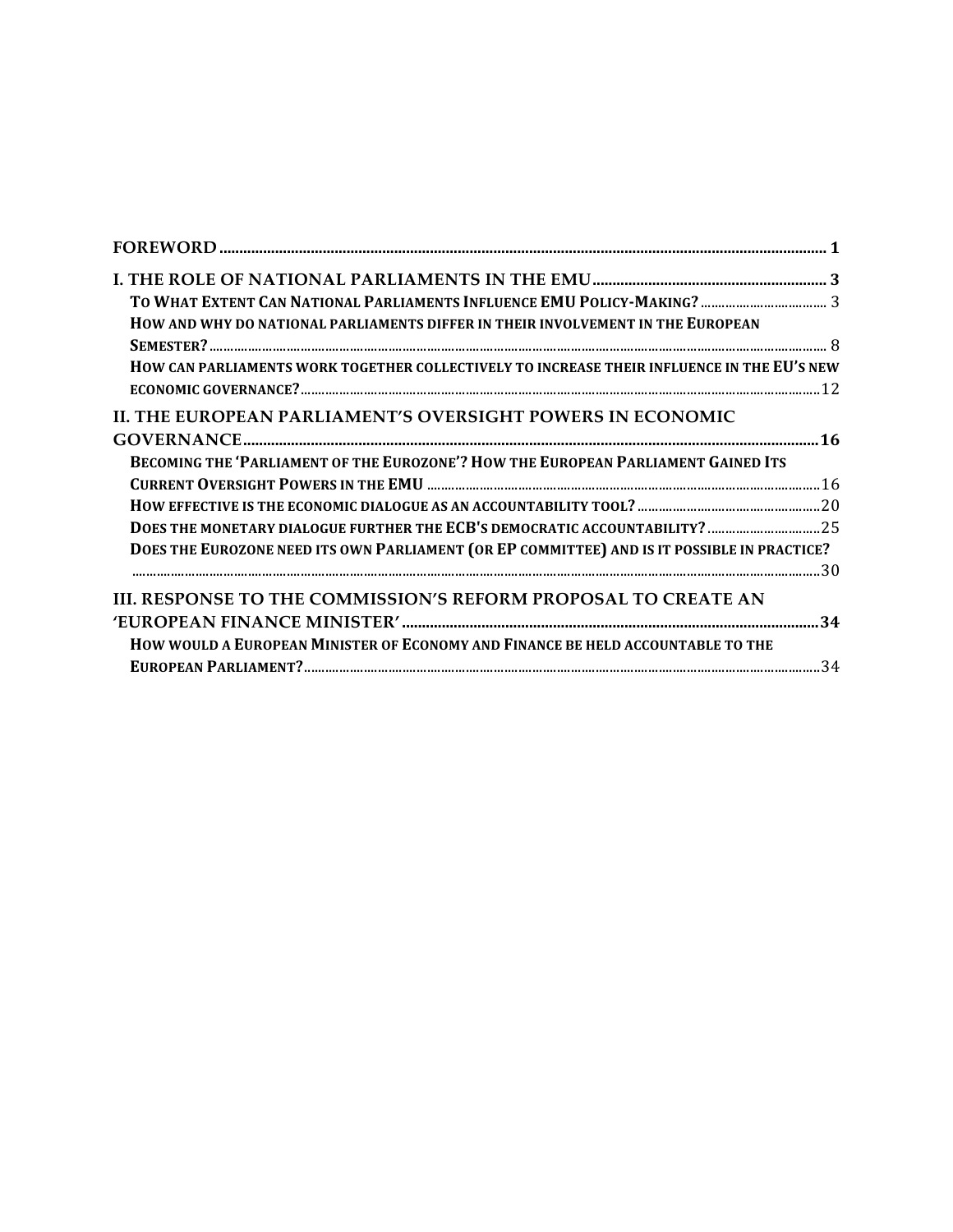# FOREWORD

 

The European Commission's recent roadmap for completing the European Monetary Union  $(EMU)$ <sup> $\perp$ </sup> suggests parliaments will become more involved in EU economic governance by being equipped with sufficient oversight powers. These include proposals to formalise the economic dialogue, create a European Minister of Economy of Finance who is accountable to the European Parliament (EP), integrate the Fiscal Compact into EU law, and establish a European Monetary Fund anchored in EU law.

These initiatives seem to be a godsend for both national parliaments and the EP, who have played a marginal role in the EU's response to the sovereign debt crisis due to the executive-dominated approach to crisis resolution. While the crisis has seen the emergence of various legal and political instruments of parliamentary involvement in economic governance, there have long been calls to strengthen the EMU's thin democracy.

In this report, we take stock of the effectiveness of existing national and European parliamentary oversight mechanisms introduced during the crisis and discuss how these can be strengthened and how new ones can be introduced. We also discuss how the Commission's suggestions could potentially increase political accountability and/or if new structures should also be considered. The first three contributions focus on the role of national parliaments in the EMU, the next four on the EP, and the last on the reform proposal to create a European Minister of Economy and Finance. Each contribution is preceded by a short abstract.

The report shows that national parliaments' involvement in the EMU is rather informal in nature. It is the prerogative of member states, not the EU, to decide how national parliaments are involved in EU economic governance, risking a fragmented political accountability across member states. Both the EP and national parliaments play a largely discursive role – they can debate and engage in dialogue with executive actors, but they do not necessarily hold the right to veto.

In most member states the scrutiny of governments in the European Semester has increased since 2012, when the Semester was first launched. Budget committees have also increased their involvement vis-à-vis European Affairs Committees. National budgets are increasingly discussed in the framework of the European Semester, contributing to an increased Europeanisation of national parliaments. The EP and national parliaments have also been able to exercise joint scrutiny of EU executive bodies through sharing information and best practice in the Interparliamentary Conference on Stability, Economic Coordination and Governance (SECG). This

<sup>1</sup> European Commission (2017) 'Communication 'Further Steps towards Completing Europe's Economic and Monetary Union: A Roadmap', COM(2017) 821, 6.12.2017, Available at: https://ec.europa.eu/commission/publications/completing-europes-economic-and-monetary-unionfactsheets\_en, Accessed 22 April 2018.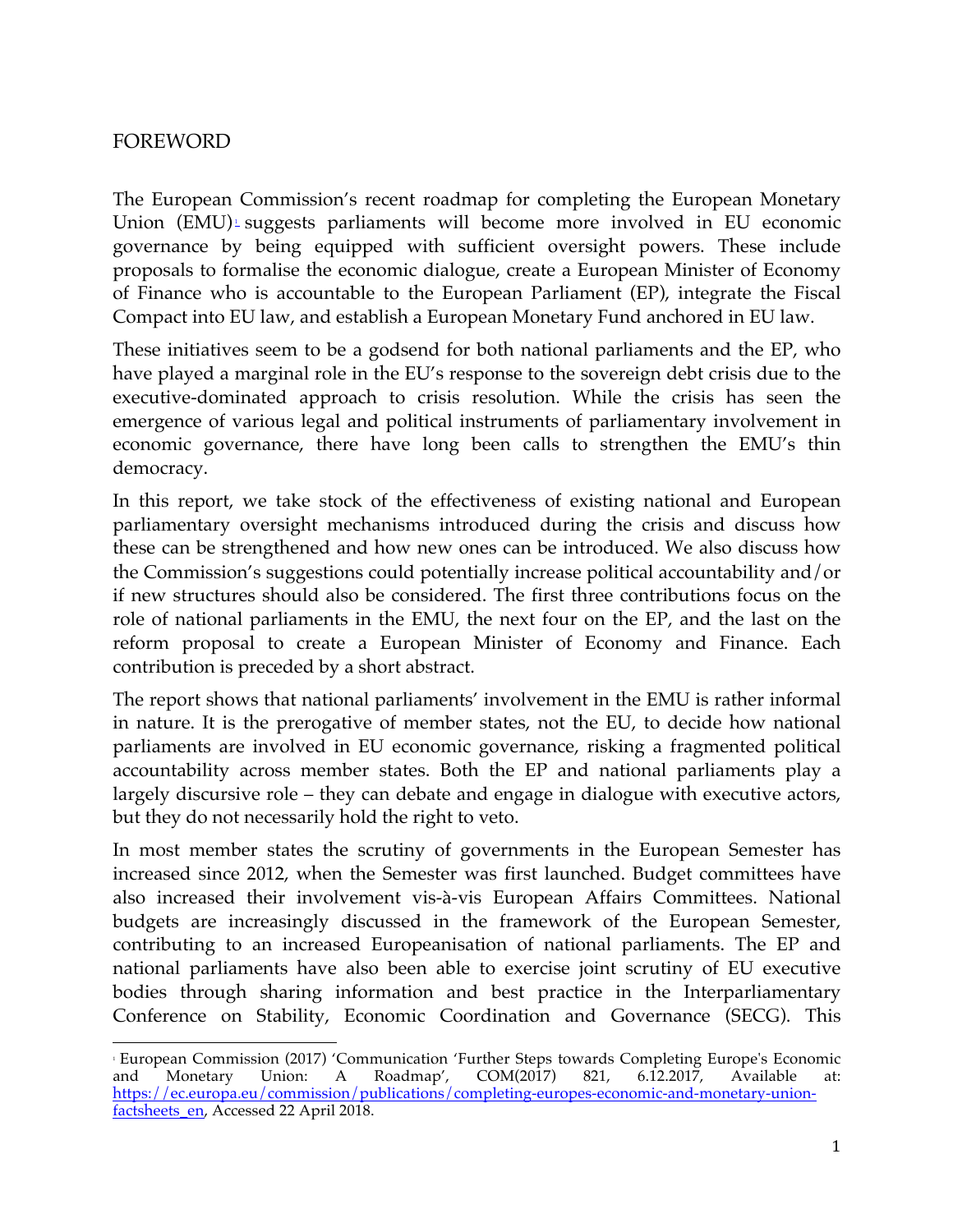constitutes the main venue for interparliamentary cooperation in EU Economic Governance, although parliaments by no means speak with a single voice.

In recent years, the EP has been successful at expanding its oversight powers in the EMU beyond its formal powers. It has done so through the creative use of five strategies: by linking different bargaining arenas, threatening to delay decisions, mobilising public opinion, allying with like-minded member states or institutions, and by 'moving first' to establish new oversight procedures. One of the oversight powers the EP recently gained in secondary legislation is the economic dialogue, which the Commission now suggests to formalise. However, this suggestion does not appear to change the current relationship between the two institutions, as the Commission already has a treaty obligation to respond to questions from MEPs.

The economic dialogue suffers from a number of weaknesses that could be addressed in a future 'revision' of the dialogue. Currently, the set-up of the European Semester makes it difficult to attribute responsibility. Furthermore, the format of the dialogue and the type of questions asked far from allow for a proper scrutiny of executive actors. This indicates that a strengthening of the economic dialogue needs to go further than just formalising the procedure. The dialogue is still a young initiative and is part of an ongoing learning process. The monetary dialogue – which has had more years to evolve – has changed over time. The style and substance of the monetary dialogue – between the EP and the President of the European Central Bank (ECB) – has improved since 2009. This report shows that the ECB President has shown an increased preparedness to discuss both the technical details and the broader ramifications of its monetary policy.

The Commission's proposal to create a European Minister of Economy and Finance might ensure a greater say for the EP on economic governance, particularly on those aspects where the EP does not currently enjoy formal co-decision rights. This is because the new position – as envisaged by the Commission – is double-hatted in nature and carries both intergovernmental and supranational elements, which may be difficult to strictly separate in practice. It is, however, questionable if the new ministerial post will have any real powers without a Eurozone budget, the ability to conduct economic policies (e.g., impose/reduce taxes) and economic reforms. Without any tangible powers, a European Minister of Economy and Finance risk being nothing more than a figurehead, potentially adding to the image of the EU as a bureaucratic entity.

It is the hope that this report will contribute to a better understanding of parliaments' current roles in the EMU and offer ideas on how to increase their involvement in the future. The report is a result of a workshop held at Think Tank Europe in March 2018 as part of the H2020 project '*Transcrisis'*, supported by the EU's Horizon 2020 research and innovation programme under grant agreement No. 649484.

> *Maja Kluger Dionigi Think Tank Europa, 7 June 2018*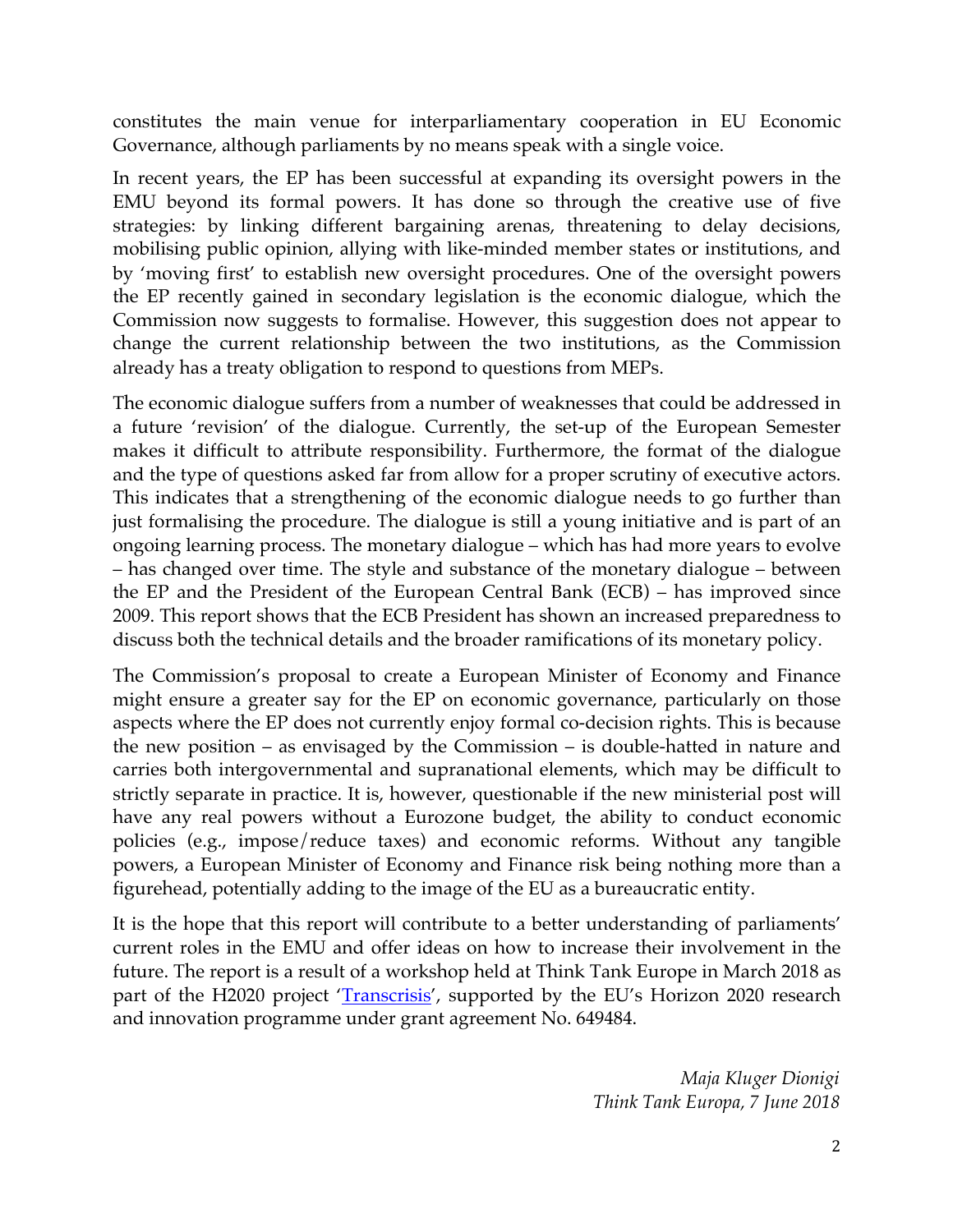# I. THE ROLE OF NATIONAL PARLIAMENTS IN THE EMU

# **To What Extent Can National Parliaments Influence EMU Policy-Making?**

*By Davor Jancic, Queen Mary University of London*

*Abstract: National parliaments' involvement in EMU policy-making is primarily informal. Both the economic and the monetary components of the EMU envisage national parliaments predominantly as discursive rather than veto players. They are invited to debate, scrutinise, and engage in dialogue with governments, EU institutions, and other parliaments, but they do not necessarily have the right of veto. It falls primarily upon the member states, not the EU, to ensure national parliamentary involvement in economic governance. This can lead to fragmented political accountability and differentiated adaptation to the evolving EU fiscal governance. These two consequences, as natural expressions of national identity and constitutional autonomy, may in turn hamper cross-fertilisation and mutual learning. National budgets are, however, increasingly discussed in the context of the European Semester, contributing to an increased Europeanisation of parliaments.*

#### **Introduction**

Central to identifying the avenues of national parliamentary influence is the distinction between the two components of the EMU: the 'E' stands for Economic Union, which is a domestic policy field in which the EU only acts in a coordinating capacity; and the 'M' for Monetary Union, which is an exclusive EU competence for euro area member states with little leeway for domestic influence. Hence, while there is a single euro area monetary policy, led by the European Central Bank, there is no single EU economic policy but a set of diverse national economic policies, which are coordinated by the joint action of the Commission, the European Council and the Council within the European Semester process. A corollary of this is that NPs have far more room for influence in the 'E' rather than in the 'M' of the EMU.

#### **Influence strategies: Economic policy coordination**

There are two pivotal ways for NPs to influence EU economic policy coordination. One is the 'ordinary' all-year process of the European Semester that applies to all member states, and the other is the 'extraordinary' process of the European Stability Mechanism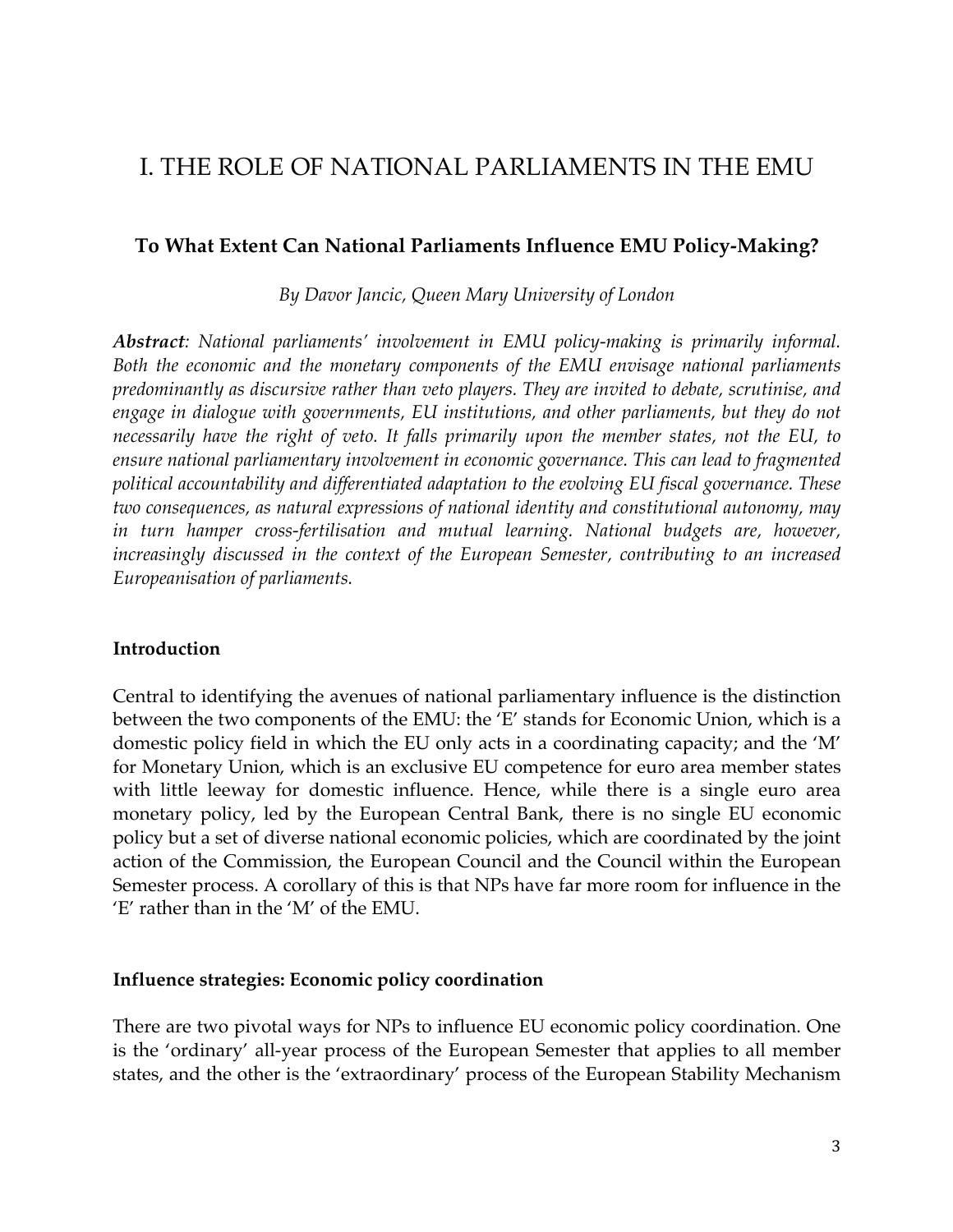(ESM) that applies only when a euro area Member State experiencing severe financing problems applies for financial assistance, which is known as a bailout.

# *'Ordinary' process: the European Semester*

The reason why the European Semester has been contentious is because it interferes with national fiscal policy making, at the heart of which is budgeting – a core nation state prerogative that allows governments to draft, and parliaments to vote on, decisions on how to spend taxpayer money. The limitation of this prerogative stems from the requirement for member states to prepare national reform programmes (NRPs), outlining the policies they intend to adopt to stimulate growth and jobs; and stability or convergence programmes (SPs for euro area states and CPs for non-euro area states), detailing the action to be taken to stay within the budget deficit and public debt boundaries of the Stability and Growth Pact. The Commission examines these documents and proposes to the Council the adoption of country-specific recommendations, after which the member states submit budget drafts to the Commission for feedback.

At the national level, NPs have several instruments of influence at their disposal in the said processes. First, depending on the given member state, parliament may have the right to vote on the adoption of NRPs and SPs (e.g. in France). The French *Assemblée nationale* has in fact called the possibility to adopt and amend these documents an 'imperative necessity'. <sup>2</sup> Second, NPs typically debate these documents in budgetary and European affairs committees, and less frequently, in the plenary.<sup>3</sup> Therefore, while budgetary sovereignty is now exercised with far greater EU involvement, the establishment of approval, scrutiny, and debating rights at the national level has to some extent counterbalanced this. These increase the number of points at which NPs may voice their concern about the budgetary policy or the EMU in general. This development is important because it allows NPs to be more engaged in EU affairs by increasing opportunities for parliamentarians to challenge their governments' budgetary and EU policies. In this sense one could observe EU economic governance reform not only as a restriction of domestic fiscal autonomy, $*$  but also as a step towards a further Europeanisation of NPs.<sup>5</sup>

At the EU level, NPs have another channel for input in the European Semester in the form of the political dialogue called the 'Barroso Initiative'. This is maintained by the

 <sup>2</sup> French National Assembly (2017) 'Résolution européenne no. 884 sur le renforcement de l'Union économique et monétaire', 15 January 2017, point 32, Available at: http://www.assembleenationale.fr/14/ta/ta0884.asp, Accessed 22 April 2018.

<sup>3</sup> Hallerberg, M., Marzinotto, B., and Wolff, G.B (2018) 'Explaining the evolving role of national parliaments under the European Semester', *Journal of European Public Policy* 25(2): 250-267.

<sup>4</sup> Crum, B. (2018) 'Parliamentary Accountability in Multilevel Governance: What Role for Parliaments in Post-Crisis EU Economic Governance?', *Journal of European Public Policy* 25(2)*:* 268-286.

<sup>5</sup> Jancic, D. (2016) 'National Parliaments and EU Fiscal Integration', *European Law Journal* 22(2*)*: 225–249.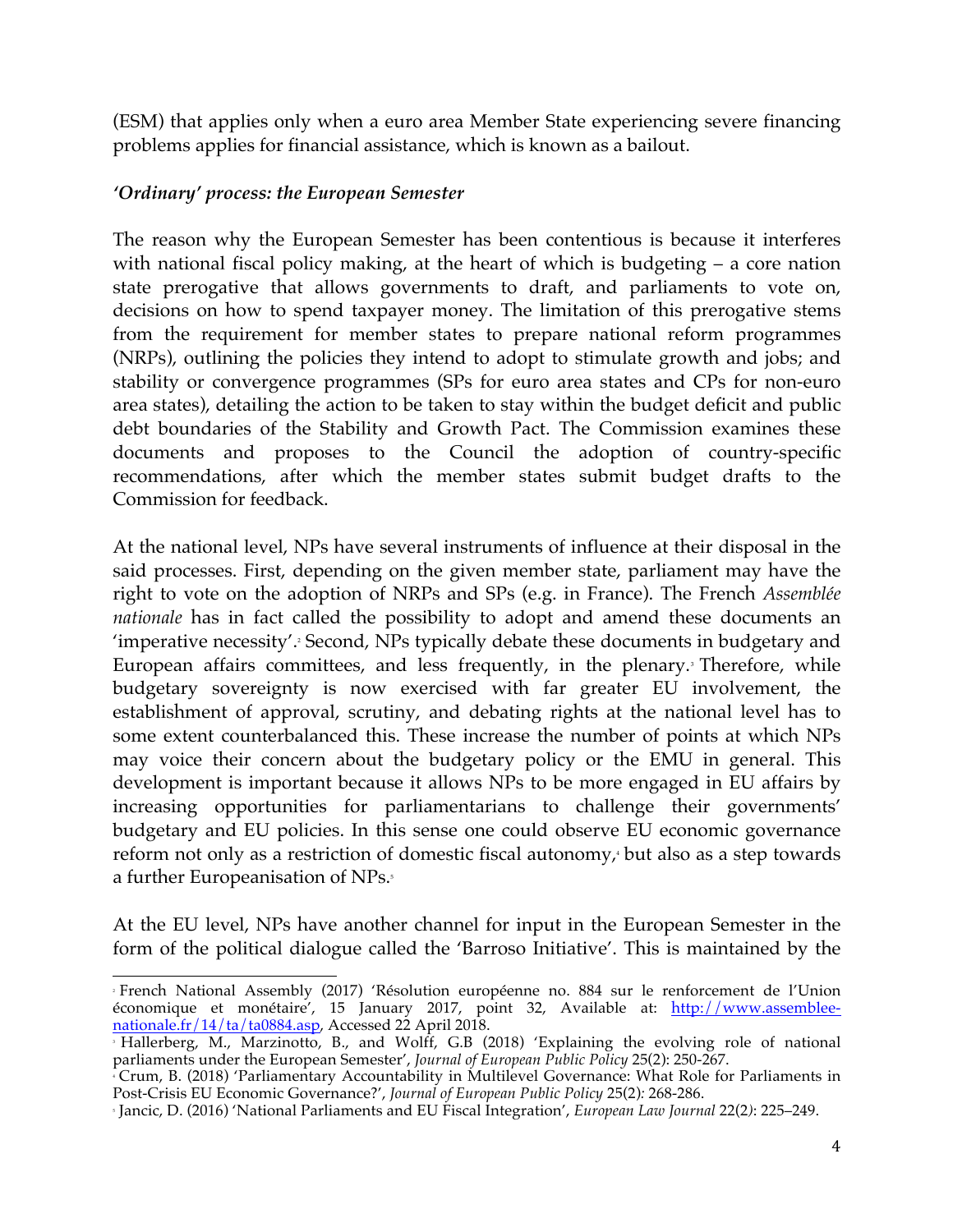designated European Semester Officers based in European Commission Representations in the member states. In addition, informal meetings are organised between the competent Commissioners and NPs.

# *'Extraordinary' process: bailouts*

A more severe limitation to the national fiscal sovereignty is the parliaments' inability to pursue independent economic policy whilst receiving bailout funding. This is because the release of such funding is made contingent on the adoption of a wide range of often precisely defined national policies in areas as politically sensitive as those regulating the labour market, public health, pensions or infrastructure. Here, the hands of the receiving state's parliament are tied because any autonomous decision-making means a sovereign debt default, while contributing state parliaments may enjoy the rights to debate and approve such funding schemes (e.g. Germany). This can result in asymmetric parliamentary empowerment and tensions between creditor and debtor member states.<sup>6</sup>

# **Influence strategies: Monetary policy and banking supervision**

While NPs' powers of control over EU monetary policy are severely restricted, ECB Presidents, especially Mario Draghi, have informally and unilaterally undertaken to appear in NPs and explain their strategies and decisions to national parliamentarians.<sup>7</sup> This was a reaction to democratic deficit claims following the ECB's recourse to unorthodox monetary policy measures, which have produced effects going beyond the Treaty blueprint for the EMU<sub>.</sub><sup>8</sup> Draghi's May 2017 appearance before the Dutch *Tweede Kamer*'s Finance Committee is an example of an unusually heated discussion, with the ECB President being challenged and having to defend his institution's crisis measures.<sup>9</sup>

A separate, but closely related, function of banking supervision carried out by the ECB limits the NPs' involvement in *ex-post* democratic oversight, which occurs in a twofold manner: (a) through receipt of an annual report, to which NPs may react by submitting reasoned observations and requesting a written reply; and (b) through an optional

 <sup>6</sup> Moschella, M. (2017) 'When Some Are More Equal than Others: National Parliaments and Intergovernmental Bailout Negotiations in the Eurozone', *Government and Opposition* 52(2): 239–265.

<sup>7</sup> Jancic, D. (2017) Accountability of the European Central Bank in a Deepening Economic and Monetary Union, in D. Jancic (ed.) *National Parliaments after the Lisbon Treaty and the Euro Crisis: Resilience or Resignation?* Oxford: Oxford University Press, pp. 141-158; Bovens, M. and Curtin, D. (2016) An Unholy Trinity of EU Presidents? Political Accountability of EU Executive Power, in D. Chalmers, M. Jachtenfuchs and C. Joerges (eds.) *The End of the Eurocrats' Dream: Adjusting to European Diversity,*  Cambridge: Cambridge University Press, pp.190-217, at 210 *et seq*.

<sup>8</sup> Tuori, K. (2016) 'Has Euro Area Monetary Policy Become Redistribution by Monetary Means? "Unconventional" Monetary Policy as a Hidden Transfer Mechanism', *European Law Journal* 22(6): 838– 868.

<sup>9</sup> Jones, C. and Khan, M. (2017) 'Mario Draghi Riled by Dutch MPs in Public Grilling', *Financial Times*, 10 May 2017, Available at: https://www.ft.com/content/11ced2ba-359c-11e7-99bd-13beb0903fa3, Accessed 22 April 2018.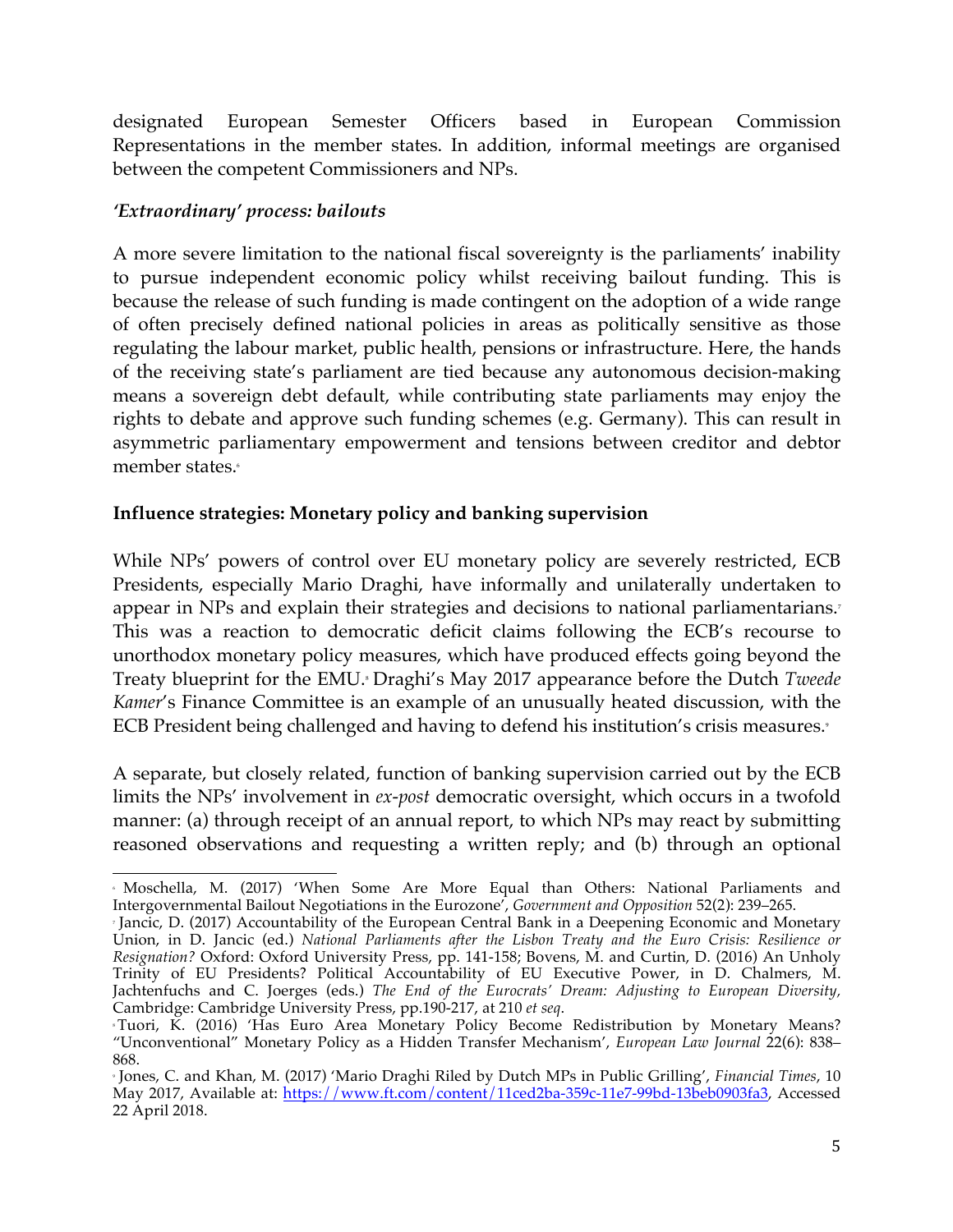exchange of information between a requesting NP and a member of the ECB Supervisory Board.

# **Reform proposals**

The two institutional changes proposed by the Commission – the establishment of a European Monetary Fund (EMF) and the creation of a European Minister of Economy and Finance – carry minor enhancements for NPs. The EMF Council Regulation proposal has two main implications. First, the use of the flexibility clause laid down in Article 352 TFEU means that unanimity applies, which enables parliaments to exert more influence over the government's voting in the Council, given that no Member State can be outvoted. Second, copying the banking supervision regime will reinforce the current ESM regime of accountability to NPs. This allows parliaments additionally to hold an exchange of views with the Managing Director of the EMF.<sup>10</sup> For its part, the creation of a European Minister of Economy and Finance envisages, without any detail, this official being accountable to the EP while also engaging in dialogue with  $NPs$ .<sup>11</sup>

# **Assessment and conclusions**

The predominant characteristic of the NPs' involvement in EMU governance is informality. Their intervention is decreasingly cast in voting procedures, while increasing emphasis is placed on deliberative politics. Both the 'E' and the 'M' components of EMU governance envisage NPs above all as discursive rather than veto players. They are asked to debate, scrutinise and engage in dialogue with governments, EU institutions and other NPs.

As there is no EU law instruction empowering NPs, national law instead allows a degree of consequential parliamentary participation that may constrain the government. This is not controversial, as tax revenue is also generated domestically. The high salience of some EU fiscal decisions – especially when made in crisis mode – may indeed incur severe political costs for governments. But the problem is that national parliamentary influence in EMU policy-making, not unlike in other areas, is

<sup>&</sup>lt;u> 1989 - Johann Stein, marwolaethau a bh</u> <sup>10</sup> European Commission (2017) 'Proposal for a Council Regulation on the establishment of the European Monetary Fund', COM(2017) 827 final, 6.12.2017, article 6.

<sup>&</sup>lt;sup>11</sup> European Commission (2017), 'Communication from the Commission to the European Parliament, the European Council, the Council and the European Central Bank "A European Minister of Economy and Finance"', COM(2017) 823 final, 6.12.2012.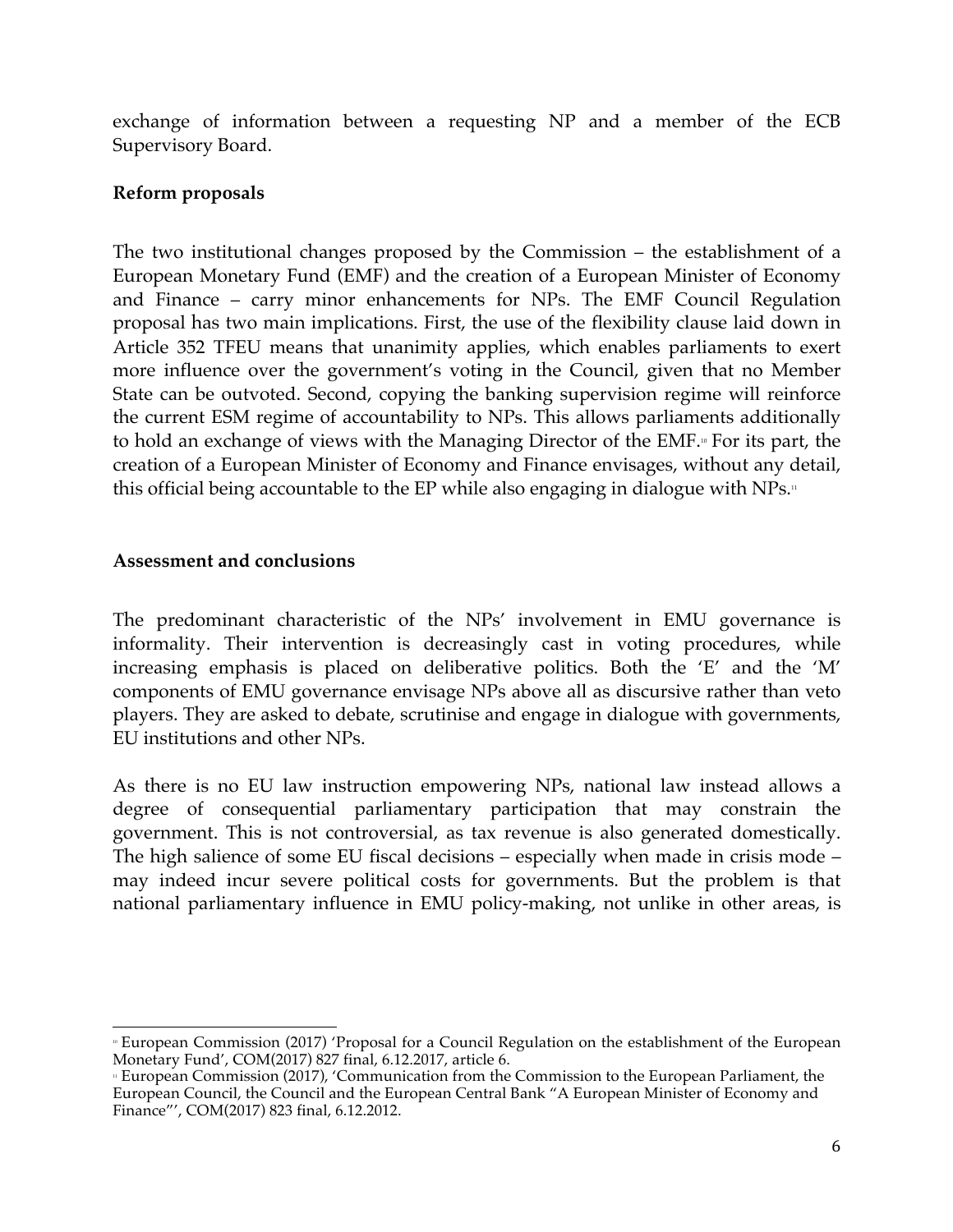subject to party politics, which means that their actual utilisation and impact can become hostage to partisan politics.<sup>12</sup>

Another problem is that it is up to the member states, rather than EU institutions, to ensure that NPs are fully involved in most EMU affairs.<sup>13</sup> This can lead to the fragmentation of political accountability and an imbalanced adaptation to the newly evolving EU fiscal environment. This imbalance is a natural consequence of national identity and constitutional autonomy, which fosters differentiated parliamentary responses to EU fiscal integration. However, this may prevent cross-fertilisation and mutual learning. Interparliamentary cooperation, however useful for agenda-setting purposes, has not proven an adequate substitute for robust economic policy-making.

For its part, the ECB governs virtually unrestrained. It is far removed from parliamentary fetters, even when it engages in redistributive politics, thereby precipitating a new democratic deficit.<sup>4</sup> Still, none of this may be worrying in terms of legitimacy: taxation and government debt are the least important issues for European citizens at both national and EU levels.15 Faced with such voters' perceptions, one should not expect a parliamentary revolution in the EMU any time soon.

<sup>&</sup>lt;u> 1989 - Johann Stein, marwolaethau a bh</u> <sup>12</sup> Maatsch, A. (2017) European Semester Compliance and National Political Party Ownership, in D. Jancic (ed.) *National Parliaments after the Lisbon Treaty and the Euro Crisis: Resilience or Resignation?*, Oxford: Oxford University Press, pp.193-223*.*

<sup>&</sup>lt;sup>13</sup> European Commission (2018), 'Annual Growth Survey 2018', COM(2017) 690.

<sup>14</sup> Curtin, D. (2017) '"Accountable Independence" of the European Central Bank: Seeing the Logics of Transparency', *European Law Journal* 23(1-2): 28-44.

<sup>15</sup> European Commission (2017) 'Standard Eurobarometer No. 88', Available here: http://ec.europa.eu/commfrontoffice/publicopinion/index.cfm/Survey/getSurveyDetail/instruments/ STANDARD/surveyKy/2143, Accessed 22 April 2018.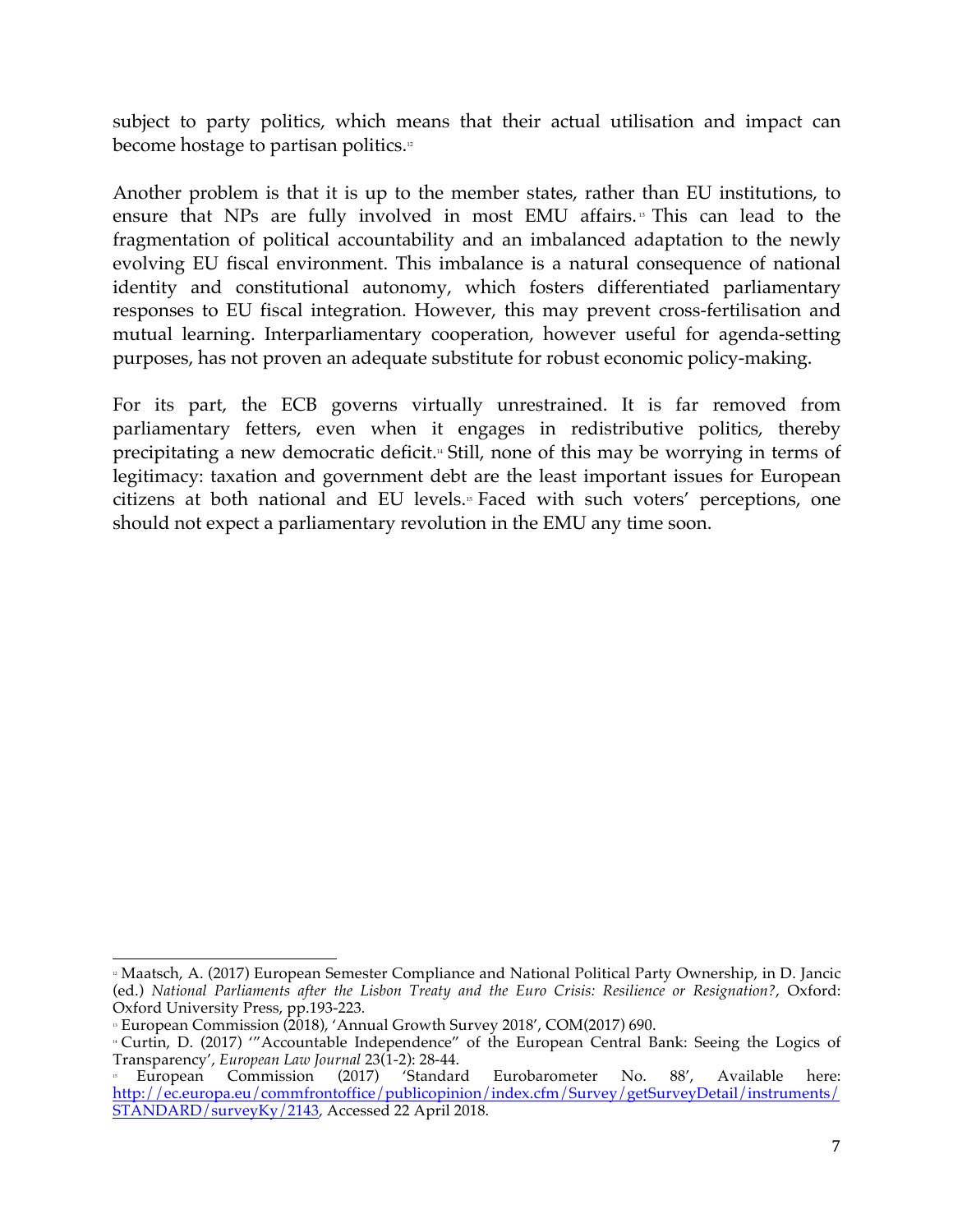# **How and why do national parliaments differ in their involvement in the European Semester?**

*By Benedicta Marzinotto, University of Udine; College of Europe*

*Abstract: The influence of national parliaments in the European Semester is mostly exercised at the domestic level when member states prepare Stability/Convergence Programmes (SCPs) and National Reform Programmes (NRPs). SCPs and NRPS are usually debated in committees and only occasionally in plenary, perhaps to avoid politicisation. In most member states, parliamentary ex-ante (when national governments prepare fiscal and reform plans) and ex-post (after the EU has provided feedback) scrutiny has increased over time (from 2012 to 2015). Budget committees have also increased their involvement in the European Semester relative to European Affairs committees. Thus, national ownership of the European Semester may just require time. Despite several commonalities between countries, differences persist. Contrary to general expectations, parliaments' strengths in the domestic budget process do not account for cross-country variation, but parliaments' institutional strengths in EU affairs do.* 

# **Introduction**

The initiation of the European Semester process was accompanied by the strengthening of the European Parliament (EP) and of National Parliaments (NPs) in the area of economic policy coordination at the European Union (EU) level. While both national parliaments and the EP continue to play an advisory role, they have gained greater visibility in EU legislation put in place to deal with the sovereign debt crisis.

With the Six-Pack, for example, the European Commission and the Council are required to inform the EP of the strategic economic policy priorities that are identified every year in the Annual Growth Survey (AGS). Moreover, the EP ensures the accountability of decisions taken by the Commission and the Council, as it can request clarifications if the country-specific recommendations, approved by the Council, differ from the Commission's initial proposal. The regime change is perhaps even more visible in the case of the NPs. Since 2011, national Members of Parliament (MPs) have been able to take part in the EP's parliamentary committees and request Commissioners and Members of the European Parliament (MEPs) to report on the European Semester process in front of national parliamentary committees.

The NPs' power is mostly exercised at the domestic level when each member state prepares Stability/Convergence Programmes (SCPs) and National Reform Programmes (NRPs), which have to be submitted to the Commission by 30 April every year. There is also potential for ex-post monitoring by NPs when each member state receives policy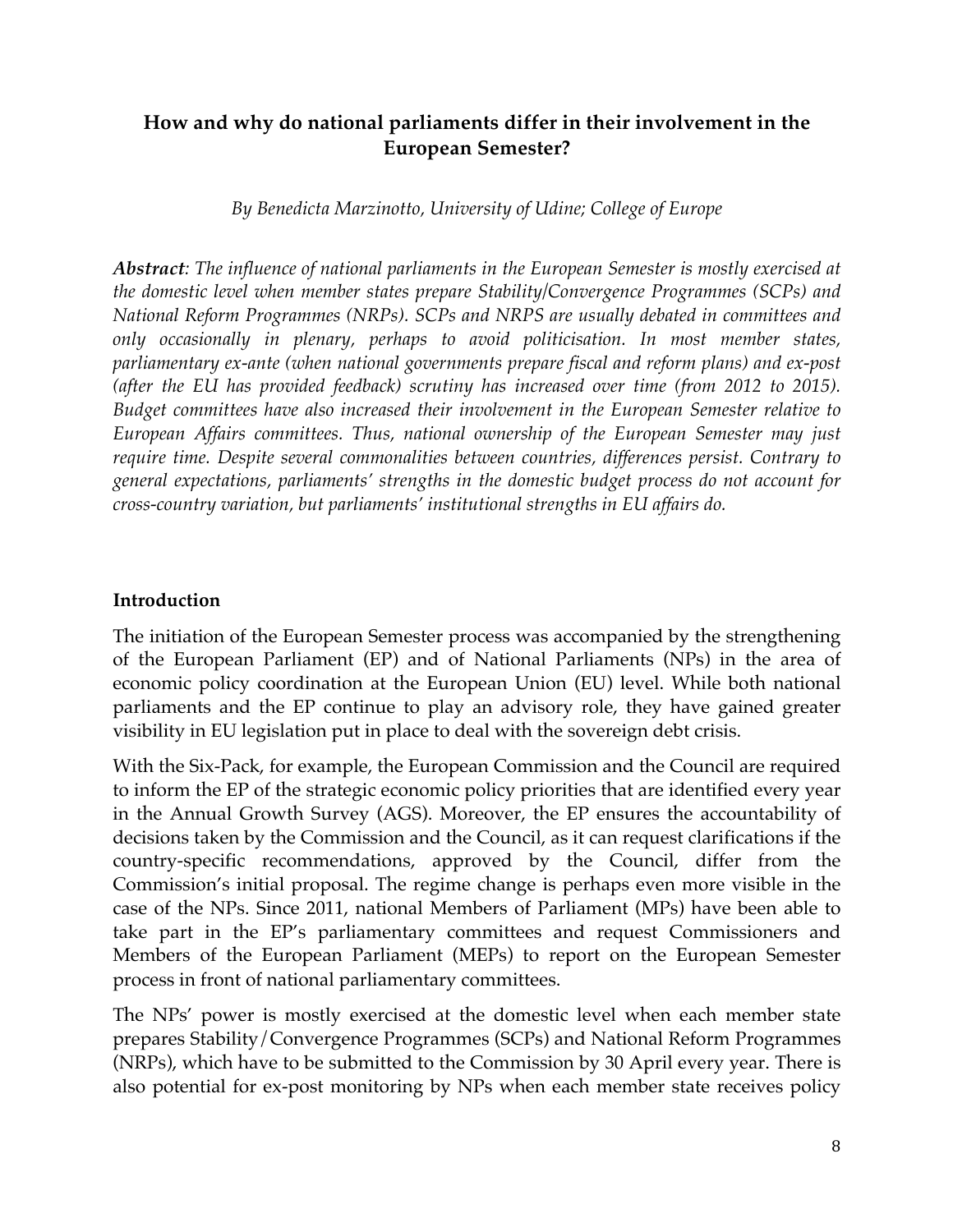recommendations that often serve as input to the parliamentary phase of the national budget process starting from September every year across most EU countries.

The way in which NPs are involved in the preparation of national reform plans and their subsequent translation into law is important for the input legitimacy of the European Semester. The launch of the Semester raised legitimacy concerns as member states were required to inform the EU of reform plans well before the start of the discussion of the national budget in national parliament. At the same time, the European Semester provided national legislatures with the opportunity to intervene earlier in the domestic economic policy-making process.<sup>®</sup> NPs may justify their involvement in EU economic policy coordination through the following two instruments:

- *Hard-law instruments* that allow them to take full control of the budgetary process. These include instruments such as budget amendment powers and other formal rules through which they intervene in the discussion on public expenditures and revenues.
- *Soft-law instruments*, such as access to information and the capacity to process the pieces of information they receive from the government.<sup>17</sup>

Whether, or not, national parliaments decide to exercise parliamentary scrutiny – independently of the instruments they have at their disposal – is ultimately a political decision.

# **Factors accounting for cross-country variation**

There is extensive and continuously growing empirical literature aimed at identifying the factors that explain cross-country variation in the 'Europeanisation' of national parliaments. Various studies find that the strength of parliament in the domestic arena is an important driver of Europeanisation.<sup>®</sup> Others show that NPs exercise greater scrutiny when the public opinion tends be Eurosceptic.<sup>®</sup> There is, however, weak evidence that the positioning of political parties on European affairs affects the Europeanisation of domestic legislatures.

 <sup>16</sup> Hallerberg, M., Marzinotto, B, and Wolff, G.B. (2011) 'An Assessment of the European Semester', Brussels: European Parliament.

<sup>17</sup> Auel, K., and Raunio, T. (eds.) (2015) *Parliamentary Communication in EU Affairs: Connecting with the Electorate?* Oxon: Routledge.

<sup>18</sup> Raunio, T. (2005) 'Holding governments accountable in European Affairs: Explaining cross-national variation', *The Journal of Legislative Studies* 11(3/4): 319-342; Auel, K. and Hönig, O. (2014) 'Parliaments in the Euro Crisis: Can the Losers of Integration Still Fight Back?', *Journal of Common Market Studies* 52(6): 1184–1193.

<sup>19</sup> Bergman, T. (1997) 'National parliaments and EU affairs committees: Notes on empirical variation and competing explanations', *Journal of European Public Policy* 4(3): 373-387.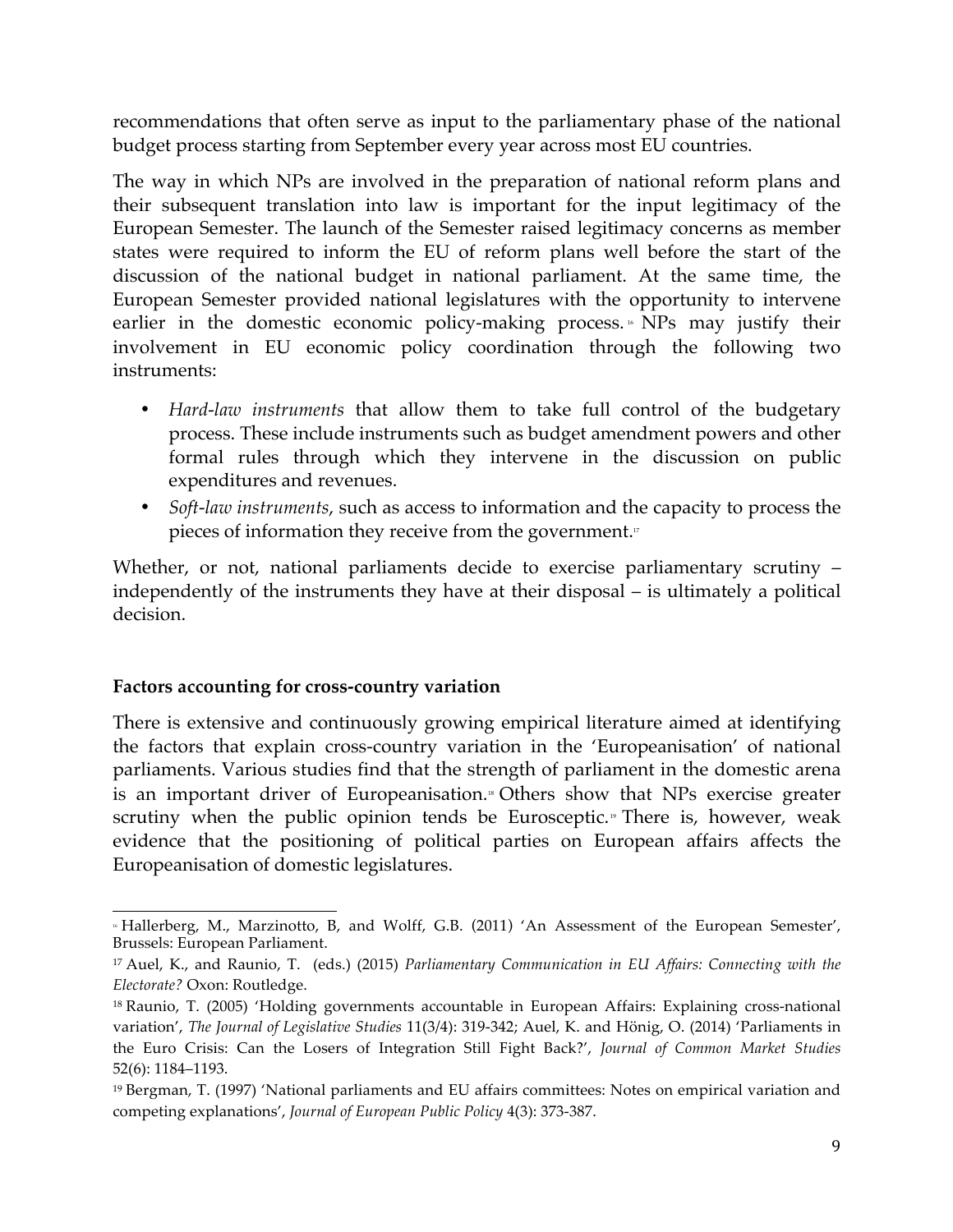Survey-based data is a useful method to assess cross-country variation, particularly concerning the role played by soft law and practice. In the following, I describe the findings of a recent study on national parliamentary involvement in the European Semester, which is based on a survey submitted to NPs.<sup>30</sup> This survey aims to uncover whether plenaries or parliamentary committees discuss SCPs and/or NRPs (1) before they are submitted to the EU as well as (2) after the EU has provided specific policy guidance.

Parliamentary scrutiny is defined as the degree to which NPs discuss reform commitments in the EU context and the timing for doing so, whether *ex-ante* (when national governments prepare fiscal and reform plans), or *ex-post* (after the EU has provided feedback). The survey was designed with the purpose of collecting information on the following aspects: (1) the actors that are involved in the preparation of SCPs and of NRPs; (2) whether documents are discussed in plenary or in parliamentary committees; (3) the committees that are directly involved in the discussion of those documents. The data was collected from the same survey that was conducted four times from 2012-2015 in order to observe any changes over time.

# *Cross-country similarities*

 

The results from the survey show that in the majority of countries, finance or economics ministries draft SCPs, whereas the drafting of NRPs involves a larger number of actors, including the Prime Minister's Office or other ministries (e.g. in Austria, France, and Romania).

In most countries, SCPs are only occasionally discussed in plenary. The same is true of NRPs, which are only on the agenda of plenaries in Italy and Luxembourg. It is possible that this occurs to avoid politicisation. Fiscal and reform plans are more often discussed in parliamentary committees, involving typically the budget and the EU affairs committees. Generally, SCPs are discussed either by both or none of the committees. The exceptions are France, Luxembourg, Portugal and Sweden, where fiscal plans are discussed only in budget committees.

Parliamentary scrutiny has increased over time. The budget committees of Austria, Ireland and Spain started discussing fiscal plans from 2015. As expected, NRPs are mostly discussed in European Affairs committee with evidence of increased participation of budget committees in 2015 compared with 2012. NPs that scrutinised national documents before they were sent to Brussels also engaged in debating the EU's country-specific recommendations. As in the case of ex-ante monitoring, greater ex-post scrutiny was exercised in 2015 than in 2012. It is interesting to note that the budget

<sup>20</sup> Hallerberg, M., Marzinotto B. and Wolff, G. (2018) 'Explaining the evolving role of national parliaments under the European Semester', *Journal of European Public Policy* 25(2): 250*-267*.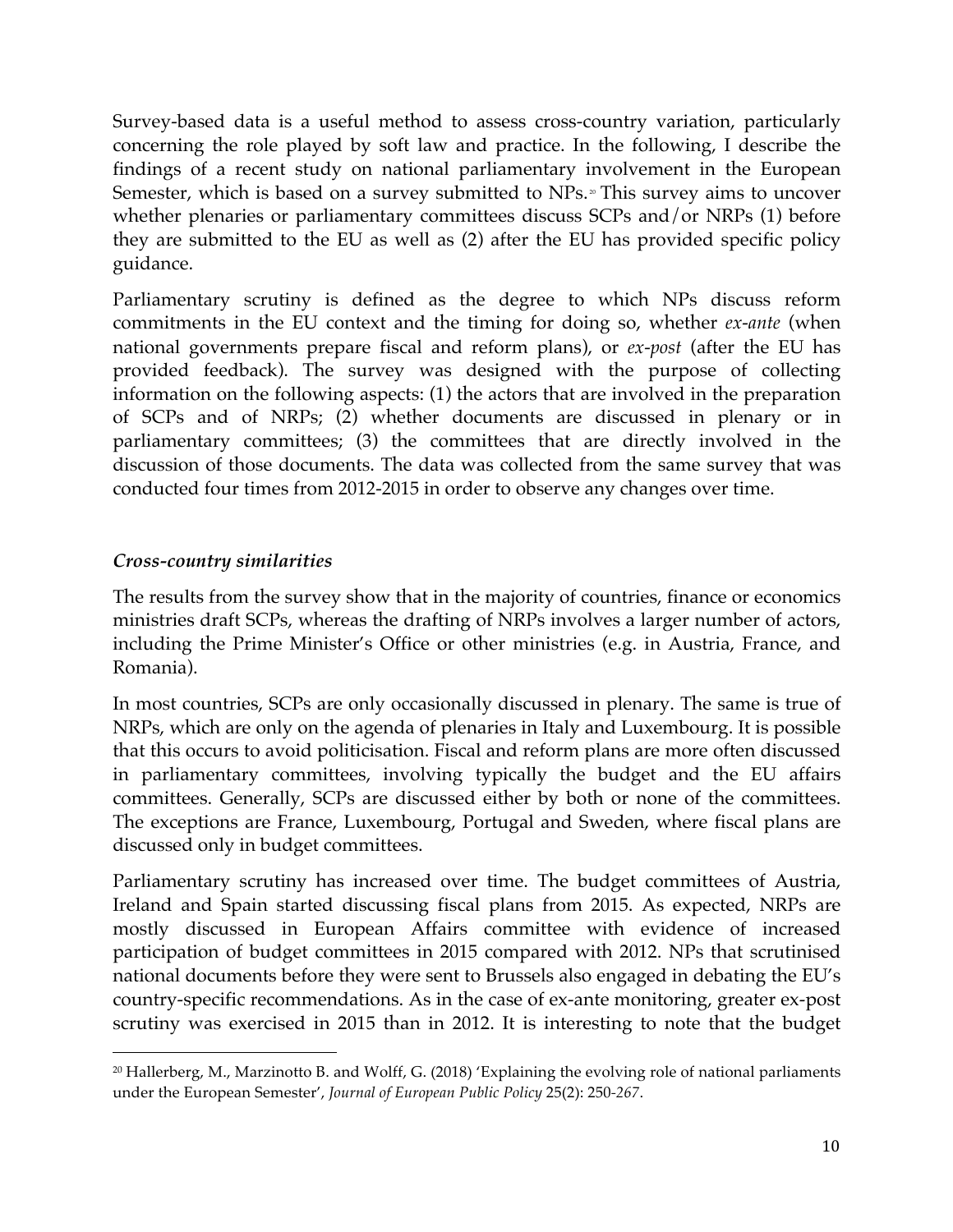committees have increased their involvement relative to European Affairs committees. This shows that national ownership of the new economic policy coordination cycle may just require some time to develop.

# *Cross-country differences*

<u> 1989 - Johann Stein, marwolaethau a bh</u>

The significant cross-country variation found in the data may be related to the fact that NPs vary in their rights to use hard/soft law instruments, in addition to a broader set of determinants ranging from Euroscepticism among the public, the position of elites on Europe, the age of EU membership, and contingent macroeconomic conditions. In the case of the European Semester, being part of the euro area is also likely to be relevant because fiscal policy recommendations are binding for euro countries only.

Surprisingly, hard law instruments retain poor explanatory power, with the strongest parliaments of Austria, Finland and Romania not exercising greater scrutiny over the European Semester process than the others. Parliaments that have the legislative tools to take full control of the budgetary process do not necessarily benefit from soft law instruments such as access to information. It is this latter institutional strength that explains why some European Affairs committees scrutinise fiscal plans. Thus, the legislative strength of parliament in the domestic budget process, contrary to existing evidence<sup>2</sup>, does not seem to play a significant role. Yet, the institutional strength does, which may allude to the fact that scrutiny rises along with the capacity to interpret the technical details of governmental fiscal and reform plans.

Euro membership is a significant determinant of the involvement of NPs over the European Semester. NPs in non-euro area member states tend to be more active than the others. This is especially true of definite 'euro outs', meaning the countries that have discretionally chosen not to take part in the euro project. The latter are found to be mainly involved in the ex-post monitoring of EU recommendations. This emphasises the importance of domestic political parties' positioning in the EU debate rather than reflecting a Eurosceptic public opinion. The more Eurosceptic a population is, the less likely that parliamentary budget committees will review NRPs. By contrast, neither the age of membership, nor poor macroeconomic conditions predict the behaviour of national legislatures.

<sup>21</sup> Raunio, T. (2005) 'Holding governments accountable in European Affairs: Explaining cross-national variation', *The Journal of Legislative Studies* 11(3/4): 319-342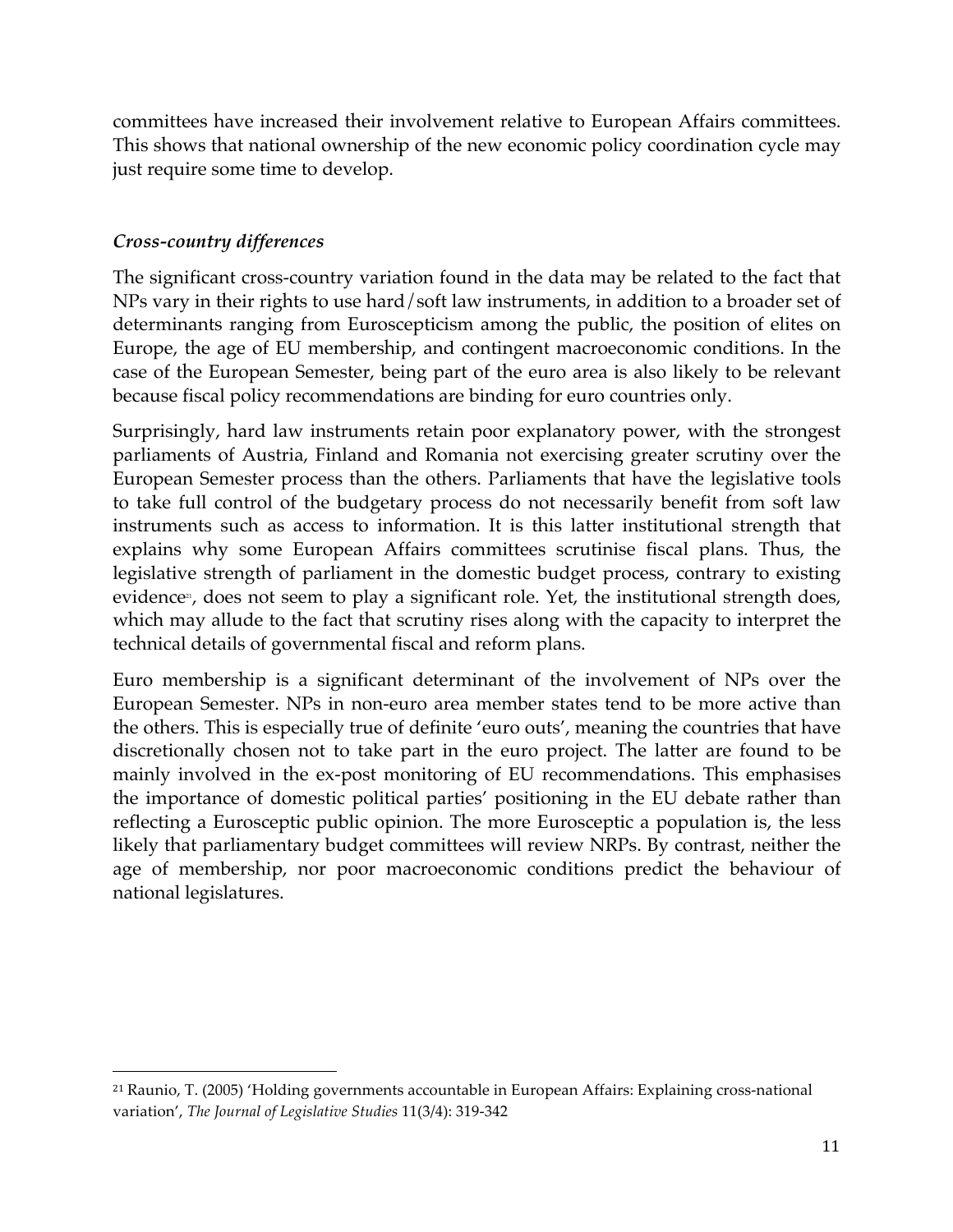# **How can parliaments work together collectively to increase their influence in the EU's new economic governance?**

*By Valentin Kreilinger, Jacques Delors Institut; Hertie School of Governance*

*Abstract: The main venue for interparliamentary cooperation in EU Economic Governance is the Interparliamentary Conference on Stability, Economic Coordination and Governance (SECG), established on the basis of Article 13 TSCG. This contribution explains that three competing models shaped discussions about the institutional design and internal functioning of the SECG Conference. National parliaments and the European Parliament (EP) disagreed on some issues but wanted to increase parliamentary influence over the new Economic Governance. As it currently works, the SECG Conference mostly follows the blueprint of the Conference of Parliamentary Committees for EU Affairs (COSAC): National parliaments and the EP discuss Economic Governance issues and they exchange information and best practices. They also exercise some joint scrutiny of the EU's executive branch. This means that the parliamentary control of EU Economic Governance is not solely the responsibility of the EP and that the conference has not become a collective parliamentary counterweight either.*

# **Introduction**

One of the reasons behind promoting (inter)parliamentary involvement in EU Economic Governance is the perceived lack of national ownership over national (economic) reforms. Even though, for example, in the European Semester most national governments submit the annual National Reform Programme to their parliament before transmitting it to the European Commission<sup>2</sup>, national parliamentarians often remain in the illusion of reforms being 'imposed' by Brussels.

Interweaving the levels of governance could facilitate the coordination of economic and budgetary policies. Stronger coordination and convergence could be achieved through better awareness of EU Economic Governance issues and more parliamentary activities that transcend levels. National parliaments would have to be aware of indicators such as the aggregate fiscal stance of the euro area and debate them at the EU level. They could then have the task to transpose these orientations into their respective national economic and fiscal policies.<sup>23</sup> If the diverse political views within national parliaments

<sup>&</sup>lt;u> 1989 - Johann Stein, marwolaethau a bh</u> <sup>22</sup> Hallerberg, M., Marzinotto, B. and Wolff, G. B. (2018) 'Explaining the evolving role of national parliaments under the European Semester', *Journal of European Public Policy* 25(2): 250-267; Raimla, E. (2016) Involvement of the National Parliaments in SCPs and NRPs – 2014, 2015 and 2016, Brussels: European Parliament; Hagelstam, K., Lehofer, W., Ciucci M. (2018) The role of national parliaments in the European Semester for economic policy coordination, Brussels: European Parliament.

<sup>&</sup>lt;sup>23</sup> Kreilinger, V. and Larhant, M. (2016) 'Does the Eurozone need a Parliament?', Jacques Delors Institut -Berlin, Policy Paper n°176.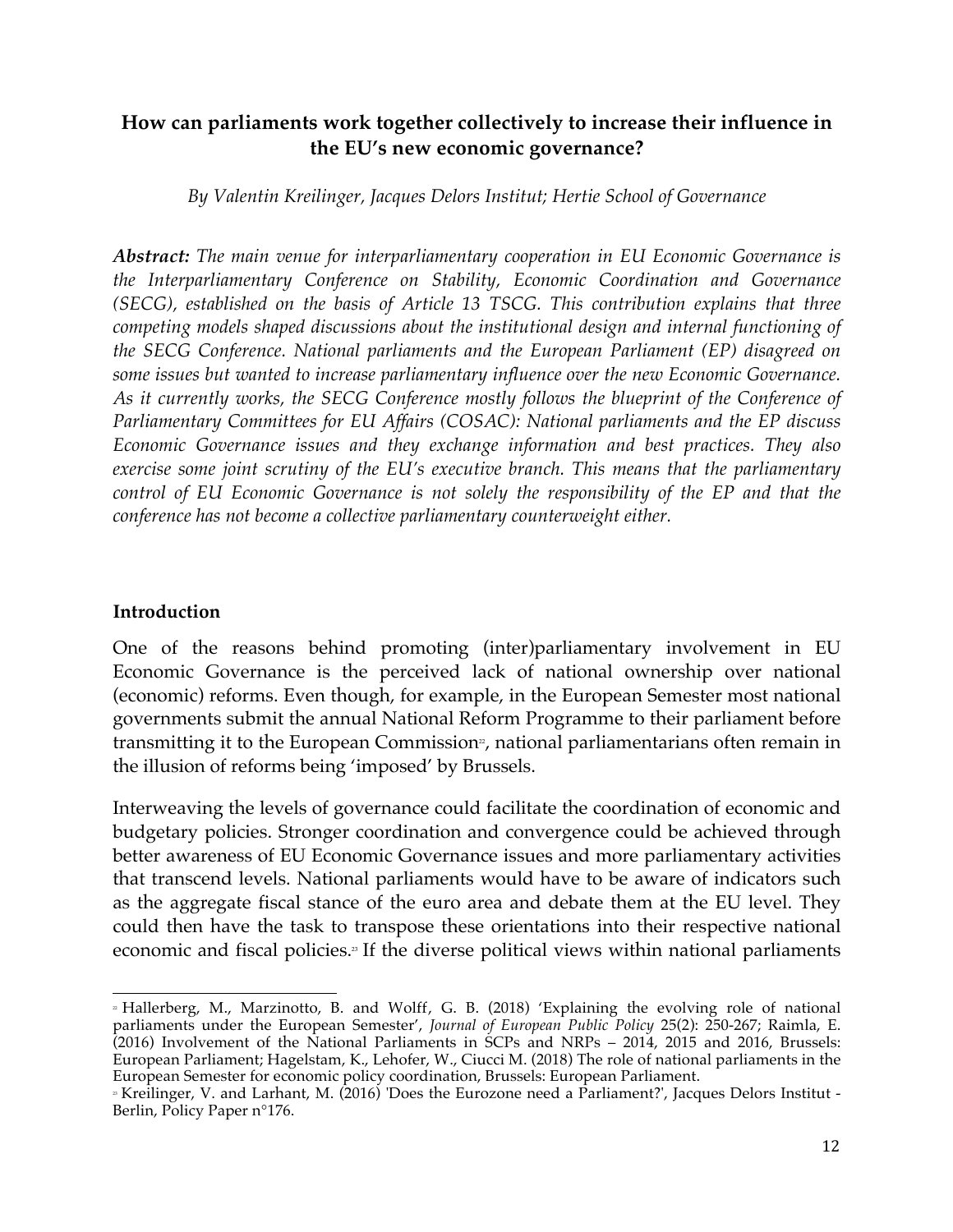are represented in interparliamentary cooperation at the EU level, this could also lead to greater politicisation of these topics. In an interparliamentary setting (some of) these problems could be tackled. But as long as fiscal and economic policy decisions are seen as numeric rules (such as the obligation of the balanced budget rule of the Fiscal Compact) and not as political choices, their acceptance in national political arenas will remain greatly reduced.<sup>24</sup>

# **Experience with interparliamentary coordination**

The implementation of the legal provision of Article 13 TSCG that provided for the creation of the Interparliamentary Conference on Stability, Economic Coordination and Governance (SECG) was complicated by the existence of competing institutional designs that different political actors had in mind for that conference. The French Assemblée nationale and the Danish Folketing have been particularly vocal actors in the ex-ante coordination of national parliaments' positions on their preferred institutional design of the Interparliamentary Conference of Article 13 TSCG<sup>2</sup>, which later became the SECG conference.

The European Parliament (EP) has traditionally been sceptical about enhancing the role of national parliaments, fearing that this could undermine its position.<sup>36</sup> In 2012 it described the possibility of creating a mixed parliamentary body as 'both ineffective and illegitimate'. The EP also insisted that only itself, 'as parliamentary body at the Union level for a reinforced and democratic EMU governance'<sup>27</sup>, had full democratic legitimacy to exercise control in that area. MEPs see only themselves as being able 'to stress the points of convergence and the shared interests amongst the parliamentarians and citizens of different member states.'<sup>28</sup> But national parliaments hold prerogatives in the area – such as the adoption of national budgets, economic reforms and holding national governments accountable. It is therefore difficult to see how the EP could be solely responsible for the parliamentary control of defining the aggregate fiscal stance or for decision-making in the ESM (or a European Monetary Fund) when the financial resources come from national sources in the form of initial capital and guarantees.

<sup>&</sup>lt;u> 1989 - Johann Stein, marwolaethau a bh</u> <sup>24</sup> Schmidt, V. A. (2015) Forgotten Democratic Legitimacy: 'Governing by the Rules' and 'Ruling by the Numbers'', in Matthijs, M. & Blyth, M. (eds.) *The Future of the Euro*, New York: Oxford University Press.

<sup>&</sup>lt;sup>25</sup> Kreilinger, V. (2015) Inter-parliamentary cooperation and its challenges: The case of Economic and Financial Governance, in Fabbrini, F., Ballin, E.H. & Somsen, H. (eds.) *What Form of Government for the EU and the Eurozone?* Oxford: Hart Publishing, pp. 271-288.

<sup>26</sup> Crum, B. and Fossum, J. E. (2013) Conclusion: Towards a Democratic Multilevel Parliamentary Field?, in Crum, B. & Fossum, J.E. (eds.) *Practices of inter-parliamentary coordination in international politics the European Union and beyond*, Colchester: ECPR Press, pp.251-268.

<sup>27</sup> European Parliament (2012) Report with recommendations to the Commission on the report of the Presidents of the European Council, the European Commission, the European Central Bank and the Eurogroup 'Towards a genuine Economic and Monetary Union' (2012/2151(INI)), para. 19.

<sup>28</sup> Fasone, C. (2012) 'The struggle of the European Parliament to participate in the new Economic Governance', *EUI Working Papers*, p.18.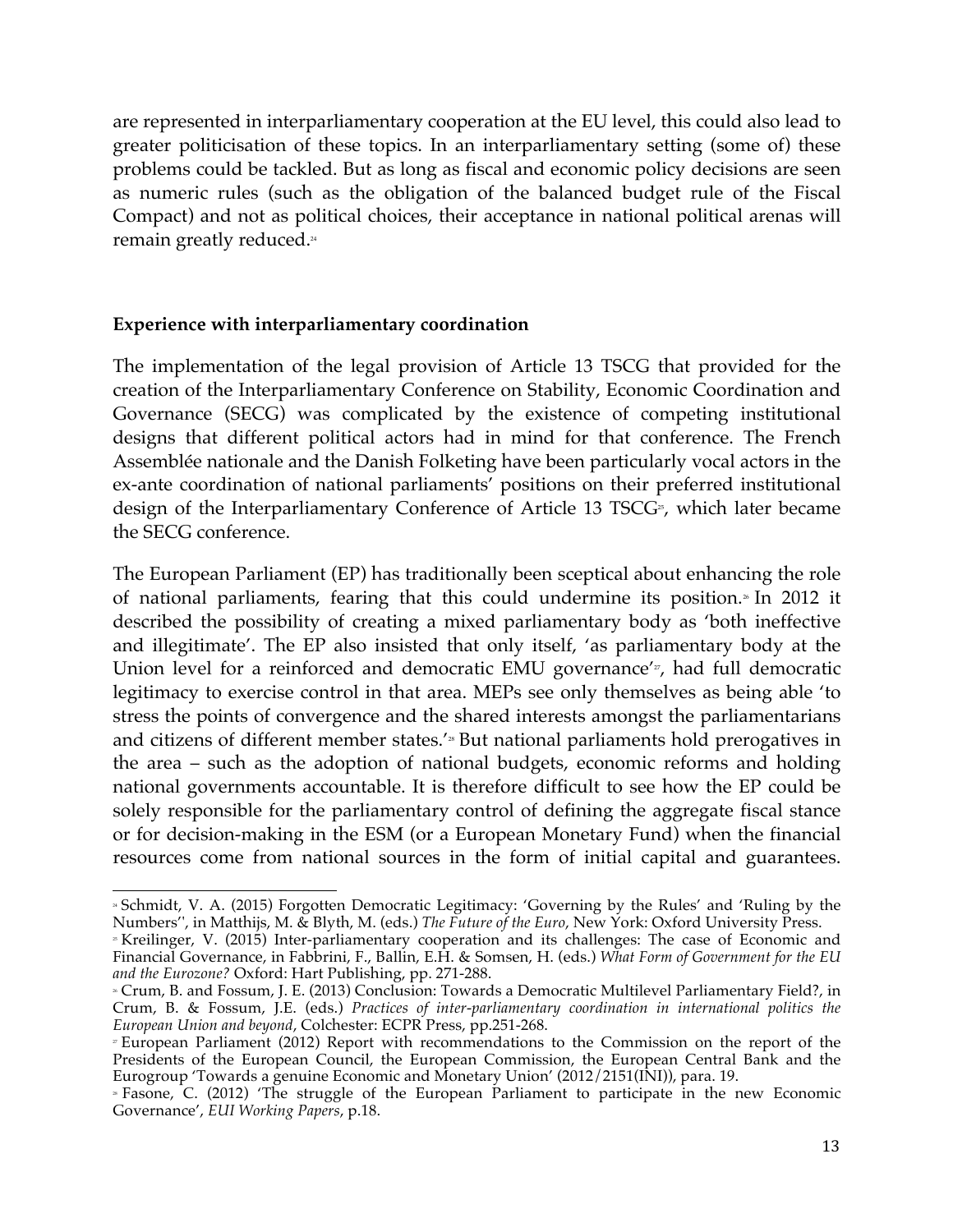Unsurprisingly, the EP does not subscribe to arguments in favour of strong interparliamentary cooperation. Many national parliaments are, in return, suspicious of giving a greater role to the EP and/or of including it in interparliamentary cooperation beyond the absolute minimum. Some of them (such as the French Assemblée nationale and Sénat) could ultimately even imagine pursuing cooperation among national parliaments in EU Economic Governance without the EP.<sup>29</sup>

# **Competing models for the implementation of Article 13 TSCG**

The Treaties do not prescribe a particular institutional design for the Interparliamentary Conference. This helped to agree on the wording of Article 13 TSCG in early 2012. But the fundamental preferences of national parliaments and the EP (about how the parliamentary scrutiny of Economic Governance should be organised) did not converge afterwards. The actors involved in the negotiations on the procedural arrangements for the SECG conference (most importantly the Rules of Procedure<sup>30</sup>) never explicitly spelt out their preference for one model and ruled out other models. As they tried to attribute tasks and competences to the Interparliamentary Conference, national parliaments, the EP and other actors followed *three competing models*.

- 1) According to the *first model* for the relationship between national parliaments and the EP in EU Economic Governance, scrutiny in the area of Economic Governance should take place under the sole and unique leadership of the EP. It would occasionally invite national parliaments to join MEPs in Interparliamentary Committee Meetings of the Committee on Economic and Monetary Affairs or at the European Parliamentary Week as part of the European Semester. National parliaments are supposed to scrutinise their national government in EU Economic Governance without playing a particular role at the EU level or collectively interfering.
- 2) Under the *second model* for the relationship between national parliaments and the EP in EU Economic Governance, the Interparliamentary Conference is *a COSAC-style venue* for the exchange of information and best practices. Here, the added value of the conference is not in the power of decision-making, but in the deliberation that informs and legitimises the process.<sup>31</sup> Proponents of this model wanted to build upon the example of COSAC to create a policy-specific Interparliamentary Conference for Economic Governance. Parliamentary scrutiny would still be conducted by each national parliament at the national level and by the EP at the EU level, but the

<sup>&</sup>lt;u> 1989 - Johann Stein, marwolaethau a bh</u> <sup>29</sup> Kreilinger, V. (2014) 'Possibilities for Upgrading Inter-parliamentary Cooperation after the 2014 European Elections', *Polish Quarterly of International Affairs* 23(1): 57-68; Winzen, T. (2017) *Constitutional Preferences and Parliamentary Reform: Explaining National Parliaments' Adaptation to European Integration,*  Oxford: Oxford University Press, pp. 121-175.

<sup>»</sup> Rules of Procedure of the Interparliamentary Conference on Stability, Economic Coordination and Governance in the European Union, Luxembourg 2015.

<sup>31</sup> Jančić, D. (2016) 'National Parliaments and EU Fiscal Integration', *European Law Journal* 22(2): 225-249.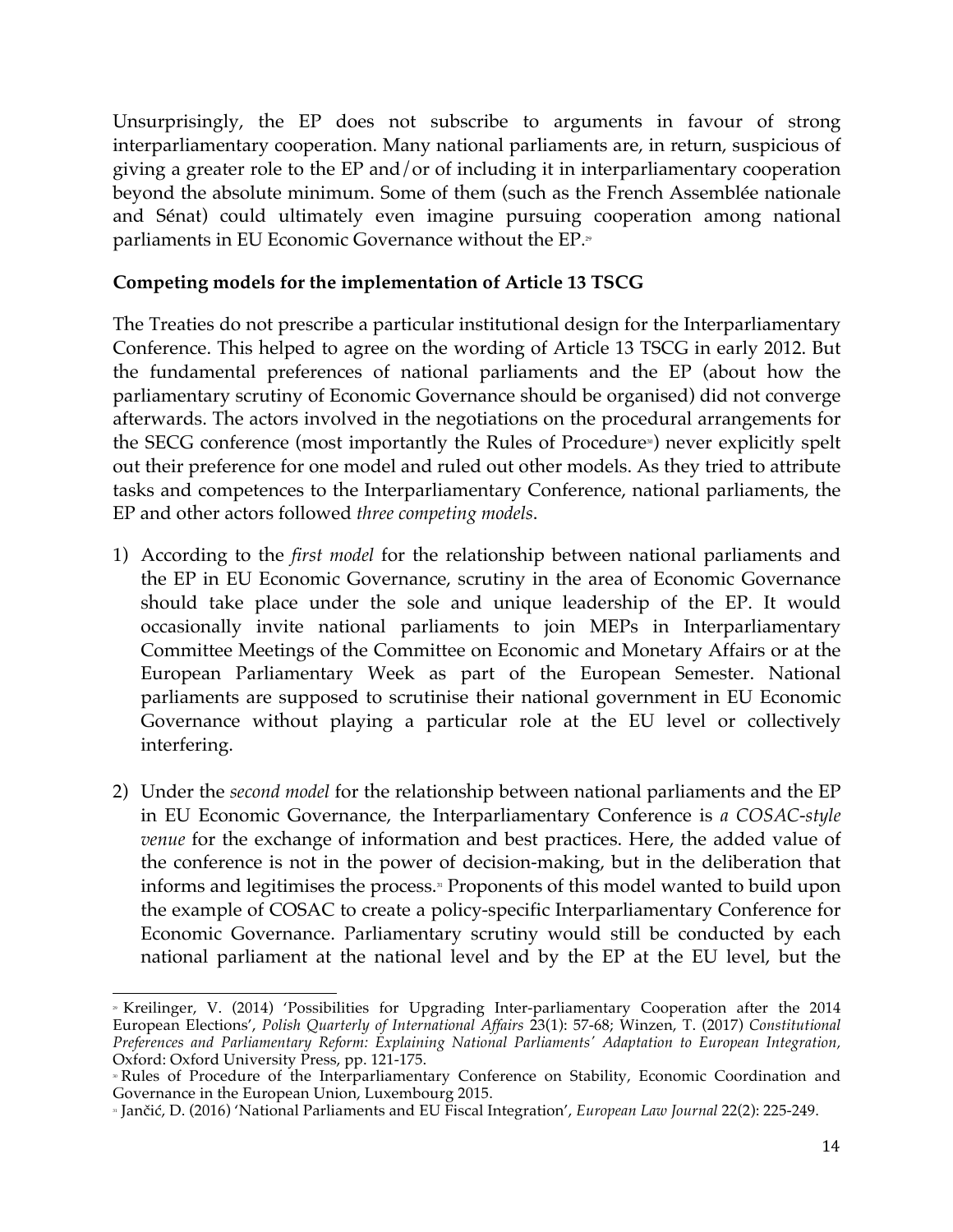Interparliamentary Conference would allow them to discuss budgetary issues and possibly have better information for their individual scrutiny activities.

3) In the *third model* (*collective parliamentary counterweight*), Article 13 TSCG would provide the basis for creating a powerful interparliamentary body that could effectively scrutinise and act as a counterweight to executive decision-making in the area of Economic Governance<sup>32</sup>. After all, besides Article 13 TSCG, the TSCG and the ESM Treaty do 'little or nothing to anchor new regulatory functions for the Union in democratic institutions'. <sup>33</sup> Establishing a *collective parliamentary counterweight* might also require a more exclusive component for the euro area, in which the national parliaments of member states whose currency is the euro would coordinate their activities and exercise parliamentary control at the level of the euro area together with the EP.<sup>34</sup> Under this model, parliamentary scrutiny would be pooled and shared based on Article 13 TSCG.

The SECG conference has become a *COSAC-style venue*, although with some institutional peculiarities. The linkage to the European Parliamentary Week at the first annual meeting of the conference and the absence of a provision regarding the size of delegations in the Rules of Procedure of the SECG conference (which remain at the discretion of each parliament<sup> $s$ </sup>) are the most important ones. As a consequence, the *second model* did not fully prevail, but has been followed to a great extent. The SECG conference certainly did not become a *collective parliamentary counterweight*. Parliaments can work together against their declining influence, discuss matters of common interest and exercise control in areas of EU Economic Governance with weak parliamentary scrutiny, but there have been difficulties in reaching a basic agreement how interparliamentary cooperation should function. The SECG conference is the prime example of this. It is nevertheless on the way to becoming the venue for joint scrutiny in EU Economic Governance. The participation records and agendas of its meetings confirm that after two years of procedural disagreements, the Rules of Procedure of  $2015$ <sup> $\textdegree$ </sup> provide a sufficient basis for the conference to work, even though parliaments are still 'unlikely to add up to a single coherent voice'.<sub>"</sub>

 <sup>32</sup> Curtin, D. (2014) Challenging Executive Dominance in European Democracy, *The Modern Law Review,* 77(1): 1-32, here: p. 30.

<sup>33</sup> Dawson, M. and de Witte, F. (2013) 'Constitutional Balance in the EU after the Euro-Crisis', *The Modern Law Review,* 76(5): 817-844, here: p. 834.

<sup>34</sup> Kreilinger, V. and Larhant, M. (2016) 'Does the Eurozone need a Parliament?', Jacques Delors Institute - Berlin, Policy Paper n°176.

<sup>»</sup> Rules of Procedure of the Interparliamentary Conference on Stability, Economic Coordination and Governance in the European Union, Luxembourg 2015, Article 4.1.

<sup>»</sup> Rules of Procedure of the Interparliamentary Conference on Stability, Economic Coordination and Governance in the European Union, Luxembourg 2015.

<sup>37</sup> Crum, B. and Fossum, J. E. (2013) Practices of interparliamentary coordination in international politics: the European Union and beyond, in Crum, B. & Fossum, J.E. (eds.) *Practices of inter-parliamentary coordination in international politics the European Union and beyond*, Colchester: ECPR Press, pp. 1-14, here: p. 3.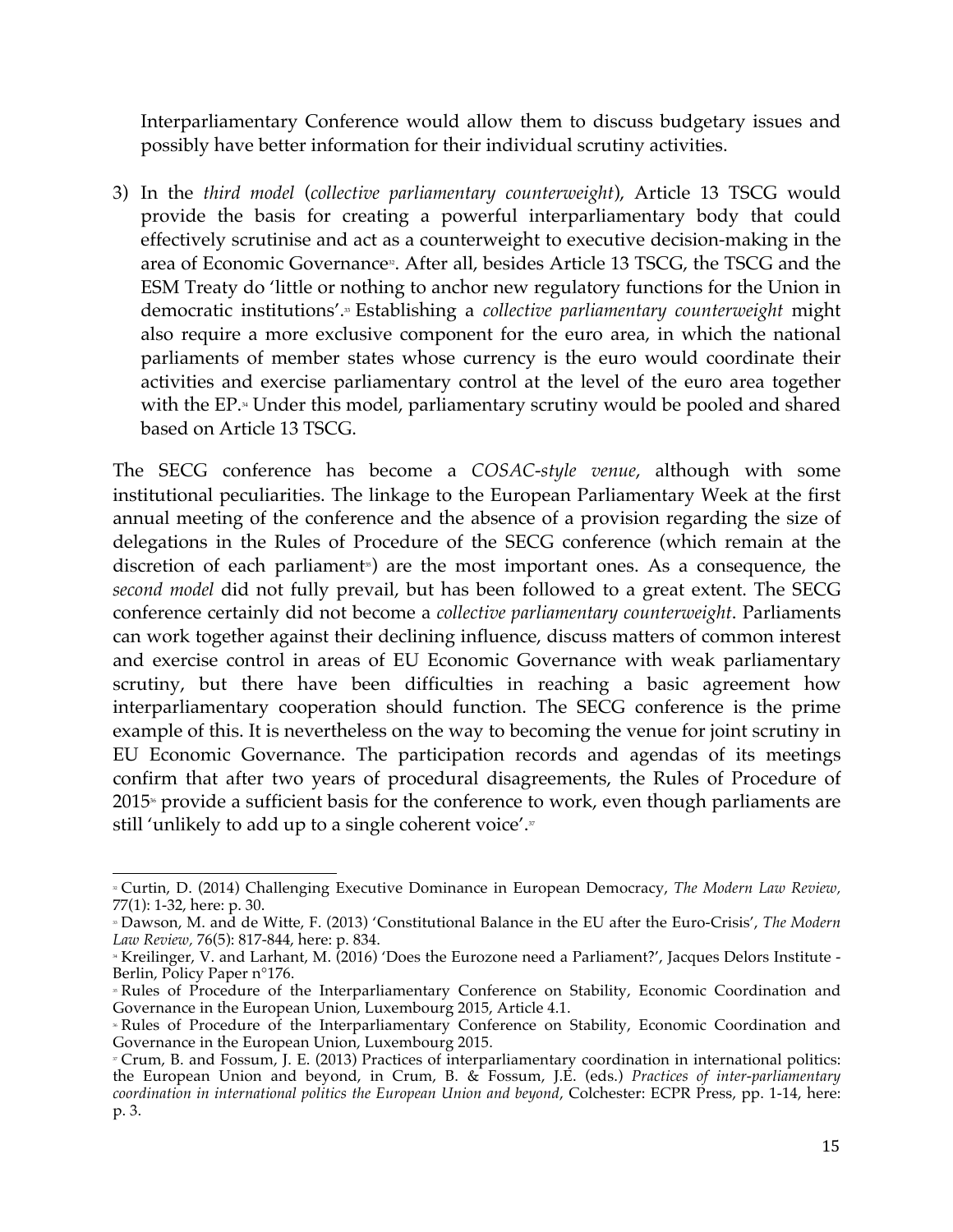# II. THE EUROPEAN PARLIAMENT'S OVERSIGHT POWERS IN ECONOMIC GOVERNANCE

# **Becoming the 'Parliament of the Eurozone'? How the European Parliament Gained Its Current Oversight Powers in the EMU**

*By Magnus G. Schoeller, University of Vienna*

*Abstract: In recent years, the European Parliament (EP) has gradually expanded its oversight powers in the Economic and Monetary Union (EMU). In doing so, it went beyond the limited competences provided by the Lisbon Treaty. This contribution takes stock of the EP's current oversight powers in EMU. Furthermore, it examines how the EP was able to obtain these rights. Five crucial strategies helped the European Parliament increase its powers. These are (1) linking different bargaining arenas, (2) delaying decision-making, (3) allying with like-minded member states or EU institutions, (4) mobilising public opinion, and (5) 'moving first' by establishing new oversight procedures unilaterally.*

#### **Introduction**

<u> 1989 - Johann Stein, marwolaethau a bh</u>

In recent years, the European Parliament (EP) has gradually expanded its oversight powers in the Economic and Monetary Union (EMU). Although still excluded from central components such as the European Stability Mechanism (ESM), the EP has made some undeniable progress on its way to becoming the 'Parliament of the Eurozone'<sup>38</sup>. Based on an ongoing research project<sup>®</sup>, this policy brief takes stock of the EP's current oversight powers in EMU and examines how the EP was able to obtain these rights.

The Treaty of Lisbon granted the EP new rights in the governance of EMU. In particular, the EP obtained co-decision rights in the so-called multilateral surveillance, which serves 'to ensure closer coordination of economic policies and sustained convergence of the economic performances of the Member States'<sup>40</sup>. Moreover, the EP is the co-decider when it comes to amendments to the statute of the European Central Bank (ECB) or provisions that regard the use of the single currency. As for the EP's immediate oversight powers, the Council must inform the EP of its policy guidelines and the results of multilateral surveillance. Furthermore, the Council must consult the

<sup>38</sup> European Parliament (2015) 'This is the Parliament for the Eurozone', Mr Moscovici tells MEPs, Press Releases ECON, 15.09.2015, Available at http://www.europarl.europa.eu/news/en/pressroom/20150915IPR93239/this-is-the-parliament-for-the-eurozone-mr-moscovici-tells-meps, Accessed 22 April 2018.

<sup>»</sup> For an early outcome, see Hériter, A., Moury, C., Schoeller, M., Meissner, K. and Mota, I. (2015) The European Parliament as a Driving Force of Constitutionalisation, Brussels: European Parliament.

<sup>&</sup>lt;sup>®</sup> Article 121.3, Treaty on the Functioning of the European Union (TFEU).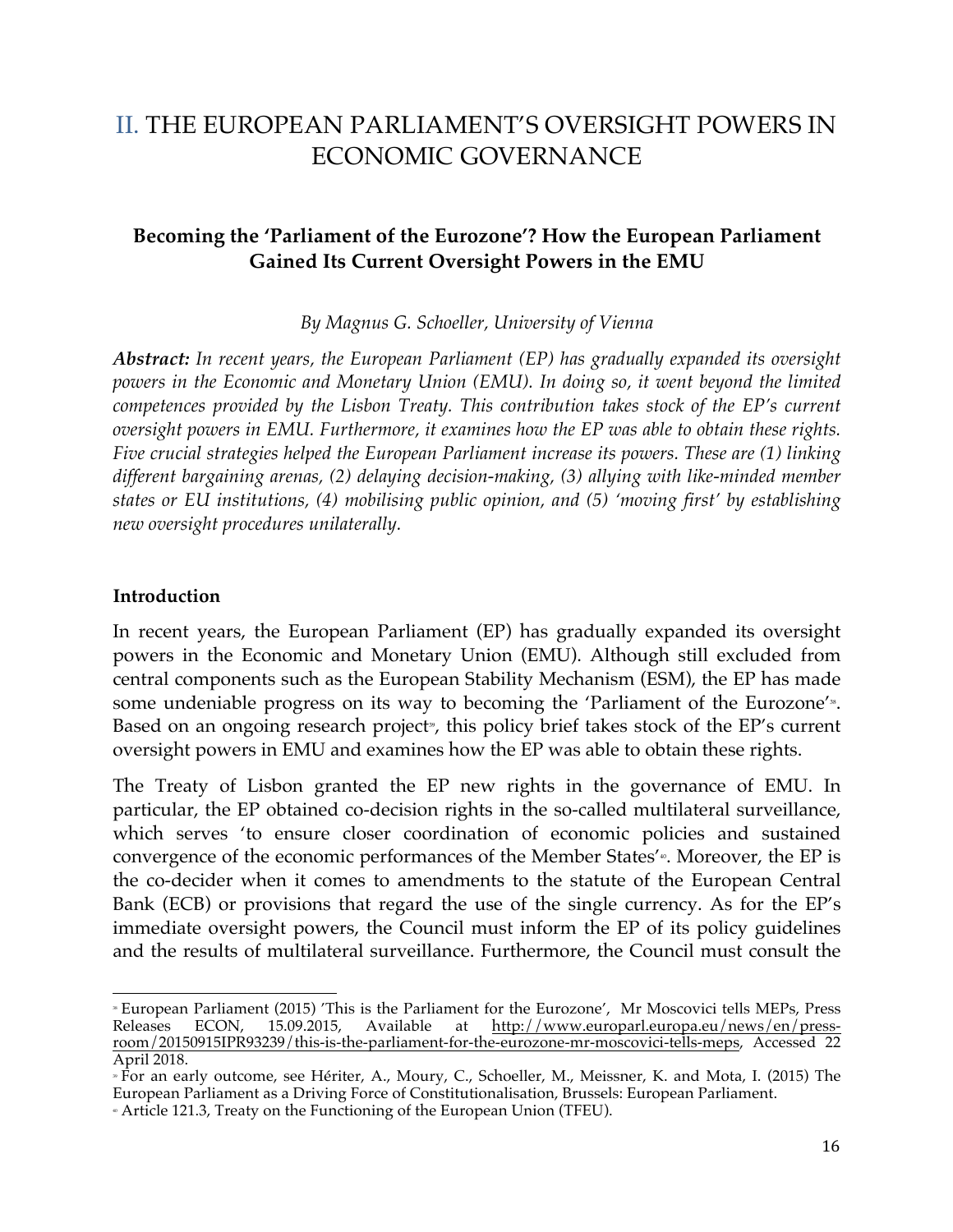EP on provisions regarding the application or replacement of the protocol on the Excessive Deficit Procedure.<sup>41</sup> Lastly, the ECB is accountable to the EP: it must present an annual report on its activities, and its President's, as well as other members of the executive board, and may be heard by the competent committees of the EP.

Since the entry into force of the Lisbon provisions in late 2009, the EP has made considerable progress in extending its powers. Now, the European Commission needs to inform the EP of its measures when financially troubled member states are put under enhanced surveillance or macroeconomic adjustment programmes; the President of the Euro Summit<sup> $\alpha$ </sup> must present a report to the EP after each meeting; the so-called 'Economic Dialogues' allow the EP to invite the Presidents of the Council, Commission, European Council, and Eurogroup as well as member state representatives to discuss the surveillance of national budgets; the ECB is obliged to submit a yearly report and a record of proceedings regarding the supervision of banks under the Single Supervisory Mechanism (SSM); in addition, the Chair of the Supervisory Board can be invited to ad hoc exchanges on banking supervision, and the EP can approve (or prevent) her appointment after a public hearing with the candidate for the position; and, finally, the EP can organise a conference with national parliaments to discuss budgetary policies.

The fact that all of these rights go beyond the limited competences provided by the Lisbon Treaty raises the question of how the EP could gain its current oversight powers. Present research suggests that the EP made use of five strategies in order to increase its powers: *Arena-linking*, *delaying*, *allying with member states or EU institutions*, *mobilising public opinion*, and *moving first*.

# **Arena-linking**

An 'arena' is an institutional setting of decision-making that determines the eligible participants and the applicable rules. If the EP has a veto right in a certain arena, it can block an issue under negotiation until the Council concedes it more oversight powers in another arena where it does not yet enjoy any competences. During EMU reform, the EP has made extensive use of this strategy. When it negotiated the so-called 'Six-Pack'<sup>43</sup>, for instance, the EP inserted the economic dialogue into a regulation where it was *not* co-decider<sup>44</sup> by linking its request to the adoption of the four legislative acts that required its approval. Another example regards the EP's oversight of the SSM. When

 <sup>4</sup> Allemand, F. and Martucci, F. (2014) The Democratic Legitimacy of European Economic Governance: Change in the Role of Parliament, in Rozenberg, O., Saraceno, F., and Streho, I. (eds), *Reforming Europe*, OFCE Debates and Policies 134, pp. 111-126, here: p. 15.

 $^\circ$  Euro Summits are meetings of the Eurozone's heads of state and government.

<sup>&</sup>lt;sup>4</sup> The 'Six-Pack' consists of six legislative acts to strengthen the Stability and Growth Pact and prevent macroeconomic imbalances in the Eurozone. The EP was formal co-decider in four of these.

<sup>44</sup> Council Regulation (EU) No 1177/2011 of 8 November 2011 amending Regulation (EC) No 1467/97 on speeding up and clarifying the implementation of the excessive deficit procedure, *Official Journal of the European Union*, art. 2a.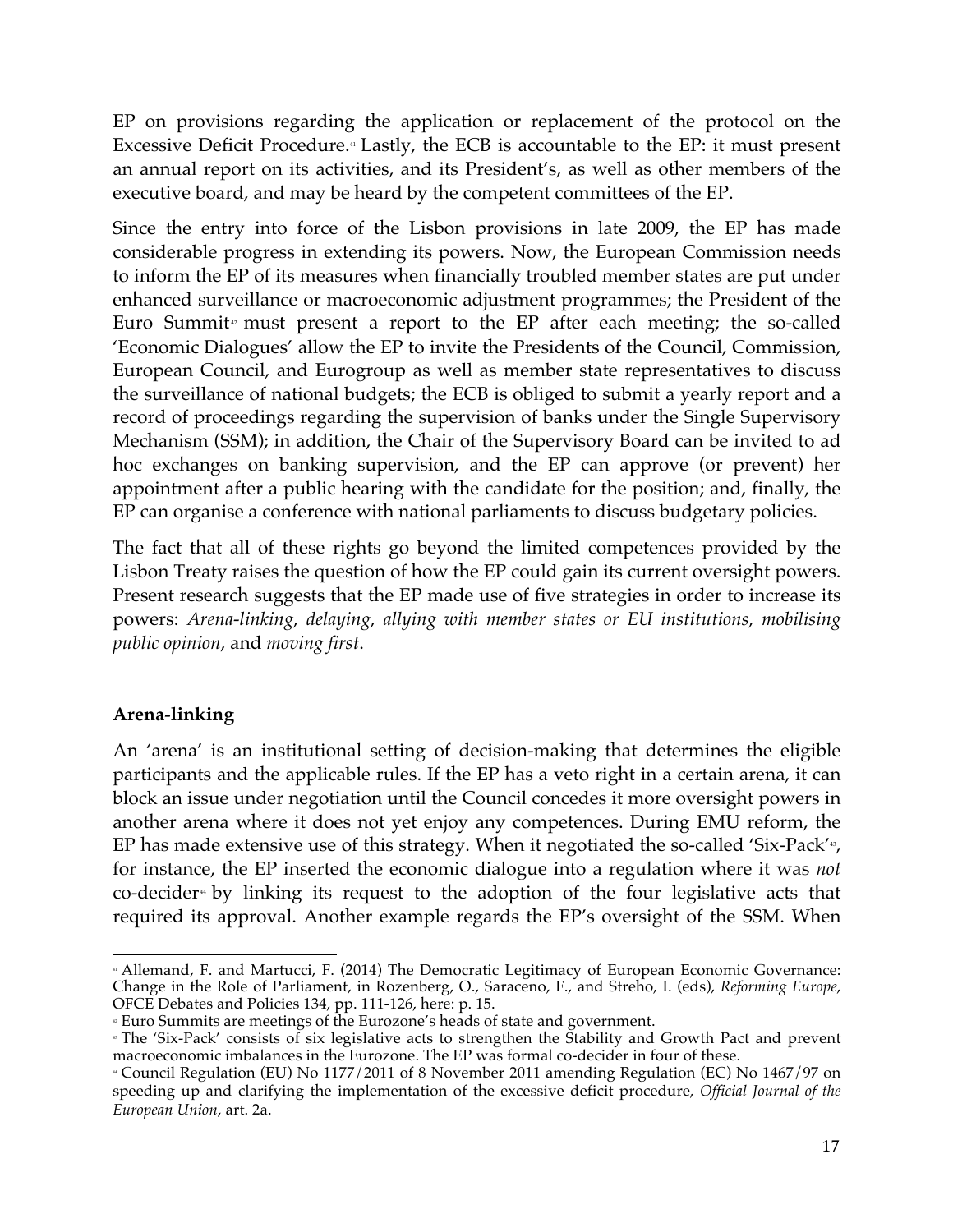the SSM was set up in 2013, the EP gave its approval to a required regulation<sup>5</sup> only after it had obtained an Interinstitutional Agreement with the ECB that specified its oversight powers.

# **Delaying**

Even when the EP cannot link arenas, it can on many occasions delay pending decisions until it obtains further oversight powers. A case in point was the negotiations on the socalled 'Two-Pack' <sup>\*</sup>. Despite considerable pressure from the Commission and the European Council, which urged the legislators to come to a rapid agreement, the EP delayed the negotiations and even suspended the talks with Council and Commission until the latter made new concessions. As a result, the economic dialogue was extended to a wider range of issues and the Commission had to enhance its reporting duties visà-vis the EP. As a pre-condition for the successful use of the delaying strategy, the EP did not vote on the legislative resolution at the first reading but started the negotiations only with a plenary vote on the amended proposal. This move allowed the EP to stay in the first-reading phase, which does not have a deadline to approve, reject or amend the legislative proposal.

# **Allying with member states or EU institutions**

Where the EP lacks the power to further its aims unilaterally, it can build alliances with other important actors in EMU. During the Fiscal Compact negotiations, for example, the EP managed to obtain the support of some member states for its requests to make the President of the Euro Summit report to the EP and to set up an inter-parliamentary conference. In particular, if decisions are made under unanimity, the support of only one member state can suffice to realise the EP's demands. However, the support of an EU institution can also be effective if this increases public salience or if the institution is recognised for its expertise on an issue. Thus, when the 'Six-Pack' was negotiated, some of the EP's amendments were backed by ECB drafting suggestions and the ECB President explicitly supported some of the EP's demands.<sup>47</sup>

 <sup>45</sup> Regulation (EU) No 1022/2013 of the European Parliament and of the Council of 22 October 2013 amending Regulation (EU) No 1093/2010 establishing a European Supervisory Authority (European Banking Authority) as regards the conferral of specific tasks on the European Central Bank pursuant to Council Regulation (EU) No 1024/2013, *Official Journal of the European Union.*

<sup>46</sup> The 'Two-Pack' consists of two regulations under co-decision, which contain provisions for budgetary coordination and reporting requirements for member states.

<sup>47</sup> O'Keeffe, M., Salines, M. and Wieczorek, M. (2016) 'The European Parliament's strategy in EU economic and financial reform', *Journal of European Public Policy* 23(2): 217-235, here: p. 228.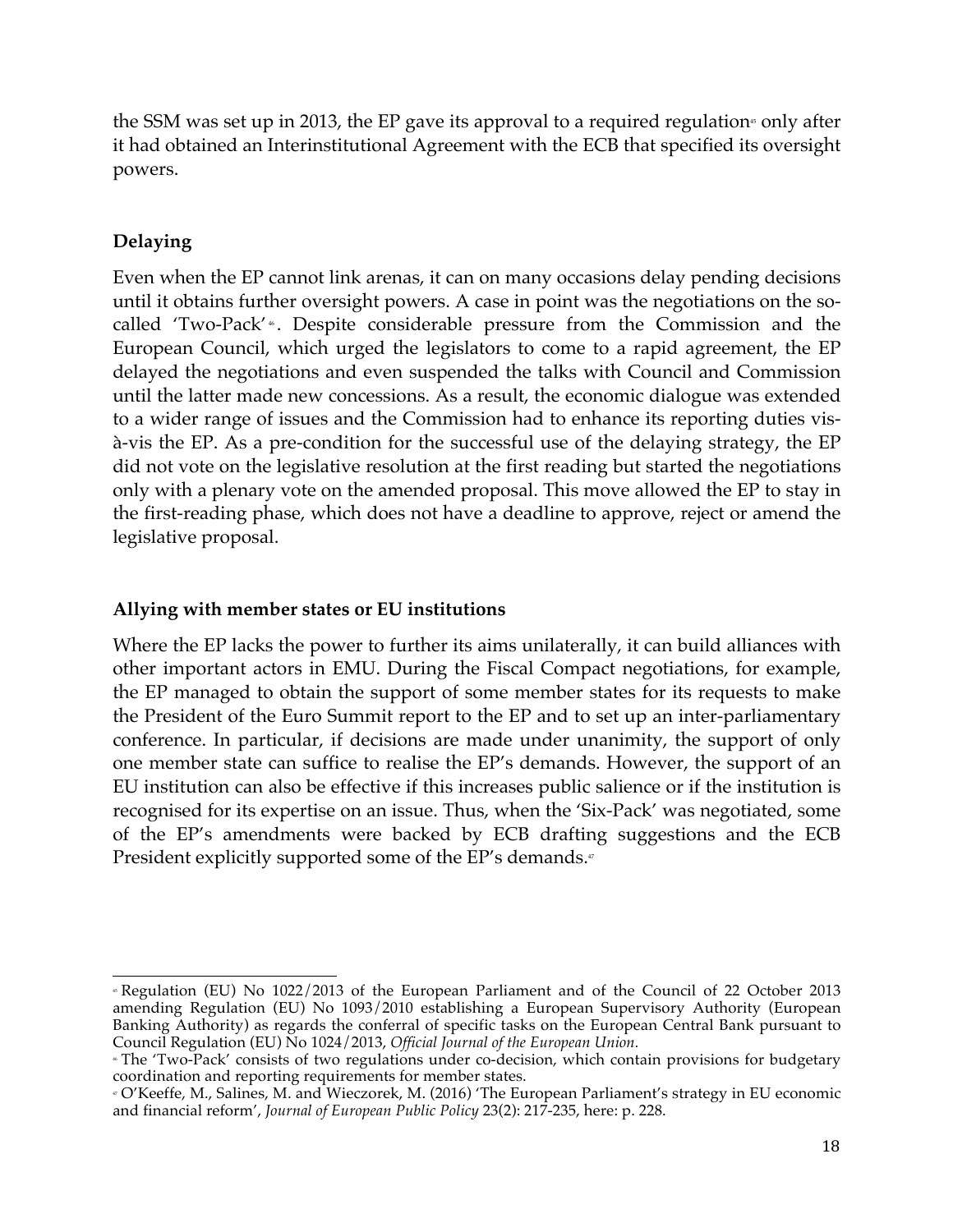# **Mobilising public opinion**

The EP can also invoke democratic standards to publicly legitimise its requests for more oversight powers. This increases the pressure on member state governments to make further concessions, as they may fear electoral costs otherwise. During the 'Six-Pack' negotiations, when the EP was co-decider in EMU for the first time, it tried to employ this strategy. By sending out press releases early, it 'positioned itself as the 'defender of the European interest' against a Council which was trying to defend national competences and interests'<sup>\*</sup>. In the run-up to the Fiscal Compact negotiations, influential Members of Parliament – including then-President Martin Schulz – publicly demanded the EP's participation on the ground of democratic norms. Although the Fiscal Compact is an intergovernmental treaty outside EU law, the EP was in the end fully included in the negotiations.

# **Moving first**

Finally, the EP may 'move first' and simply invent new ways of holding the executive to account. Council or Commission cannot prevent the EP from doing so, and forcing it to return to the *status quo ante* would often be costly. Next to time and staff, member states may suffer electoral costs if the public perceives the EP's self-empowerment as legitimate. A case in point is the EP's unilateral decision to organise hearings and make recommendations in appointment procedures where it does not formally have a role (such as for the Troika or the ESM). Although the EP's recommendations are not binding, these hearings can be seen as an attempt to gain influence over the monitoring of programme countries.

The EP will also try to use these strategies on future occasions to gain more influence and control over EU legislation. But none of the strategies will work under all circumstances, and we could expect that moving first, for instance, would only be successful if a return to the *status quo ante* implied high costs for the Council and Commission. Likewise, the EP will succeed in mobilising public opinion only if it chooses a salient issue and if its efforts meet with a public interest to apply standards of parliamentary democracy to the EU. However, identifying the exact conditions enabling the use of one strategy or another is still a task for future research.

<sup>&</sup>lt;u> 1989 - Johann Stein, marwolaethau a bh</u> <sup>48</sup> Ibid, 227.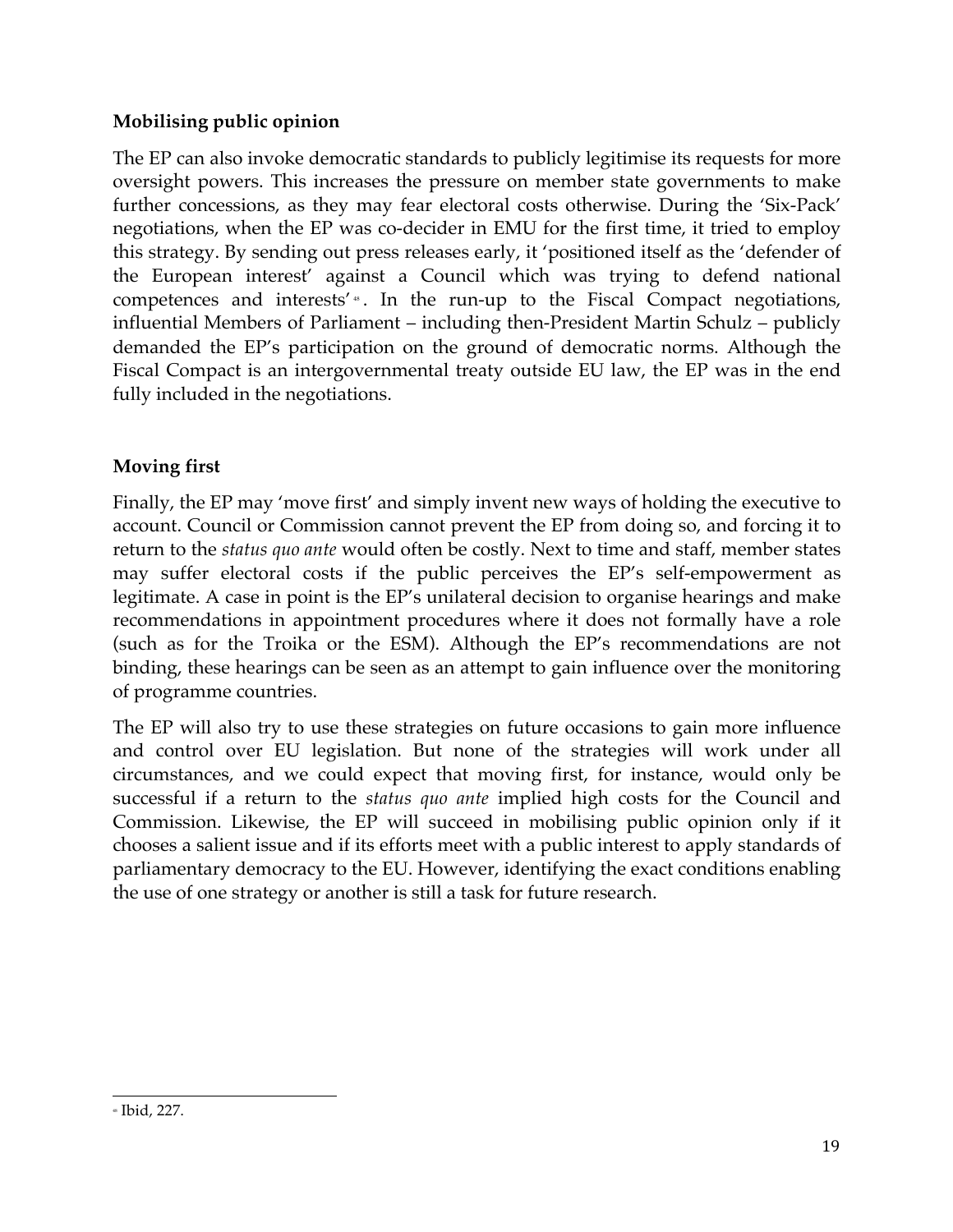# **How effective is the economic dialogue as an accountability tool?**

*By Maja Kluger Dionigi, Think Tank Europa*

*Abstract: The European Parliament (EP) fought hard to include the economic dialogue in the Six-Pack and Two-Pack in 2011. However, we know little about how these formal powers are used in practice. In this contribution, I examine the practical use of the economic dialogue since 2012 and provide suggestions for improvement. The economic dialogue has a number of weaknesses that limit its effectiveness as an accountability tool. This has to do with (1) the difficulty in attributing responsibility in the European Semester, (2) the format of the dialogue,*  and (3) that only few MEPs ask relevant questions to the actors under scrutiny. The *Commission's suggestion to formalise the dialogue between the EP and the Commission does not appear to change the current relationship between the two institutions. This is because the Commission already has a treaty obligation to respond to questions of Members of the European Parliament.*

#### **Introduction**

<u> 1989 - Johann Stein, marwolaethau a bh</u>

The European Commission's roadmap for completing the European Monetary Union (EMU) suggests formalising the economic dialogue between the European Parliament (EP) and the Commission by the end of 2018. The economic dialogue was introduced in 2011 with the Six-Pack to increase the transparency and accountability of decisions taken in EU economic governance. It makes it possible for the EP to invite top EU officials (the Commission, the presidents of the Council system, and the Eurogroup) and member states to discuss issues related to the European Semester and the Stability and Growth Pact.

The suggestion to formalise the dialogue between the EP and the Commission does not appear to change the current relationship between the two institutions, as the Commission already has a treaty obligation to respond to questions of Members of the European Parliament (MEP) either orally or in writing (Article 230 TFEU). Even actors who take part in the economic dialogue on a voluntary basis (such as member states and the Eurogroup) have been willing to participate and appear in hearings before the EP's Committee on Economic and Monetary Affairs (ECON) to discuss EU and euro area economic policy matters.<sup>4</sup> As it stands now, the proposal to formalise the dialogue seems more like a polite gesture to the EP rather than offering the EP any new (binding) powers.

<sup>49</sup> European Parliament (2017) Economic Dialogue and Exchanges of Views with Member States under the European Semester Cycles. State of Play - December 2017, EGOV, Directorate-General for Internal Policies, PE497.736.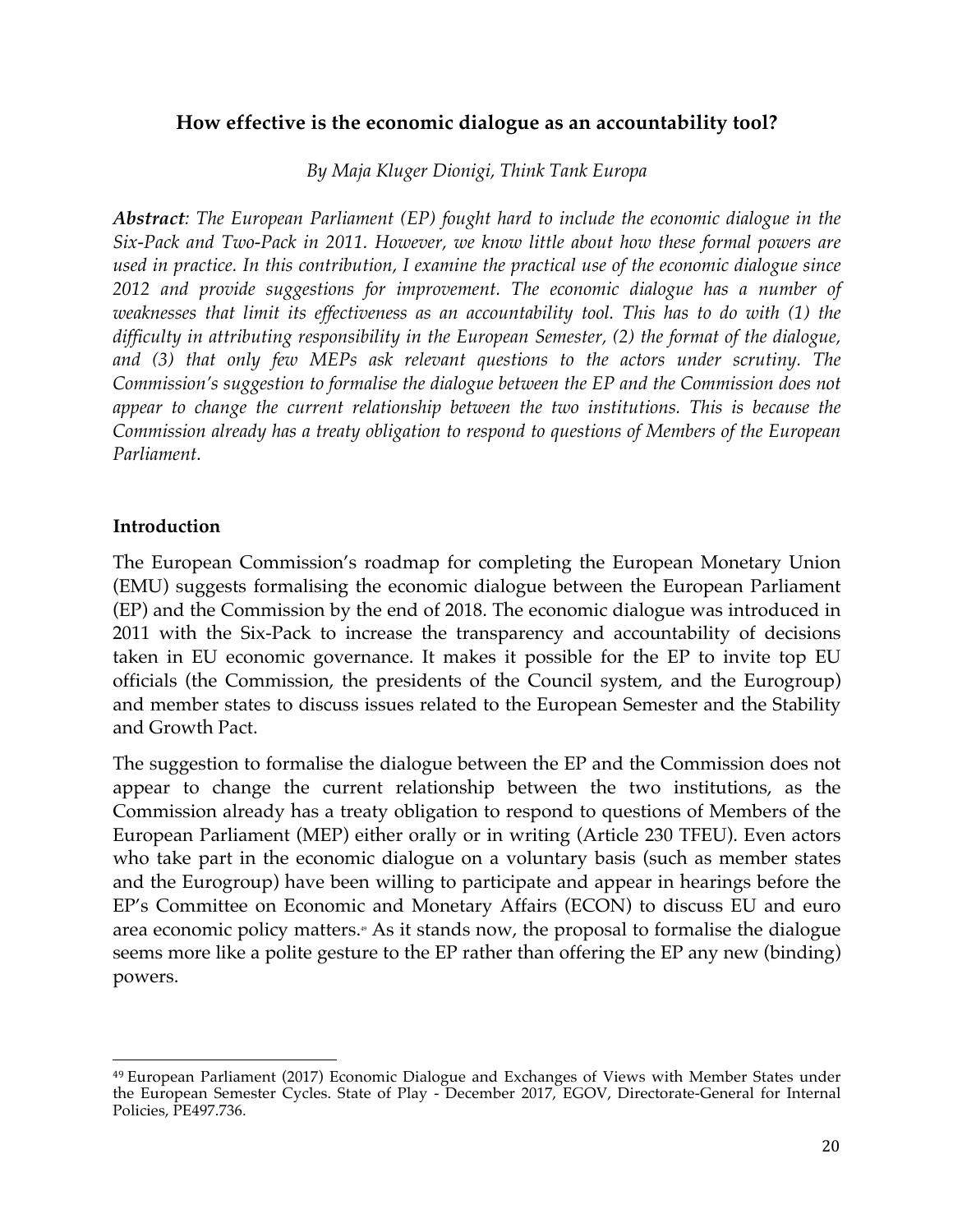If the EP is to play a more consequential role for the democratic accountability of decisions taken in EU economic governance, the very structure of the European Semester and the EP's handling of the economic dialogue call for a change. The economic dialogue currently suffers from several shortcomings that put a cap on its (potential) effectiveness as an accountability tool, most notably that:

- Political responsibility is difficult to attribute in the European Semester
- The economic dialogue is far from a 'genuine' dialogue
- Few MEPs ask pertinent questions

# **Political responsibility is difficult to attribute**

The economic dialogue can be viewed as a parliamentary oversight mechanism, where executive actors must explain and justify their conduct and potentially face sanctions.<sup>50</sup> The dialogue is, however, unlikely to involve any 'real' consequences for the actors involved beyond 'naming-and-shaming' due to the EP's ex-post oversight powers in the EMU. Furthermore, it is questionable if the economic dialogue can fill the gap of limited parliamentary accountability in economic governance as along as the very structures of the European Semester are not changed. Currently, supranational political authority is suspended between the collective of national governments in the Council system and the Commission. The European Semester is an iterative step-by-step process in which it is difficult to assess when significant decisions are taken and by whom.<sup>51</sup> At every step of the process, it is possible for the actors involved to attribute their policy choices to the conditions set at the previous step. The Commission, for instance, can only present its decisions as the implementation of the rules set by national governments. At the same time, the member states are not politically accountable as a collective at the EU level and in practice often support the Commission's position.<sup> $\infty$ </sup> This makes the principle that 'democratic control and accountability should occur at the level at which the decisions are taken'<sup>s</sup> rather difficult to adhere to in practice. As long as the key political moments in the European Semester are not clearly identified with the possibility of holding specific actors to account at each step, it difficult for the EP to play a substantial role in the process.

<sup>&</sup>lt;u> 1989 - Johann Stein, marwolaethau a bh</u> <sup>50</sup> Bovens, Mark (2007) 'Analysing and Assessing Accountability: A Conceptual Framework', *European Law Journal* 13:4, 447-68.

<sup>51</sup> Dawson, M. (2015) 'The legal and political accountability structure of the 'post-crisis' EU economic governance', *Journal of Common Market Studies* 53 (5), 976-93.

<sup>¤</sup> Crum, B. (2018) 'Parliamentary accountability in multilevel governance: what role for parliaments in post-crisis EU economic governance?', *Journal of European Public Policy* 25 (2), 278.

<sup>53</sup> Van Rompuy, H. (2012). President of the European Council, in close collaboration with José Manuel Barroso, President of the European Commission; Jean Claude Juncker, President of the Eurogroup; Mario Draghi, President of the European Central Bank, *Towards a genuine Economic and Monetary Union*, 5 December 2012.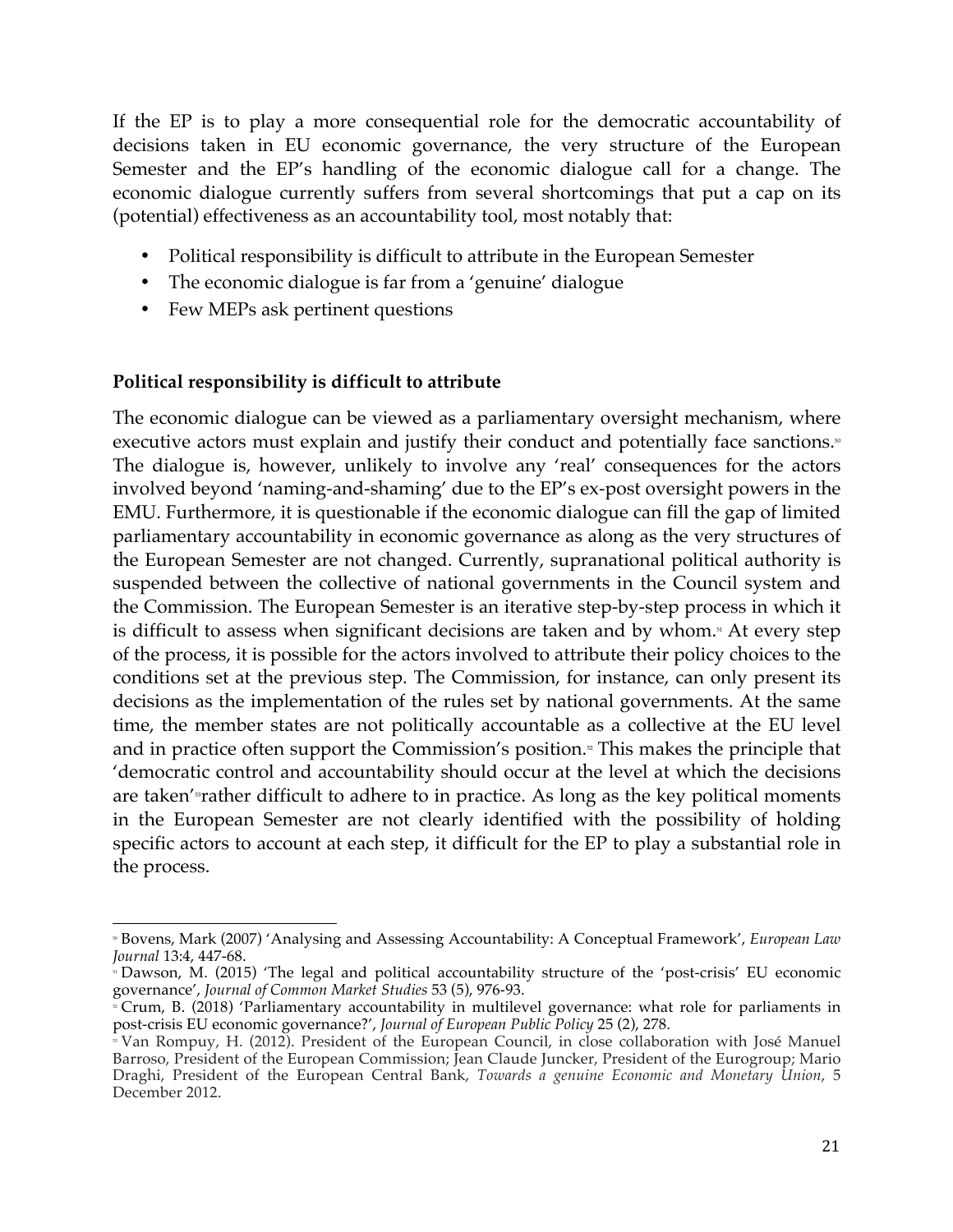# **The economic dialogue is far from a 'genuine' dialogue**

The willingness of actors to appear before ECON has shown that the transparency aim of the economic dialogue is largely met so is the executive bodies 'answerability' to the EP. Actors attending the economic dialogue generally answer questions raised by MEPs. For instance, my own study of twelve hearings with member states under the economic dialogue between 2012-2016 show that 77.6 percent of questions are answered, while 15.5 percent are not answered, and 6.9 percent partially answered. What is missing is the ability to engage account-givers in meaningful discussions, which the format of the economic dialogue does not currently allow for.

For each MEP taking the floor, there is a five-minute slot to ask a question and receive an answer before the floor is given to someone new. The five-minute slots rarely allow time to pose follow-up questions. This makes the nature of the economic dialogue more of a barrage of questions and answers rather than a genuine dialogue. There is no time to contradict the answers given by the account-giver, ask for elaboration, or point out contradictions.

If accountability is about asking for explanations and justifying political choices made – rather than pure information provision – then the economic dialogue still needs to go some way before it develops into a more elaborate scrutiny mechanism. A better organisation and coordination of the issues raised by the political groups might allow for more focused hearings and a deeper exploration of issues.

#### **Few MEPs ask pertinent questions**

MEPs' questions are often patchy and unfocused. Many of the questions asked depart from the legal framework for the dialogue laid down in the Six-Pack and Two-Pack and concern broader economic issues often not related to the specific situation of the country under scrutiny. To gauge the relevance of the questions asked during economic dialogues, I analysed all questions posed by MEPs to national governments in twelve out of a total of sixteen dialogues with member states between 2012 and 2016. I created a scale with five categories indicating varying degrees of scrutiny – 1 displaying the lowest level of scrutiny and 5 the highest. This scale is used to assess how relevant an MEP's question is to the economic and financial situation of the country under scrutiny. The benchmark for assessing the relevance of each question asked is the extent to which MEPs address the specific economic and financial challenges facing the account-giver's country, as indicated in the most recent Country-Specific Report (published prior to the hearing) under the European Semester. Table 1 describes the content of each of the five scrutiny categories and provides specific examples from the hearings.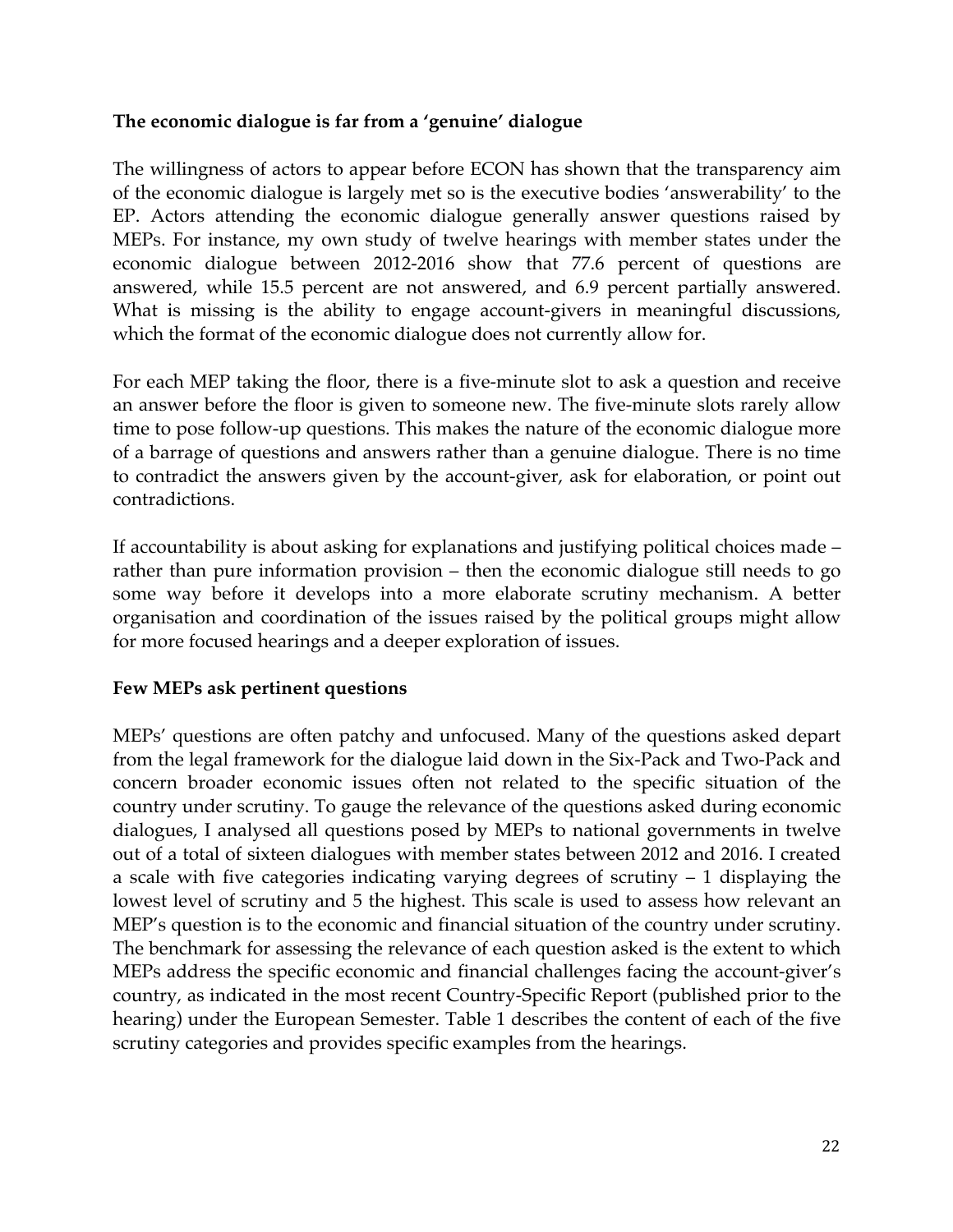| 'Scrutiny      | Description                                                     | <b>Examples from hearings</b>                                                        |
|----------------|-----------------------------------------------------------------|--------------------------------------------------------------------------------------|
| degree'        |                                                                 |                                                                                      |
| 1 (lowest)     | Questions/statements unrelated                                  | 'Are you still on a European path given that                                         |
| level)         | to the financial and economic                                   | you don't respect EU values, such as rule of                                         |
|                | situation of the minister's                                     | law?' (Hearing with Hungary, 29/02/12).                                              |
|                | country, e.g. an MEP asks about                                 |                                                                                      |
|                | another country or another topic<br>not directly related to the | 'What opportunities are there for Ireland<br>regarding if the UK leaves [the EU]?'   |
|                | country's situation.                                            | (Ireland, 08/11/16).                                                                 |
| $\overline{2}$ | Questions/statements about a                                    | 'Multinationals should pay their taxes to each                                       |
|                | sector of the minister's country,                               | nation. How will Ireland be more cooperative                                         |
|                | unrelated to the key problem at                                 | in accepting the Apple fine?' (Ireland,                                              |
|                | hand.                                                           | $08/11/16$ ).                                                                        |
| $\overline{3}$ | Questions/statements about the                                  | 'What are your views on good financial                                               |
|                | minister's approach to the EU                                   | EU/CRD4<br>supervision<br>in<br>the<br>capital                                       |
|                | rules.                                                          | legislation, which<br>requirements<br>we<br>are                                      |
|                |                                                                 | working on now?' (Hungary, 29/02/12).                                                |
|                |                                                                 | 'Do you agree with the creation of a European                                        |
|                |                                                                 | Commissioner who would have a right of veto                                          |
|                |                                                                 | over national budgets?' (Spain 12/11/12).                                            |
|                |                                                                 |                                                                                      |
| 4              | Questions/statements about<br>specific economic and financial   | 'What timescale can be envisaged to paying<br>down Greek sovereign debt? What can we |
|                | challenges faced by the                                         | $do?$ (Greece, $13/11/12$ ).                                                         |
|                | minister's country.                                             |                                                                                      |
|                |                                                                 | 'Could you be a little more detailed about how                                       |
|                |                                                                 | you view the situation with banks and their                                          |
|                |                                                                 | indebtedness?' (Slovenia, 09/07/13).                                                 |
| 5 (highest)    | Asks the minister to explain                                    | 'What kinds of measures are you going to take                                        |
| level)         | herself/himself about the                                       | in the upcoming months to really bring your                                          |
|                | specific problem at hand and                                    | policies in line with the EU's approach in the                                       |
|                | explain how it will be rectified.                               | Six-Pack (other than the use of pension<br><i>funds</i> )?' (Hungary, 29/09/12).     |
|                |                                                                 |                                                                                      |
|                |                                                                 | 'I have a question on the database that had                                          |
|                |                                                                 | been created to compare capital flows leaving                                        |
|                |                                                                 | Greece with the tax declarations from Greek                                          |
|                |                                                                 | people. I think this is a good tool, but I wonder                                    |
|                |                                                                 | when it will be fully in place. When will the                                        |
|                |                                                                 | [Greek] government fully deliver on this?'                                           |
|                |                                                                 | (Greece, 02/03/16).                                                                  |

| Table 1: The type of questions asked |  |
|--------------------------------------|--|
|--------------------------------------|--|

Source: Author's own compilation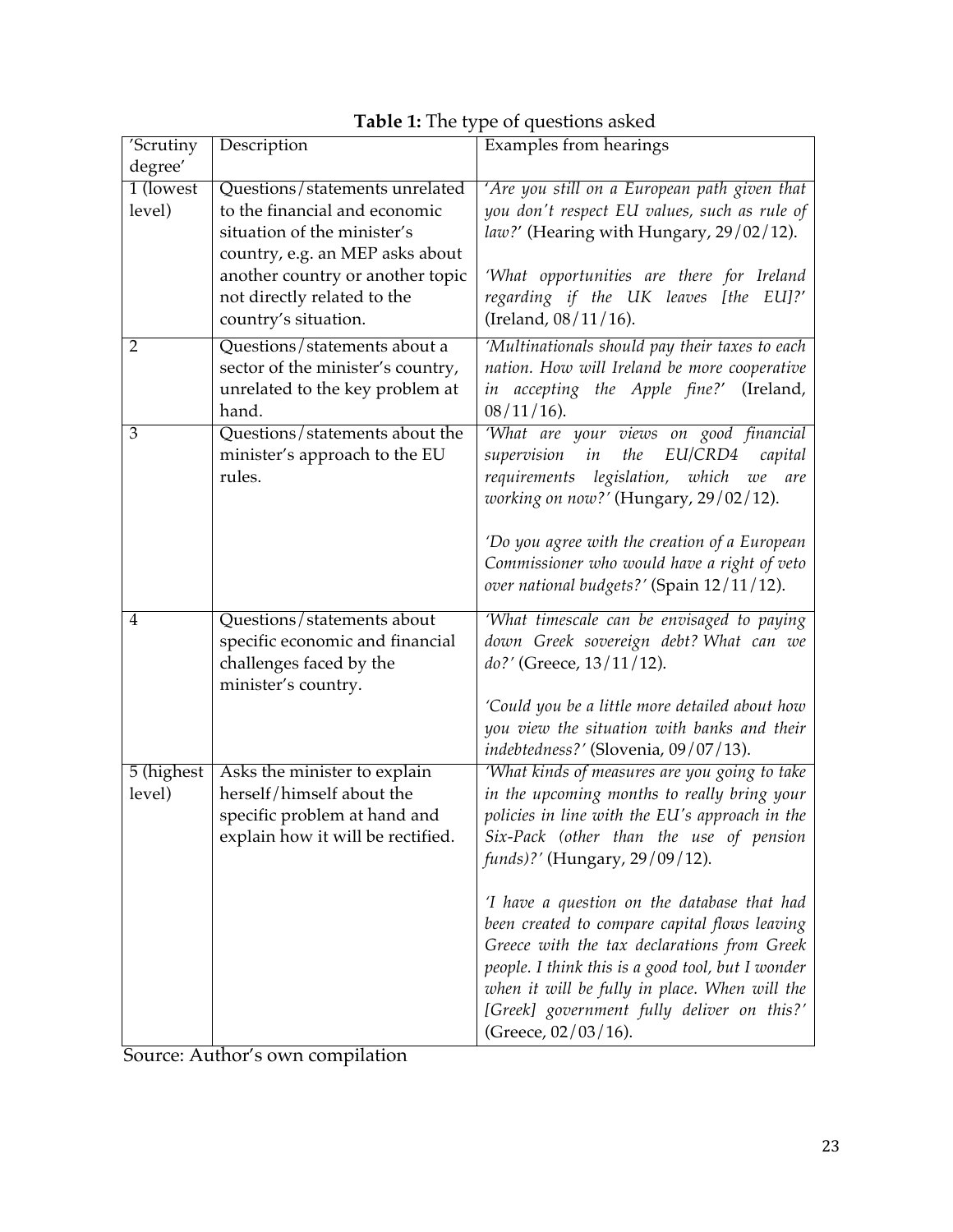Figure 1 shows the 'scrutiny degree' of all 232 questions asked by MEPs to national ministers appearing before ECON under the economic dialogue in the twelve dialogues. Most of the questions (66 percent) do not focus on the specific financial and economic challenges faced by the country under scrutiny. Only 13 percent of all questions seek to get a minister to explain how the problem would be addressed (category 5). Most questions aim at gaining information but do little to demand answers and explanations from national governments.



Source: Author's own compilation

The differing knowledge between MEPs and account-givers may explain why MEPs raise general economic issues rather than focusing on issues that form the legal basis for the dialogue. 54

The above shortcomings indicate that a strengthening of the economic dialogue needs to go further than only formalising the procedure. The dialogue is still a young initiative and is part of an ongoing learning process, so perhaps it can be regarded as an early indication of how the EP can play a greater role in creating a more democratic EMU in the future.

<u> 1989 - Johann Stein, marwolaethau a bh</u>

<sup>54</sup> De la Parra, S. (2016) The Economic Dialogue: An Effective Accountability Mechanism?, in Luigi Daniele, Pierluigi Simone, and Roberto Cisotto (eds.), *Democracy in the EMU in the Aftermath of the Crisis*. Cham: Springer International Publishing, pp. 101-120.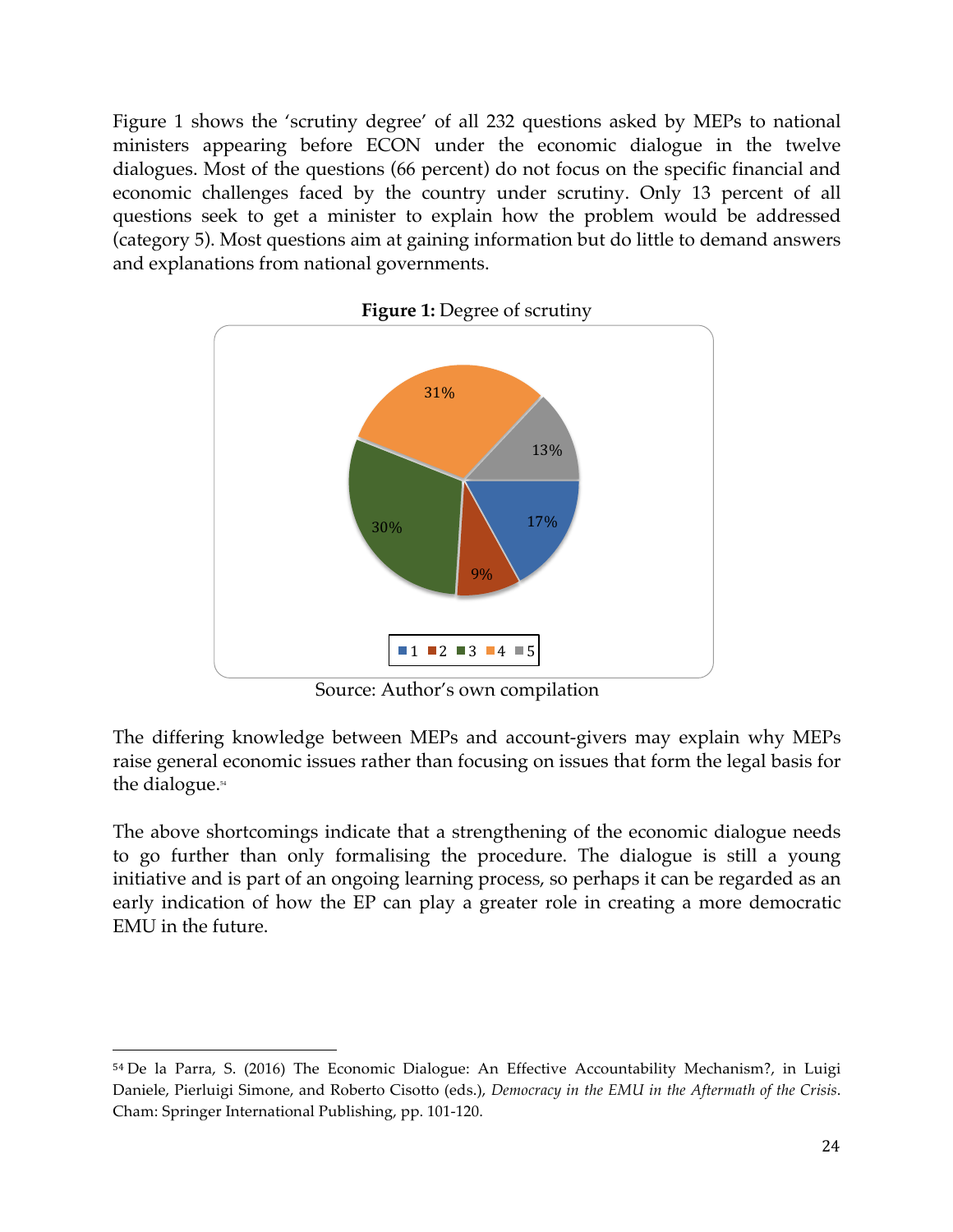# **Does the monetary dialogue further the ECB's democratic accountability?**

*By Sebastian Diessner, London School of Economics and Political Science*

*Abstract: The monetary dialogue has served as a means of accountability during the Eurozone crisis. It is, however, necessary to distinguish between 'formal' and 'substantive' accountability, as the dialogue enhances the former, but not necessarily the latter. A recent analysis of the verbatim minutes of the dialogue and an MEP survey show that the style and substance of the dialogue have improved between 2009 and 2014. The President of the European Central Bank (ECB) has shown an increased willingness to discuss both the technical details and the broader ramifications of its monetary policy. Over time, the dialogue has evolved into a more 'emancipated' working relationship. The ECB has sought a strategic partnership with Parliament's economic and monetary affairs committee to boost the understanding, acceptance and legitimacy of its increasingly unconventional monetary policy operations. MEPs are generally content with the nature of the dialogue.*

# **Introduction**

Does the quarterly monetary dialogue (MD) between the president of the European Central Bank (ECB) and the European Parliament's Economic and Monetary Affairs committee (ECON) further the ECB's democratic accountability? The short answer is: 'Yes, but...' Drawing on recent research by Collignon and Diessner  $(2016)$ , this policy brief demonstrates that the monetary dialogue has indeed served as a means of accountability during the years of the eurozone crisis. However, the brief also stresses that it is necessary to distinguish between two types of accountability – namely 'formal' and 'substantive' accountability – in order to assess the MD. While the dialogue serves to enhance the former, it does not further the latter.

# **Central bank independence and accountability – two sides of the same coin?**

The emergence and spread of delegating monetary policy to politically independent central banks is a relatively recent phenomenon, gaining traction only throughout the 1980s and 1990s.<sup>\*</sup> The ECB came to be established towards the end of this period, in 1998, and it has since been viewed as one of the most independent monetary authorities

<sup>&</sup>lt;u> 1989 - Johann Stein, marwolaethau a bh</u> <sup>55</sup> Collignon, S. and Diessner, S. (2016) 'The ECB's Monetary Dialogue with the European Parliament: Efficiency and Accountability during the Euro Crisis?', *Journal of Common Market Studies*, 54(6): 1296-1312.

<sup>56</sup> For an insightful review and discussion of the politics that surround the question central bank independence, see Fernandez-Albertos, J. (2015) 'The Politics of Central Bank Independence', *Annual Review of Political Science* 18: 217-237.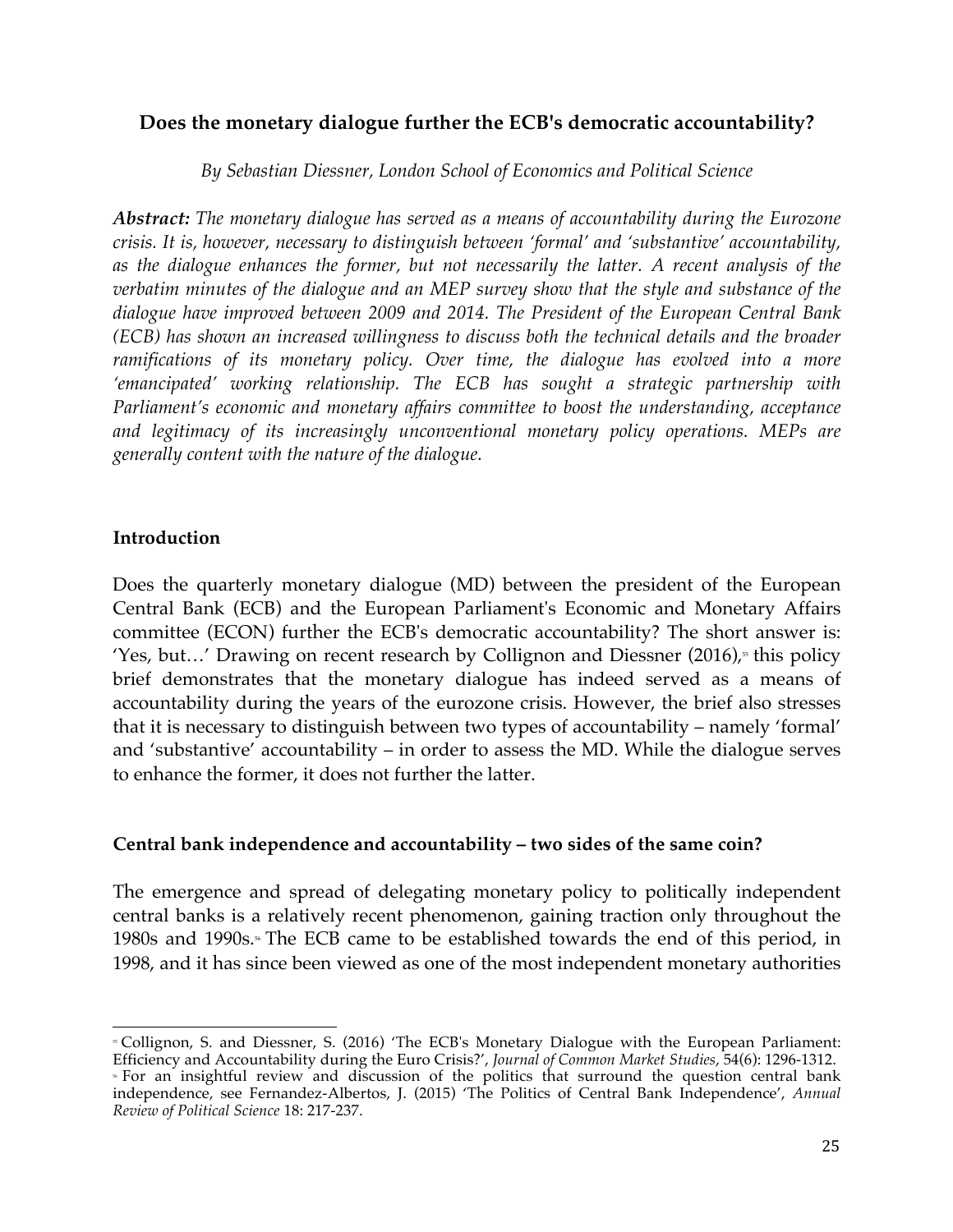in the world.<sup>*n*</sup> The ECB's extraordinary independence not only stems from its narrow mandate (ascribing overriding priority to the objective of price stability and prohibiting any interference from outside actors), but also from the lack of a supranational fiscal counterpart: there simply is no unified 'principal' in the eurozone from which the ECB could be separated or independent.<sup>88</sup>

The flipside of a high degree of political independence, it is often argued, is a sufficient degree of democratic accountability. While central bank independence (CBI) effectively means that monetary policy-making powers have been delegated to technocratic (i.e. unelected) central bankers, the use of these powers is to be monitored and controlled by democratically elected representatives for CBI to be reconcilable with basic democratic principles. A simplistic understanding of the relationship between central bank independence and democratic accountability would therefore posit that the more independence a central bank is granted, the more accountable it has to be. Hence, given that the ECB is commonly seen as the most independent central bank in the world, its accountability should also exceed that of any other central bank.<sup>99</sup>

This view, however, needs to be qualified. Importantly, it hinges on a distinction between different *types* of accountability, namely formal and substantive accountability.<sup>®</sup> Formal accountability is best understood as an *ex-post* explanation and justification by the central bank for its policy actions, while substantive accountability entails the power to override the central bank, for example by making use of a range of sanctions. In other words, while formal accountability constitutes a form of 'answerability' to the questions of elected representatives, substantive accountability manifests itself in the enforcement of rewards or punishments by these representatives<sup>61</sup>. This distinction, I argue, has two major implications for the assessment of the monetary dialogue. First, while an increase in formal accountability is reconcilable with a high

 <sup>57</sup> See, e.g., Diessner, S. (2017) On Paradigms and Public Goods: Has the Eurozone Crisis Changed the Economic Paradigm of EMU? In S. Collignon, ed., *The Governance of European Public Goods: Towards a Republican Paradigm of European Integration*, Basingstoke, UK: Palgrave Macmillan, pp. 79-116.

<sup>58</sup> Goodhart, C.A.E (1998) 'The Two Concepts of Money: Implications for the Analysis of Optimal Currency Areas', *European Journal of Political Economy* 14(3): 407-432.

Diessner, S. and Lisi, G. (2018) 'Monetary, Fiscal and Financial Dominance in the Eurozone', Unpublished working paper.

<sup>59</sup> De Grauwe, P. (2012) *Economics of Monetary Union*. 9th ed., Oxford: Oxford University Press.

<sup>60</sup> Note that there appears to be some confusion in the literature in terms of terminology, as authors seem to use the labels 'formal accountability' and 'informal accountability' somewhat interchangeably (see Collignon and Diessner, 2016). For instance, compare De Grauwe (2012), with Buiter, W.H. (2006) 'How Robust is the New Conventional Wisdom in Monetary Policy? The Surprising Fragility of the Theoretical Foundations of Inflation Targeting and Central Bank Independence', *Centre for Economic Policy Research (CEPR) Discussion Paper* 5772, or with Sibert, A. (2010) Accountability and the ECB, in *38th Economics Conference*, Vienna, Austria: Oesterreichische Nationalbank, pp. 102-108.

<sup>61</sup> Braun, B. (2017) *'Two Sides of the Same Coin? Independence and Accountability of the European Central Bank',* Brussels: Transparency International EU.

Schedler A. (1999) Conceptualizing Accountability, in A. Schedler, L. Diamond and M.F. Plattner (eds.), *The Self-Restraining State: Power and Accountability in New Democracies*., Boulder, CO: Lynne Rienner, pp. 13-28.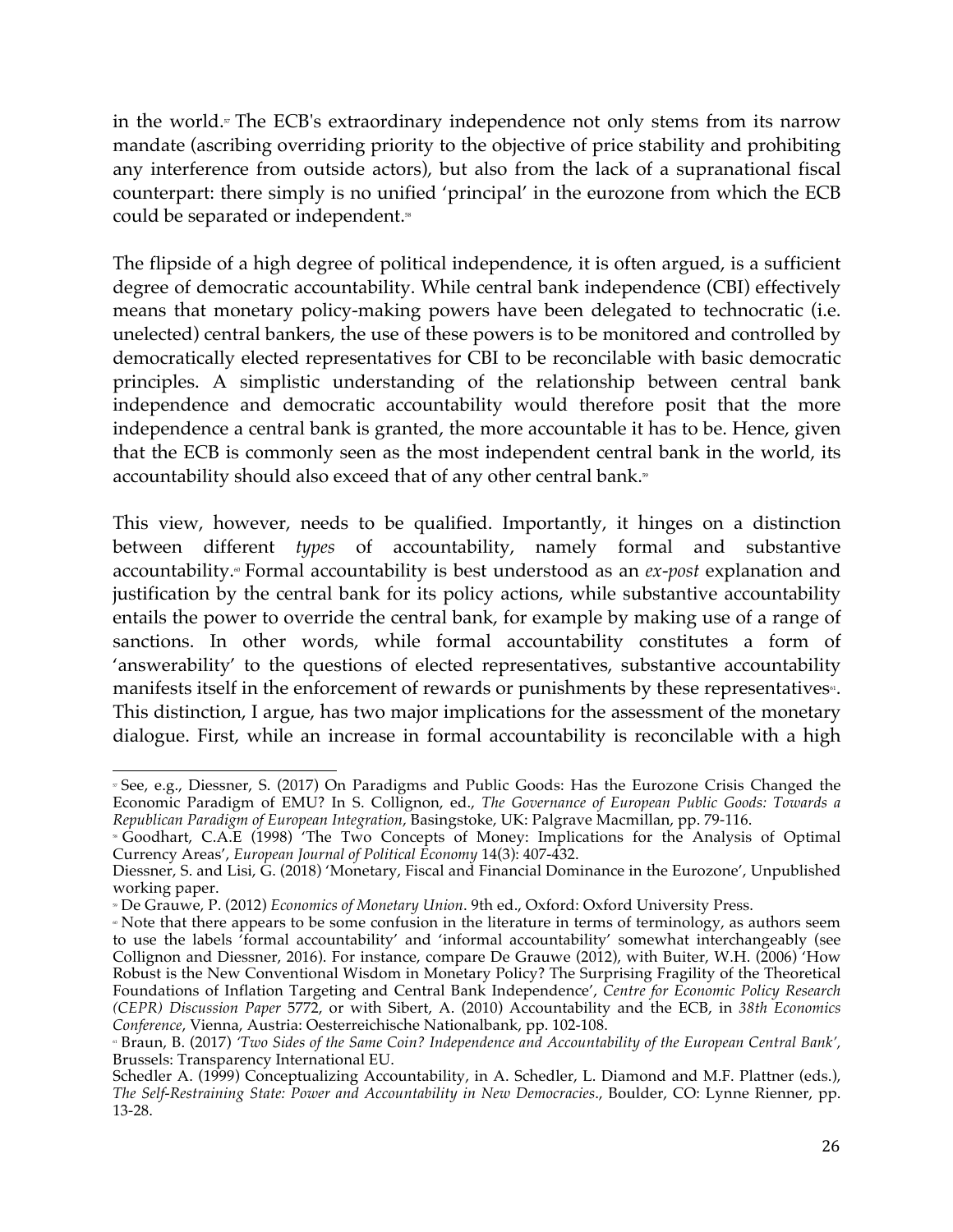degree of central bank independence, the same is not true for substantive accountability. Rather, there is a logical trade-off between the two: a higher degree of substantive accountability can only be achieved at the expense of central bank independence.<sup>®</sup> Second, both forms of accountability depend on an adequate degree of transparency, which enables elected representatives to form a judgement on the central bank's justifications for its policy actions in the first place. Taken together, these criteria enable us to examine whether the monetary dialogue furthers the democratic accountability of the ECB or not.

#### **Evaluating the monetary dialogue**

In Collignon and Diessner (2016), we have studied how the quarterly monetary dialogue has fared throughout the trying times of the Eurozone crisis, taking into account the entire course of the seventh legislature of the European Parliament (i.e. all MD meetings that took place between the EP elections of 2009 and 2014). This has also allowed us to leverage on the change in ECB presidents that has occurred during this time. In order to operationalise the concept of formal accountability as 'answerability', we have conducted two different tests. On the one hand, we have performed a qualitative analysis of the verbatim transcripts of the monetary dialogue, thereby shedding light on the nature of the discussions between the members of the Economic and Monetary Affairs committee, representing the citizens of the European Union, and the president of the ECB, representing the central bank's governing council. On the other hand, we have conducted a detailed survey to probe into the perceived usefulness of the dialogue in the eyes of those who are directly involved in holding the ECB to account: the MEPs taking part in the dialogue.

First, with regards to the study of deliberation in the MD, our qualitative analysis of meeting transcripts uncovered a subtle, yet meaningful, shift in the discussions between the ECB president and the members of the ECON committee. Amongst others, we found the style and substance of exchanges between Mario Draghi and the MEPs to have improved over time, with the ECB president showing an increased willingness to discuss both the technical details and the broader ramifications of ECB monetary policy more thoroughly than had previously been the case, and even engaging in considerations about hypothetical and counterfactual scenarios that would usually have been cut short. By the end of the legislature, the monetary dialogue thus seemed to have evolved into a more emancipated working relationship in which the ECB and EP aimed to reflect on the central bank's crisis management from a range of different angles. This

<sup>&</sup>lt;u> 1989 - Johann Stein, marwolaethau a bh</u> <sup>62</sup> Cukierman, A. (2011) Central Bank Finances and Independence – How Much Capital Should a CB Have?, in S. Milton and P. Sinclair (eds.), *The Capital Needs of Central Banks*. London and New York: Routledge, pp. 33-46.

Buiter, W.H. (2014) 'Central Banks: Powerful, Political and Unaccountable?' *Journal of the British Academy* 2: 269-303.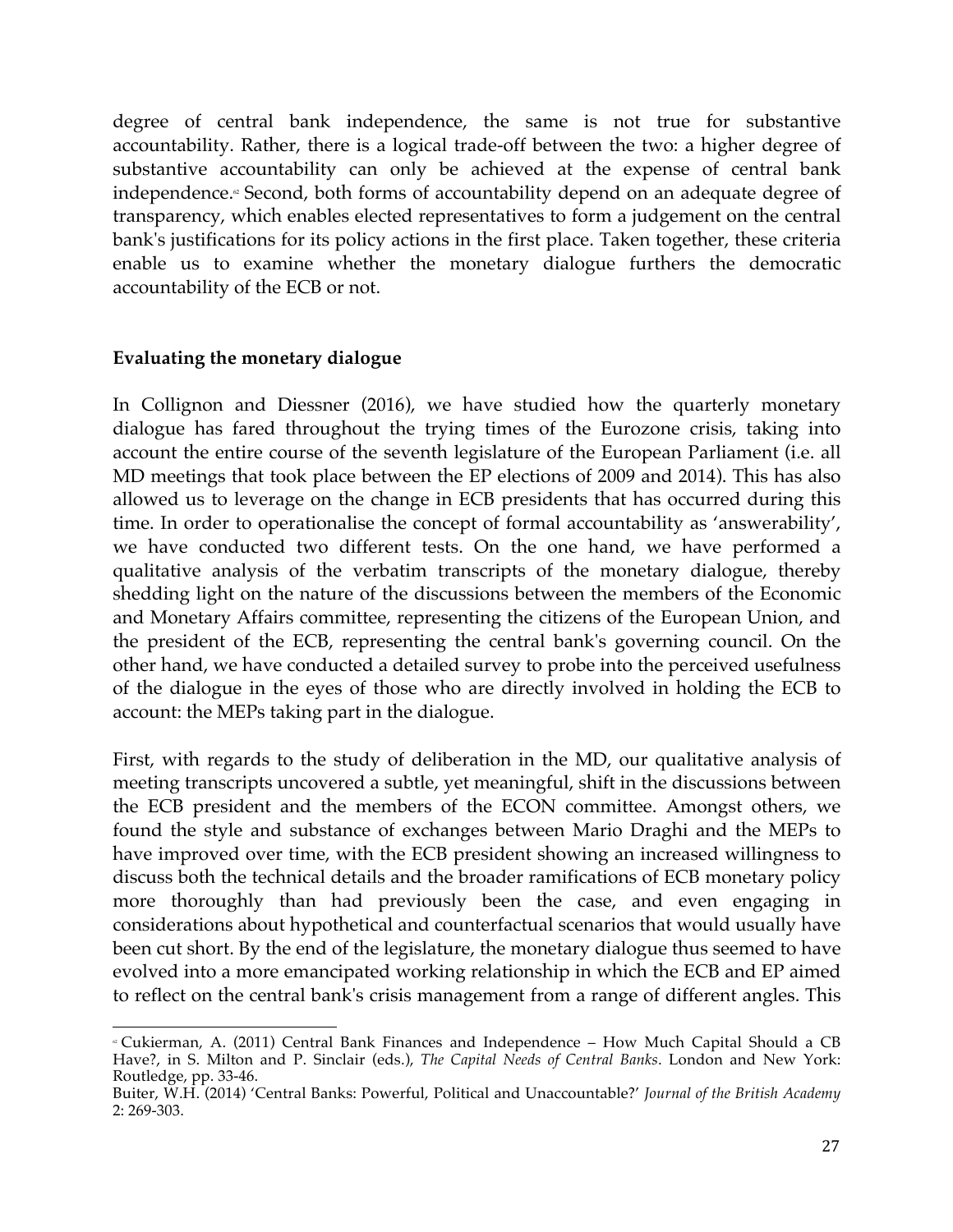is in line with previous anecdotal evidence suggesting that the ECB sought a strategic partnership with the ECON committee in order to boost the understanding, acceptance and legitimacy of its increasingly unconventional monetary policy operations.<sup>®</sup> On the whole, the verbatim transcripts of the MD thus conveyed an improvement in the answerability of the ECB towards MEPs throughout the crisis, thereby furthering the central bank's democratic accountability.

Second, in order to double-check and substantiate the sense of enhanced answerability that we gained from our close reading of the transcripts, we then asked all MEPs who participated in the MD to take part in a survey about its usefulness – achieving an overall response rate of 32% among the full members of the committee throughout the seventh legislature. While this left some room for problems relating to non-response, our survey participants did span all political groupings within the EP and included both Eurozone and non-Eurozone MEPs. Most importantly, our respondents were an accurate reflection of the range of engagement by parliamentarians in the MD, with the only highly underrepresented MEPs being those who asked one or no question throughout the entire legislative period (the latter inarguably representing the less substantive part of the monetary *dialogue*). Amongst a range of relevant findings, the most significant results pertaining to the question of democratic accountability that we established were, a), that *all* survey participants deemed the monetary dialogue to be either 'sometimes' or 'always' useful for themselves and, b), that a clear majority of 70% of respondents believed that the ECB takes their views into account, at least 'occasionally'. Taken together, this increased our confidence in the previous finding that the MD has enhanced the ECB's accountability towards the members of the ECON committee throughout the period of observation.

#### **Conclusion and outlook**

Our findings imply that the monetary dialogue furthers the ECB's democratic accountability. However, it does so in a non-substantive manner only, i.e. it enhances the central bank's formal accountability without affecting its substantial accountability. Beyond this, both types of accountability hinge on an appropriate provision of transparency. The answerability of the ECB in the MD, as well as the dialogue's perceived usefulness in the eyes of MEPs, suggest a certain degree of transparency on behalf of the central bank. Nevertheless, MEPs in the ECON committee have repeatedly, and successfully, fought for additional improvements in the ECB's transparency (a recent example being the decision by the central bank to publish more detailed information regarding its purchases of corporate bonds).

 <sup>6</sup> Torres, F. (2013) 'The EMU's Legitimacy and the ECB as a Strategic Political Player in the Crisis Context', *Journal of European Integration*, 35(3): 287-300.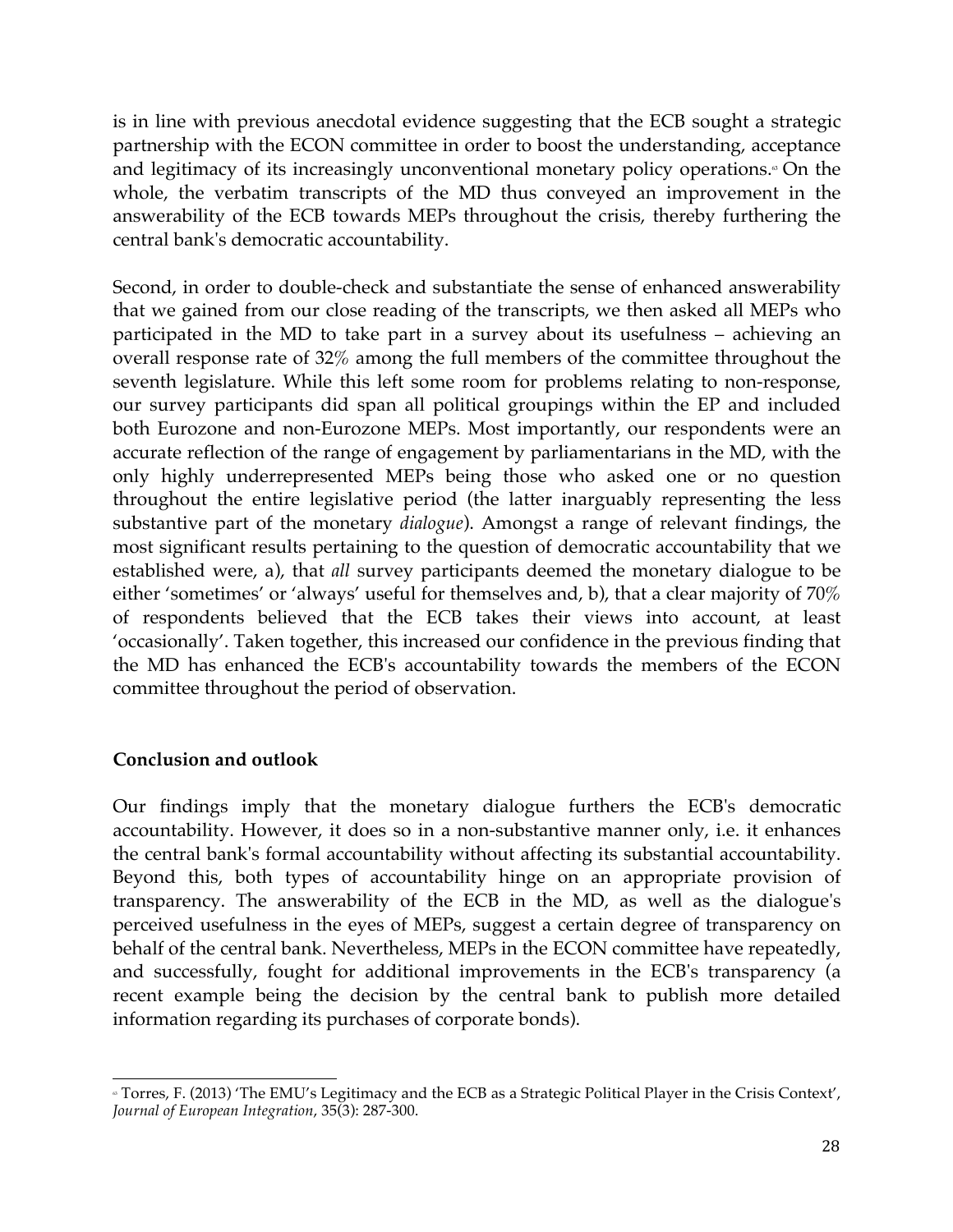This policy brief suggests that the ECON committee should continue to hold the ECB to a high degree of transparency, and that the monetary dialogue is the appropriate venue for enhancing the central bank's *formal* accountability. Improving its substantial accountability (for example, by giving the MD the power to appoint and dismiss the members of the ECB's executive board), however, is an issue that cannot be separated from discussions about the central bank's political independence.<sup>44</sup> Arguably, such discussions need to take place beyond the scope of the monetary dialogue, as they pertain to a wider overhaul of the Eurozone's institutional architecture.

 <sup>4</sup> MEPs seem to be cognisant of this: when asked about central bank independence in our survey, all participants deemed the ECB's independence to be 'a good thing'.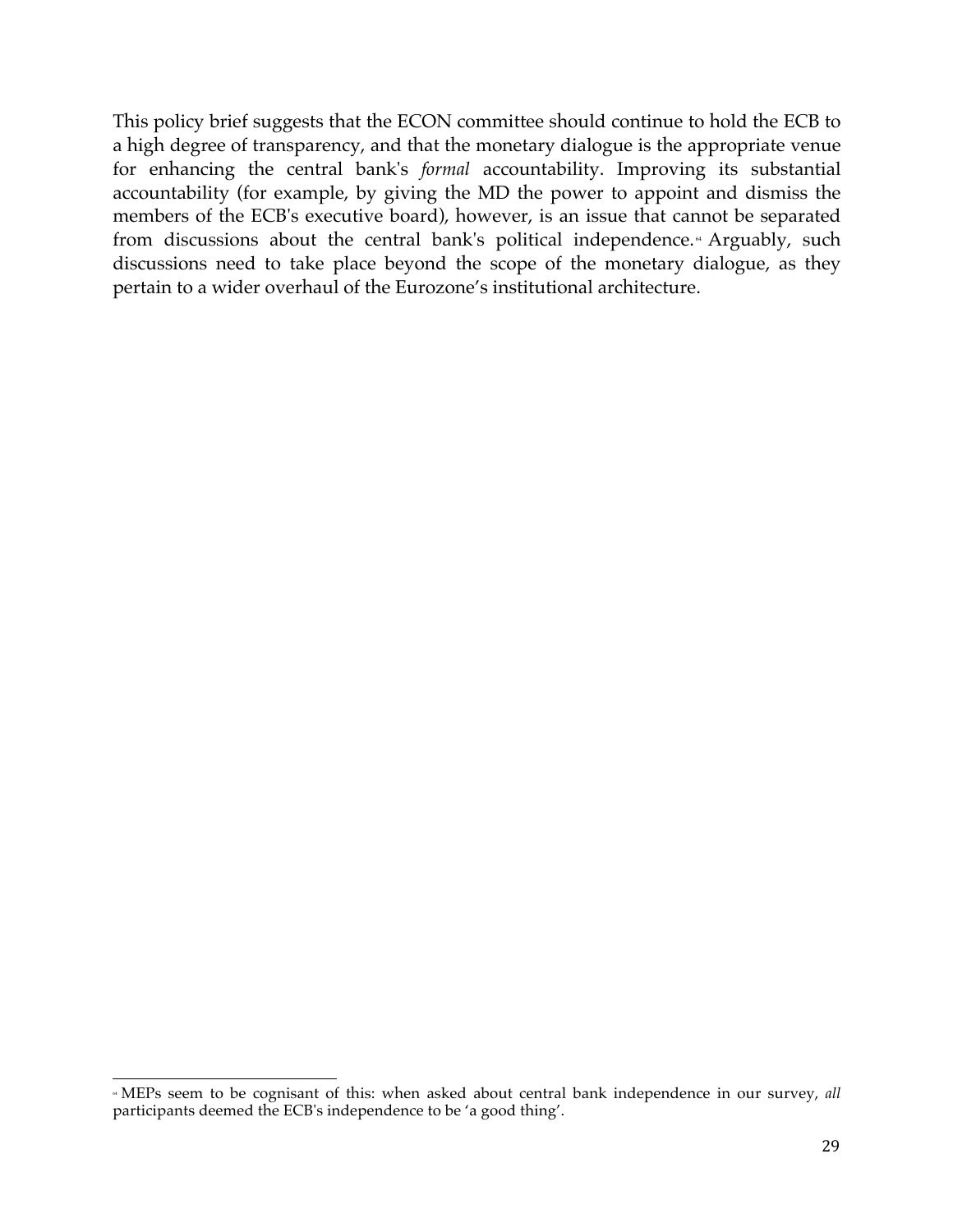# **Does the Eurozone need its own Parliament (or EP committee) and is it possible in practice?**

# *By Luca Lionello, Catholic University of Milan*

*Abstract: The idea of creating a separate democratic representation for the Eurozone has recurred several times, although it has been met with scepticism on several accounts. Scholars and practitioners are divided when it comes to deciding whether the European Parliament (EP) or another separate assembly would be most appropriate to meet the democratic needs of the Eurozone. Despite the risk of fragmenting the current democratic representation at the EU level, the idea of some sort of parliamentary scrutiny of the euro area should not be dismissed, as national economic policy sovereignty has been weakened during and after the sovereign debt crisis. This contribution examines the current legal possibilities to create a new democratic representation for the Eurozone – be it a new EP committee or a separate assembly. However, the final choice – if made – in the end depends on the political choices of the EU and its governments.* 

# **Introduction**

Over the last few years, the proposal to create a separate level of democratic representation for the euro area has recurrently come to the fore together with the project of the Eurozone budget or fiscal capacity. Until now, most academic and political commentators have been sceptical of this idea, and even President Juncker has recently stated that the Parliament of the euro area can only be the European Parliament (EP).<sup>6</sup> Despite the collateral risks of fragmenting democratic representation in the EU, the project of *ad hoc* parliamentary scrutiny for the euro area should not be hastily dismissed, as it is symptomatic of the latest developments of the European integration process.

# **The democratic deficit of the Eurozone governance**

The euro area started expressing *special democratic needs* after the outbreak of the sovereign debt crisis, when the stability of the monetary union was ensured through the introduction of some urgent measures, namely the strengthening of European supervision on national budgets, the application of the balanced budget rule in national constitutional law<sup>®</sup> and the provision of conditional financial support by the European

<sup>&</sup>lt;u> 1989 - Johann Stein, marwolaethau a bh</u> <sup>65</sup> President Jean-Claude Juncker's state of the Union Address 2017, Available at: http://europa. eu/rapid/press-release\_SPEECH-17-3165\_en.htm, Accessed 22 April 2018.

<sup>66</sup> In particular, the Treaty on Stability, Coordination and Governance provides that the budgetary position of the general government of the contracting parties must be balanced or in surplus. This provision must be incorporated through provisions of binding force and permanent character, preferably constitutional.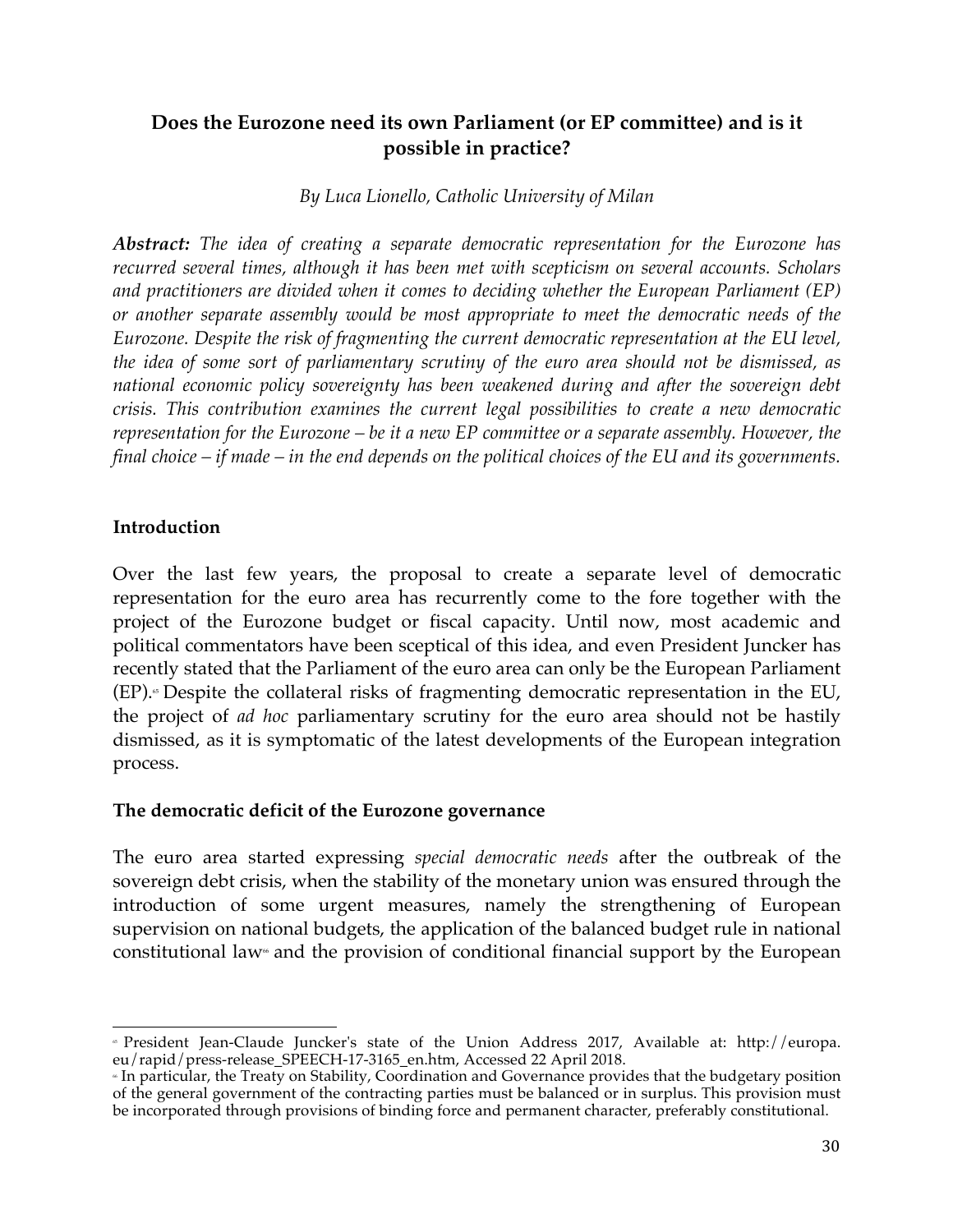Stability Mechanism (ESM). $\sigma$  While these reforms successfully removed the risks of sovereign default in the member states, they also deprived domestic parliaments of some of their sovereign prerogatives, as the most important decisions of national economic policy now have to be agreed with the European Commission and the Council. The toughening of European control over domestic budgetary policies has clearly weakened national democracies and, unfortunately, no measure has been taken so far to balance this negative trend. The EP has indeed maintained a marginal role in the economic governance and is still subordinate to the authority of intergovernmental institutions. This creates the problem of satisfying the growing democratic needs of the euro area. The issue now is to understand *who is better* able to do that: the EP as a whole or a separate assembly? Scholars are notably split on answering this question.

#### **Who can best satisfy the democratic needs of the euro area?**

On the one hand, the EP does look like the better candidate for fostering democracy in the euro area. Over the years it gained a significant political authority and developed real powers of co-decision on most legislation. The creation of a new democratic representation for the euro area would definitely undermine its legal prerogatives and political role. The members of the European Parliament (MEPs) would start being distinguished according to their country of origin in contrast with the principle by which they shall represent all EU citizens as a whole.<sup>®</sup> The creation of a separate level of democracy for the euro area seems even less logical considering that  $(almost)*$  all member states are supposed to introduce the single currency, thus causing the Eurozone representatives to eventually coincide with the MEPs.

At the same time, some important criticism has been addressed on the ability of the EP to fulfil the special democratic needs of the euro area. First, it is necessary to acknowledge that over the past years a fracture has emerged within the Union between the member states that share the single currency and those that do not. This division has revealed itself through a diversification of *interests and needs* within the Union. Issues like the rescue of countries experiencing financial difficulties, the breakup of the toxic loop between sovereigns and banks, and the difficult economic recovery after the crisis have particularly impacted on the Eurozone, pushing its member states to find common solutions to these problems. In light of this fracture, the EP might not be the best institution to take care of the Eurozone's priorities because a quarter of its members come from countries that are not directly affected by these specific needs and interests.

 <sup>67</sup> Conditions of financial assistance are negotiated by the concerned member state and the representatives of the Commission, the ECB and the IMF (Troika) in a Memorandum of Understanding (MoU) and then formalised in a financial assistance facility agreement approved by the Board of Governors of the European Stability Mechanism.

 $\degree$  See art. 14 (2) TEU.

<sup>69</sup> The United Kingdom and Denmark have a permanent derogation.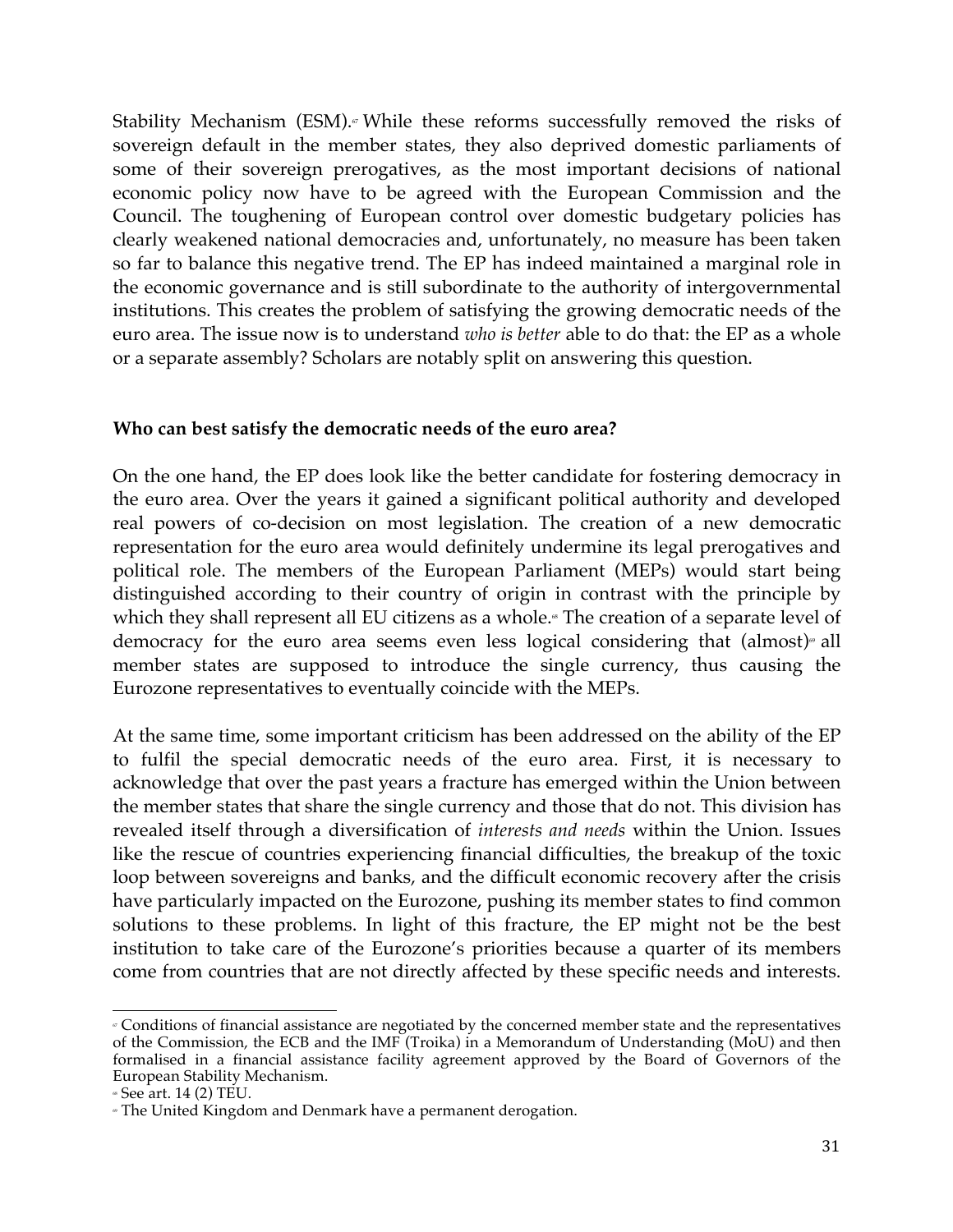Second, the *current composition of the EP* is unable to ensure a genuine representation of citizens. On the one hand, MEPs are still elected nationally on the basis of different domestic laws and without a genuine European debate; on the other, the principle of digressive proportionality makes sure that citizens residing in smaller states are proportionally more represented than those living in the larger countries. Lastly, the ongoing political tensions between the EU and several governments on issues such as the distribution of refugees and the compliance of domestic laws with the democratic principle may prevent member states from reaching the necessary *unanimity* to confer new tasks to the EP.

#### **What would a Eurozone level of democracy look like?**

Considering now the feasibility of establishing a separate level of democracy for the euro area within the current legal framework, the EU Treaties definitely exclude any major institutional reform of this kind. Scrutiny is either established through an informal agreement between the political parties without providing them any legal authority, or governments have to choose the path of constitutional amendments to the EU Treaties ex-art. 48 TEU. Member states may set up a separate assembly beyond the EU legal framework though an intergovernmental agreement only if it is difficult to reform the EU Treaties through unanimity.

In light of these observations, we can imagine some potential manifestations of a Eurozone parliamentary scrutiny. One is the setting up of a '*Eurozone committee'* within the EP composed only of MEPs coming from the countries that share the single currency. The committee would take part fully in the Eurozone governance and keep the plenary informed of its decisions. At the same time, the reform would ideally take the opportunity to remedy some important deficits of democratic representation in the EP, such as a digression in the proportion of electors and elected and the lack of common electoral law. Another possible manifestation of a separate parliamentary scrutiny could be the creation of a *new assembly* elected by the citizens living in the Eurozone. If the reform passed through a Treaty change ex-art. 48 TEU, this separate parliament should ideally become a new institution of the EU. Last, a separate parliamentary scrutiny for the euro area might also take the form of an *interparliamentarian assembly* composed of national parliamentarians from the Eurozone countries. Even if this assembly might be less compact, it would offer the opportunity to take count of both majorities at European level and within each national parliamentarian delegation.<sup>70</sup>

 » This might be necessary if national constitutional courts required that domestic parliamentary representations agree on fiscal decisions taken at the European level.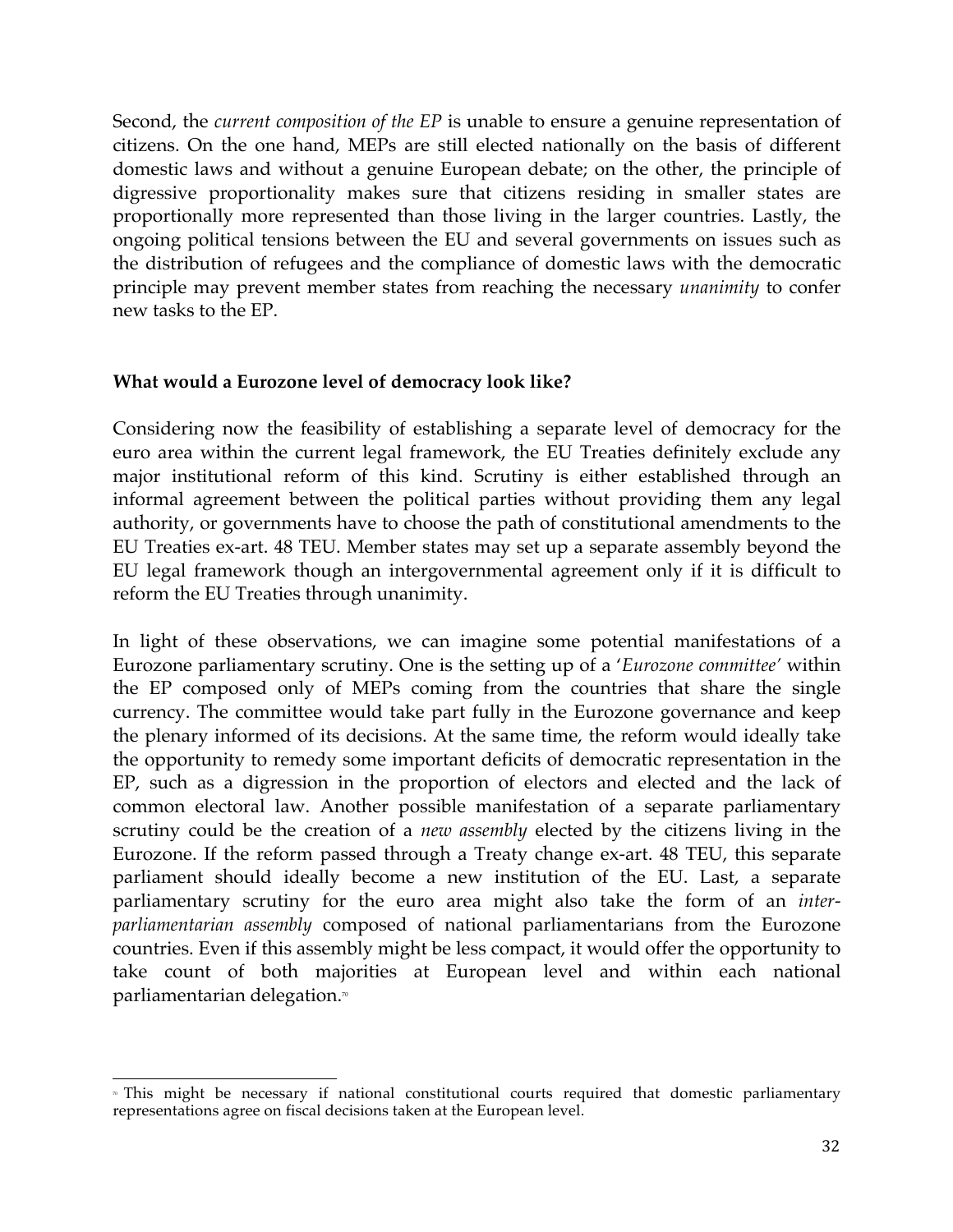#### **Conclusion**

 

Aside from the speculations on the feasibility and potential for a Eurozone parliamentary scrutiny to be established, the most important outcome of the debate should be to understand the fundamental reasons why this proposal was put forward in the first place. The idea of creating a separate level of democracy has not only arisen in relation to the Eurozone; there are several other examples in the EU of multispeed integration, such as Schengen or the Permanent Structured Cooperation on security and defence (PESCO). Democratic accountability is a fundamental precondition of any process of fiscal integration. The establishment of democratic regimes in modern history has indeed had the purpose of making governments accountable to their citizens in regard to how they were collecting and spending public resources. This was the motto of the American Revolution: no taxation without representation. Considering the ongoing process of fiscal integration in the euro area, member states have *de facto*  accepted a joint administration of their budgetary polices and are considering creating a separate budget and fiscal capacity.<sup> $\pi$ </sup> From this perspective, the creation of a fiscal union in the Eurozone would require fixing the longstanding deficit of democracy in the EU. Whether the solution consists of a separate parliamentary assembly for the euro area will depend on the political choices of national governments and European institutions.

<sup>&</sup>lt;sup>n</sup> European Parliament resolution of 16 February 2017 on budgetary capacity for the euro area (2015/2344(INI)); Communication from the Commission to the European Parliament, the European Council, the Council and the European Central Bank on New Budgetary Instruments for a stable Euro Area within the Union Framework, COM/2017/0822 final.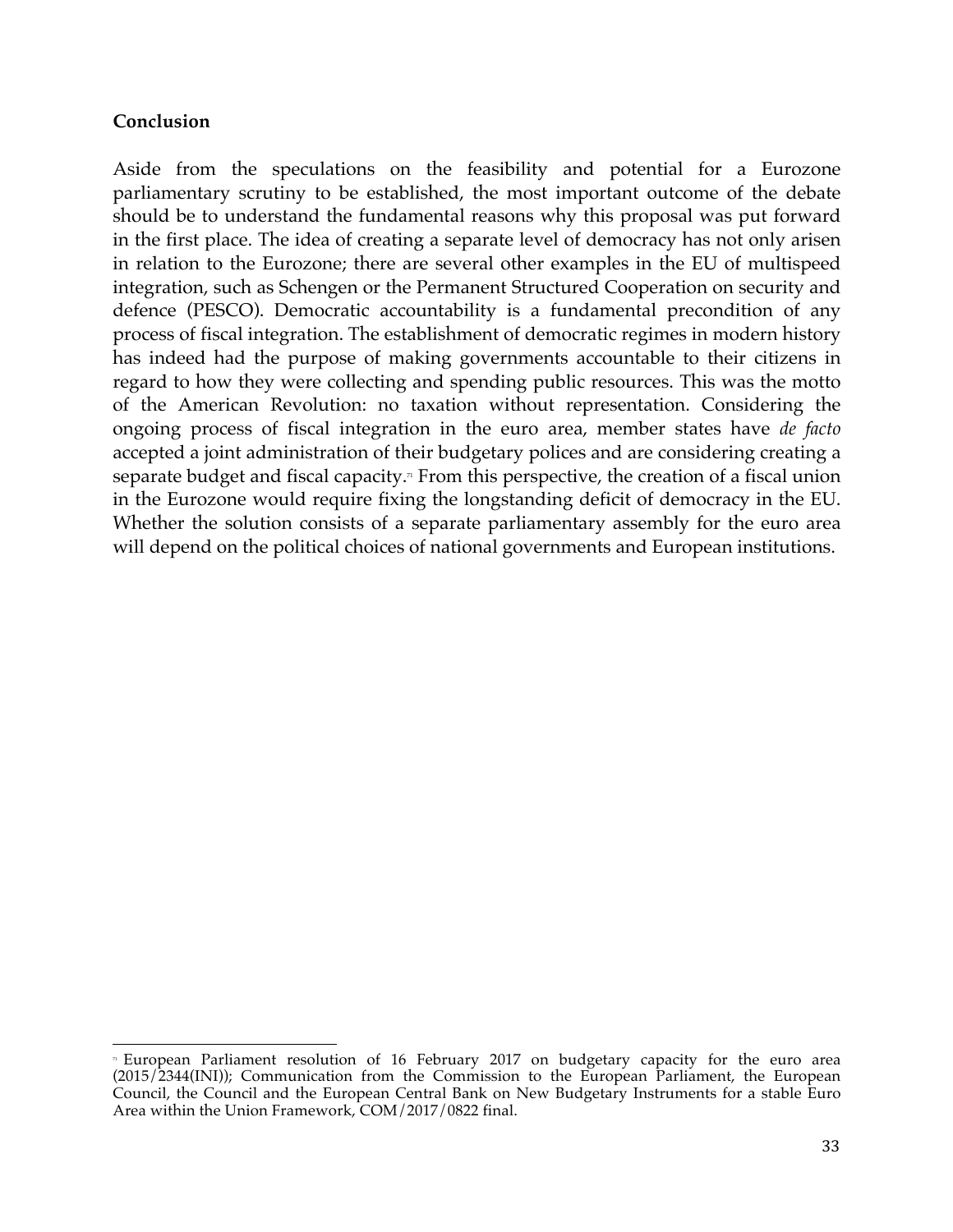# III. RESPONSE TO THE COMMISSION'S REFORM PROPOSAL TO CREATE AN 'EUROPEAN FINANCE MINISTER'

# **How would a European Minister of Economy and Finance be held accountable to the European Parliament?**

*By Sophia Russack, Centre for European Policy Studies*

*Abstract: The Commission's proposal to create a European Minister of Economy and Finance aims to merge the responsibilities of the President of the Eurogroup and the European Commissioner for economic and financial affairs. This new post is double-hatted in nature and carries both intergovernmental and supranational elements. Under the supranational hat, the 'EU Finance Minister' will be accountable to the European Parliament (EP) through appointment approval, during the mandate, and the potential cast a vote of no confidence.*  Legally, the intergovernmental hat is, however, less accountable to the EP beyond a range of *reporting obligations. The position of the potential EU Finance Minister might secure a greater say for the EP on elements covered by the intergovernmental hat, as it may prove difficult to completely separate the two in practice.* 

# **Introduction**

The idea of creating a European Minister of Economy and Finance<sup> $2$ </sup> was first floated by Commission President Juncker in his State of the Union speech last September and subsequently included in the Commission's Communication<sup> $\pi$ </sup> as part of its roadmap to complete the Economic and Monetary Union (EMU).<sup>74</sup> The idea is to create doublehatted position, merging the responsibilities of the President of the Eurogroup and the European Commissioner for economic and financial affairs.

While monetary policy is already centralised at the euro area level, the Commission stresses that economic policy excessively reflects national preferences (on questions of the budget, taxes, sectoral policies and fiscal policies). As a member of the Commission, the new EU finance minister would serve the interests of both the member states and the common European good. S/he could, furthermore, strengthen the overall policy

<sup>&</sup>lt;u> 1989 - Johann Stein, marwolaethau a bh</u> <sup>2</sup> For the sake of brevity, in the following I will refer to the 'EU Finance Minister'.

<sup>&</sup>lt;sup>n</sup> European Commission (2017), 'Communication from the Commission to the European Parliament, the European Council, the Council and the European Central Bank "A European Minister of Economy and Finance"', COM(2017) 823 final, 6.12.2012.

<sup>74</sup> Ibid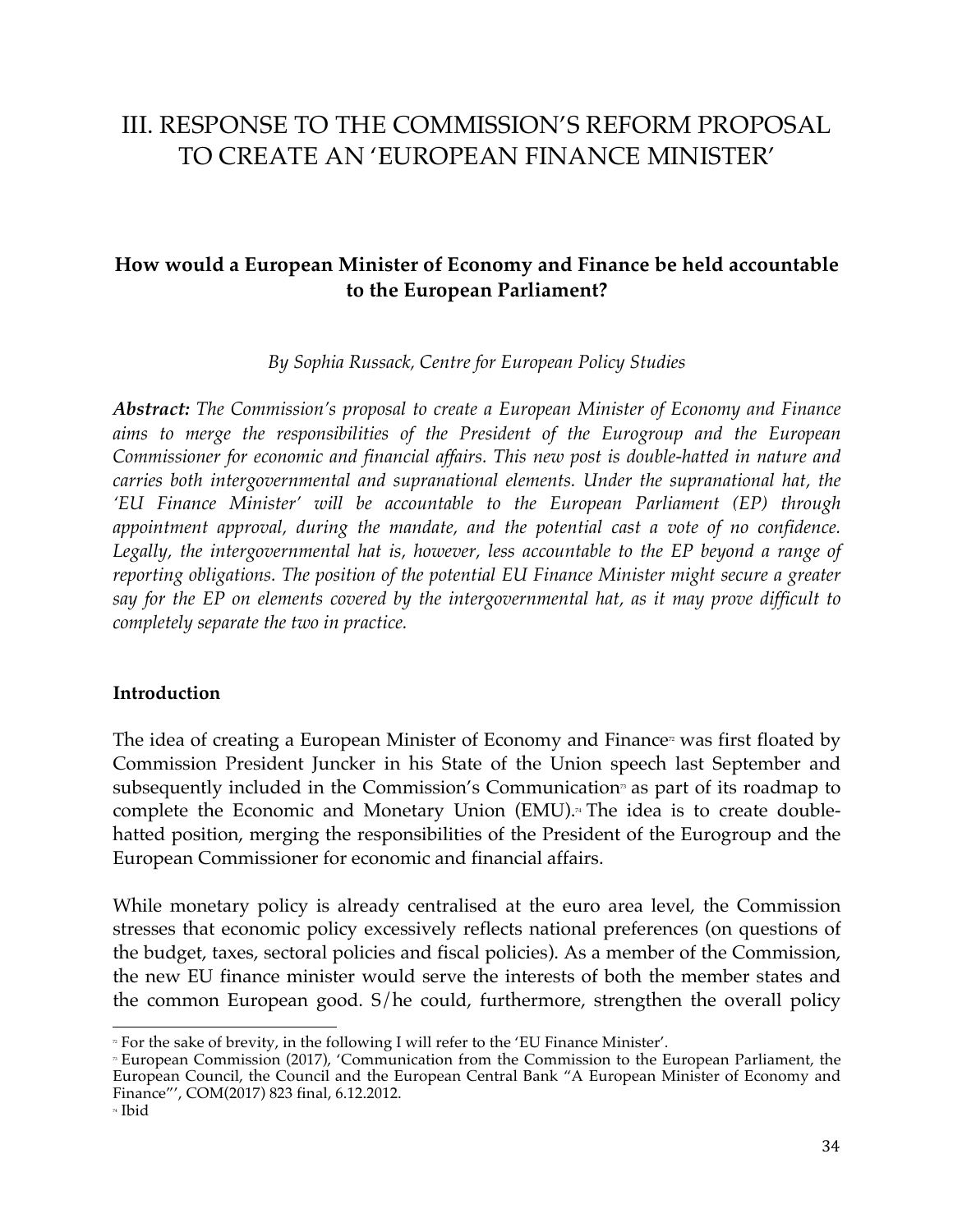coordination and oversight of fiscal and financial rules, boost fiscal policy and oversee budgetary instruments.<sup>75</sup>

The new Commissioner's position can be created without a treaty change. Only the Eurogroup's working methods, which are informally agreed, would need to be adapted, as they currently require that candidates for the office of President must hold the position of Minister of Finance of a member state. Article 2 of Protocol No. 14 on the Eurogroup, annexed to the Treaties, states that 'the Ministers of the Member States whose currency is the euro shall elect a president for two and a half years, by a majority of those Member States'. The Commission suggests that the Eurogroup elects the Minister as its President for the whole duration of the Commission's mandate to align it with the duration of the post as member of the Commission. This would require a decision within the Eurogroup by simple majority.

The Commission stresses the importance of the accountability of the EU Finance Minister to the European Parliament (EP). In this paper, I assess how accountable this new post is by comparing the new EU Finance Minister post (as envisaged by the Commission) with the accountability of (1) the High Representative of the Union for Foreign Affairs and Security Policy (HRVP) (the only existing hybrid position), (2) other Commissioners, and  $(3)$  the Eurogroup president.<sup> $*$ </sup>

# **Political accountability**

The conceptual approach by Mark Bovens  $\pi$  will be used in this analysis. He defines accountability as the relationship between an actor and a forum, in which the actor has an obligation to explain and justify his/her conduct, which enables the forum to pose questions and pass judgements and potentially sanction the conduct of the actor.<sup>88</sup>

In the following, I first compare the accountability of the only other hybrid post in the EU will be assessed: the HRVP. This post is both supranational and intergovernmental in nature. The HRVP serves as Vice-Presidents of the European Commission (Article 17(4) TEU), presides over the Foreign Affairs Council (Article 18(2) TEU) and takes part in the work of the European Council (Article 15(2) TEU). Thereafter, I examine the

 75Ibid

<sup>\*</sup> This paper assesses the accountability of an EU finance minister (how the Commission envisages it) towards the European Parliament. It does not assess the meaningfulness of such a post for EU economic governance. For contributions on the post's institutional design and assessment of its competences see for instance: Gros, D. (2017) 'The Commission's Views on Strengthening the Euro Area: Barking up the wrong tree?', *CEPS Commentaries*, Available at: https://www.ceps.eu/publications/commissions-viewsstrengthening-euro-area-barking-wrong-tree, Accessed 26 April 2018.

<sup>77</sup> Bovens, M, (2007) 'Analysing and Assessing Accountability: A Conceptual Framework', *European Law Journal* 13( 4): 447–468.

<sup>78</sup> Ibid, p. 450.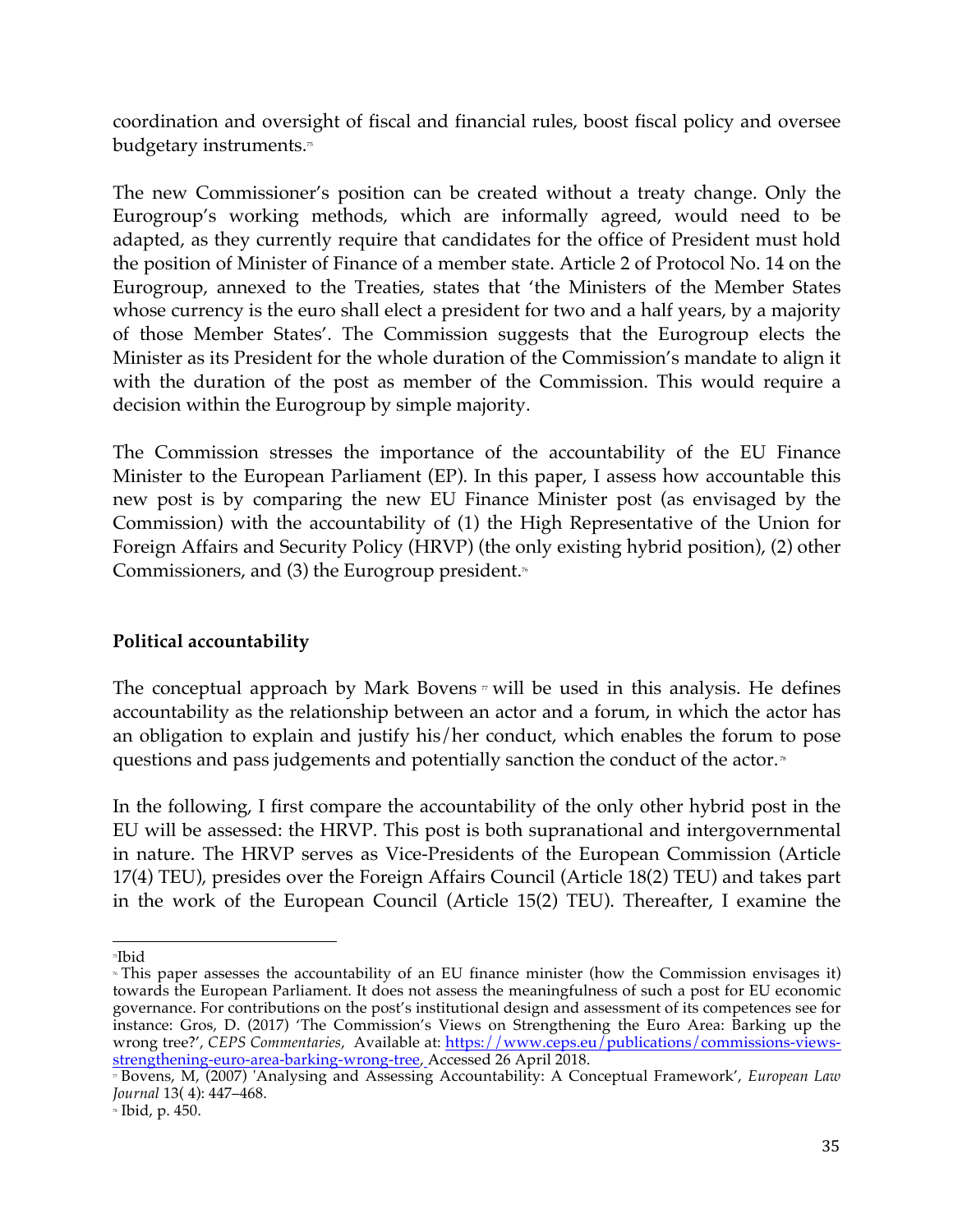accountability of the two existing posts the Commission suggests to merge to create an EU Finance Minister.

The Eurogroup is an informal body consisting of the Finance Minister of all euro area countries and is currently chaired by a permanent President appointed by the group for two-year term. The Eurogroup President's main responsibility is the policy coordination of the members of the Eurozone.<sup>\*</sup> Like the Foreign Affairs Council, the Eurogroup escapes the rotating duty of serving as the Presidency of other Council formations (such as the Economic and Social Affairs Council, ECOFIN). Unlike the Eurogroup, a full-time President heads the European Council.

The treaties refer to collective accountability of the Commission towards the EP. The College's only exception is the post of the HRVP. Otherwise no difference is made between the members of College regarding accountability mechanisms. According to Boven's accountability framework, a relationship qualifies as a case of accountability when the following characteristics apply:

- *Legal relationship:* There is a legal basis for the relationship.
- *Explain and justify:* The actor is obliged to explain and justify his/her conduct and the forum is able to pose questions and judge the actor's performance.
- *Political consequences:* The actor may face sanctions or consequences.

# *Legal relationship*

The legal basis for the relationship between the Commission as a collective and the HRVP individually is established in both the Treaty on European Union (TEU; Articles 17, 36) and the Treaty on the functioning of the European Union (TFEU; Articles 215, 222, 230, 234, 328). The Rules of Procedure of the European Parliament lay out the relationships in greater detail. The Eurogroup, as an informal body, has its legal basis in Protocol 14 of the Lisbon Treaty. There is no legal relationship between the Eurogroup President and the EP in the EU treaties.

 <sup>\*</sup> See Protocol No 14 of the Lisbon Treaty, Available at: <u>http://eur-lex.europa.eu/legal-</u> content/EN/TXT/?uri=CELEX%3A12008M%2FPRO%2F14, Accessed 26 April 2018.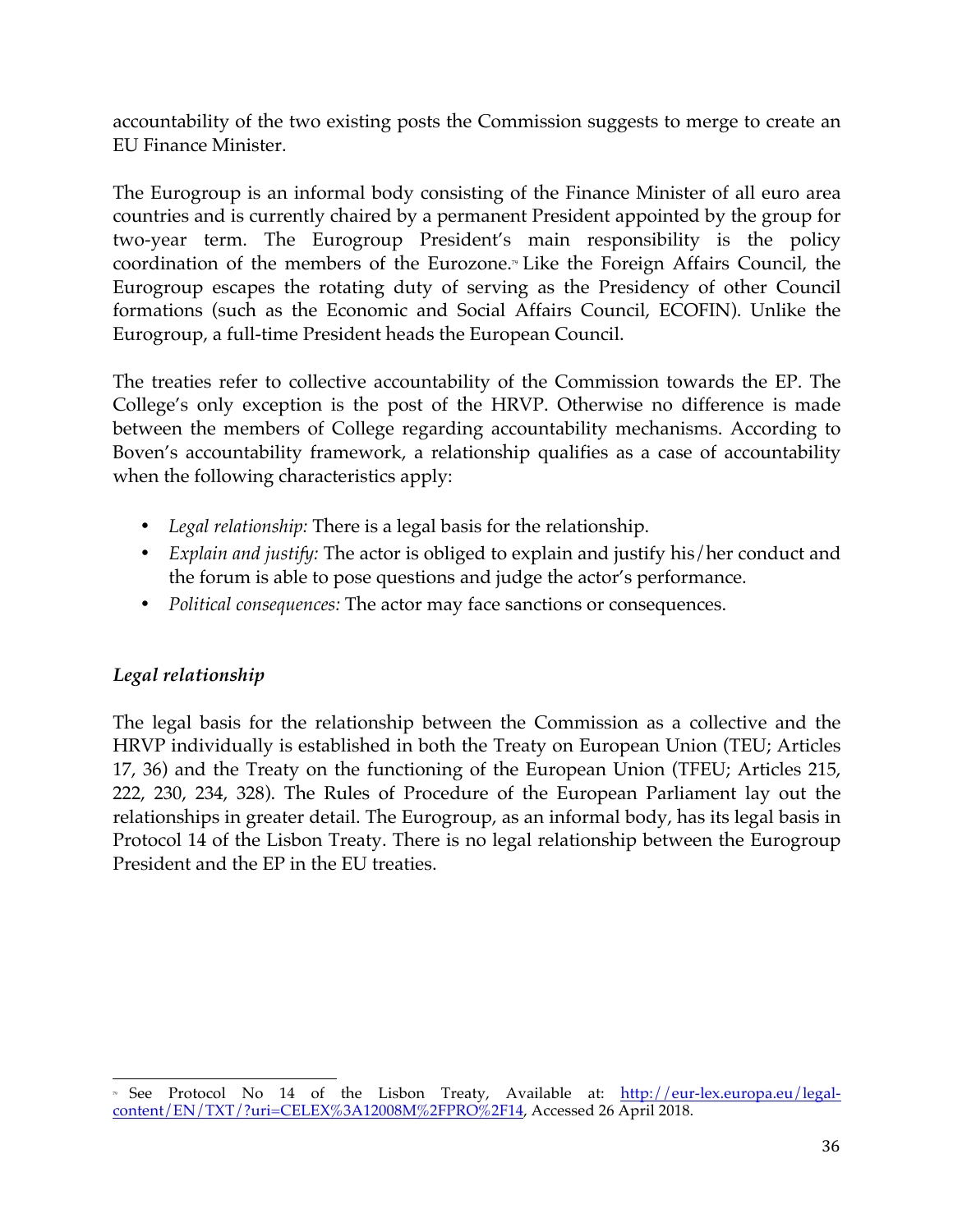# *Explain and justify*

Parliamentary questions are the main instrument by which the EP can ask other EU institutions to explain and justify their actions. The Rules of Procedure of the  $EP^{\omega}$ describe the three categories of parliamentary questions:

- Written questions that request a written answer from the addressee are (from a procedural point of view) the easiest form of direct parliamentary scrutiny. Any member can pose a maximum of 20 questions over a rolling period of three months. These questions can be addressed to all major EU decision-maker: The President of the European Council, the Council, the Commission, and the HRVP. The questions, including the answers, are available to the public on the EP's website.
- Oral questions posed for an oral answer during a plenary sitting constitute the second category. These questions can be directed to the Council, the Commission, or the HRVP placed by a committee, a political group, or Members (Rule 128, Rules of Procedure of the European Parliament).
- 'Question Time', during which questions can be directed to the Commission**.** In these sessions, which run up to 90 minutes, two or three Commissioners will respond to questions on more horizontal topics related to their portfolios. Under the pre-determined horizontal theme, MEPs can pose questions, which the Commissioner(s) must address directly. Specific question hours are organised with the Council, the President of the Commission, the HRVP or the President of the Eurogroup (Rule 129, Rules of Procedure of the European Parliament).

There is no legal obligation for the other institutions to follow the EP's rules of procedure; only the EU treaties (primary law) or other legal instruments (secondary law) are binding on all institutions. The Commission is, however, obliged to answer parliamentary questions, as it is enshrined in the EU treaties (Article 230 TFEU $\mathrm{s}$ ).

Parliamentary oversight of the HRVP is also determined in the treaties: 'The European Parliament may address questions or make recommendations to the Council or the High Representative' (Article 36 TEU). S/he is legally obliged to 'regularly consult the European Parliament on the main aspects and the basic choices of the common foreign and security policy and the common security and defence policy and inform it of how those policies evolve' and 'ensure that the views of the European Parliament are duly

<sup>&</sup>lt;u> 1989 - Johann Stein, marwolaethau a bh</u> <sup>80</sup> European Parliament (2014) 'European Parliament 2014-2019, Rules of Procedures', Available at: http://www.europarl.europa.eu/sides/getDoc.do?pubRef=-//EP//NONSGML+RULES-EP+20170116+0+DOC+PDF+V0//EN&language=EN, Accessed 26 April 2018.

If the Commission shall reply orally or in writing to questions put to it by the European Parliament or by  $\eta$ its Members.'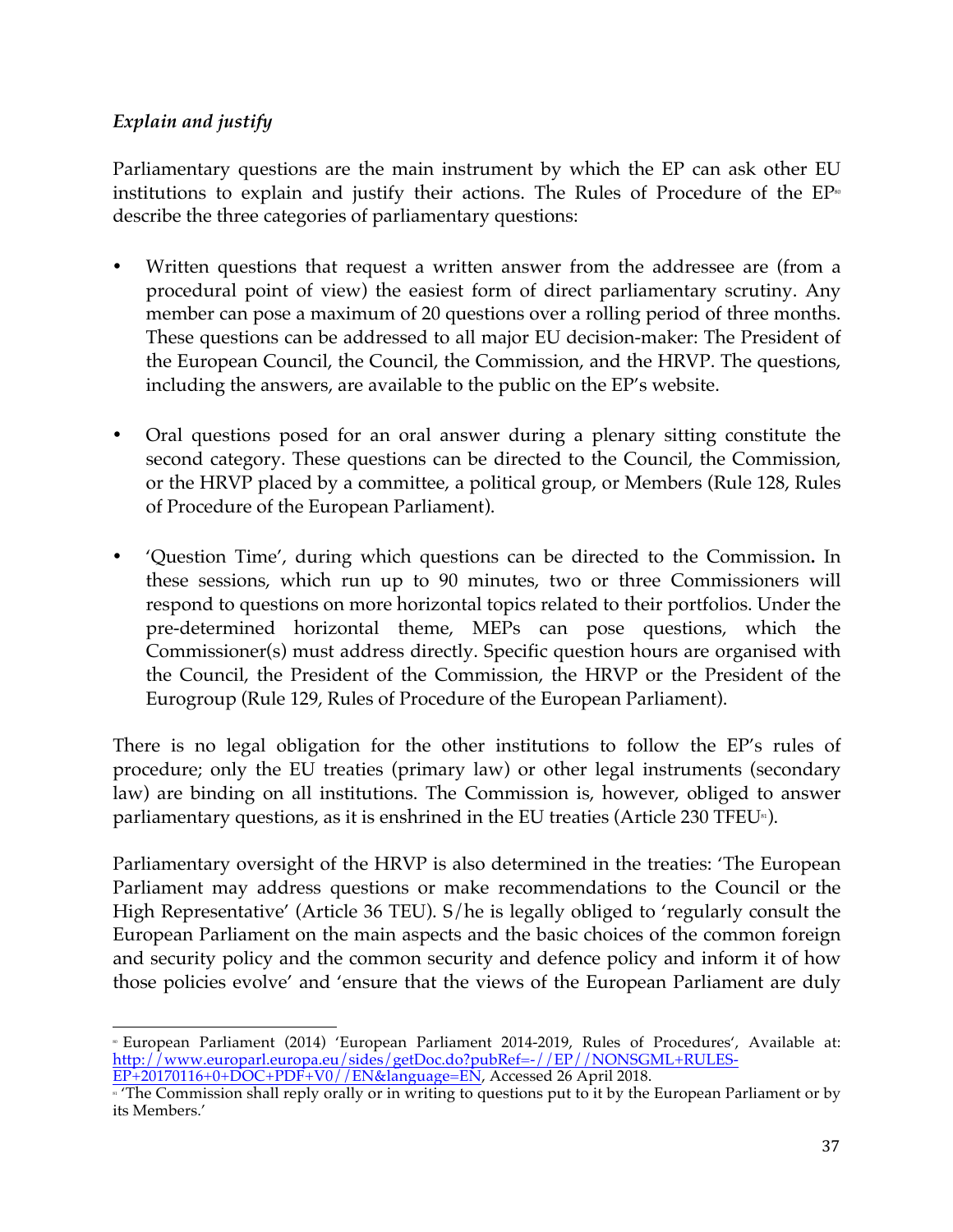taken into consideration' (Article 36 TEU). Twice a year the EP 'shall hold a debate on progress in implementing the common foreign and security policy, including the common security and defence policy' (Article 36 TEU). Apart from this general obligation, the treaties foresee the briefing of the EP in some specific cases, touching upon the restrictive measure (Article 215 TFEU), the solidarity clause (Article 222 TFEU) and enhanced cooperation (Article 328 TFEU).

President of the Eurogroup, however, is not obliged by the treaties to submit to parliamentary oversight, not even the Council.<sup>®</sup> The Parliament's Rules of Procedure foresee the attendance of the Eurogroup President in the context of the 'Question Time', but s/he is not legally bound to be present, nor do the EU treaties establish any obligation for the Eurogroup President to report to the EP. Hence, appearance in the plenary session is inspired more by political commitment or even goodwill, than by legal obligation.

The Eurogroup President is not obliged to attend EP sessions and in the past has rejected the invitation of the Parliament to give an account of the Eurogroup's work to the plenary.<sup>8</sup> In response to an MEP's written question on precisely that topic<sup> $\alpha$ </sup>, the Council referred to the accountability of the individual ministers vis-à-vis their respective national Parliaments and noted that from the Council's perspective the Eurogroup President is not supposed to be accountable to the European Parliament<sup>®</sup>.

In line with the EU's economic governance framework, so-called Economic Dialogues are organised aimed at enhancing the dialogue between the EU institutions. As determined by secondary legislation, 'the competent committee' of the EP may 'where appropriate' invite the President of the Eurogroup to 'appear before the committee'.<sub>®</sub> Practice from the past years shows that these dialogues between Eurogroup President and the Economic and Monetary Affairs (ECON) Committee take place twice a year, at the beginning of the year and in the autumn. The appearance in the ECON committee is legally binding for the Eurogroup President, as it is based on for secondary legislation. However, the regular instruments of parliamentary scrutiny do not apply to the Eurogroup president.

 <sup>82</sup> Schutze, R. (2018) *Oxford Principles of European Union Law: Volume 1: The European Union Legal Order*, Oxford: Oxford University Press, p.482.

<sup>83</sup> European Commission (2017), 'Communication from the Commission to the European Parliament, the European Council, the Council and the European Central Bank "A European Minister of Economy and Finance"', COM(2017) 823 final, 6.12.2012.<br>
"European Parliament (2017) 'P

<sup>84</sup> European Parliament (2017) 'Parliamentary questions, April 2017', Available at: http://www.europarl.europa.eu/sides/getDoc.do?type=WQ&reference=E-2017- 002525&format=XML&language=EN, Accessed: 26 April 2018.

<sup>85</sup> The Council's reply is available here: European Parliament 2017) 'Parliamentary questions, 26 June 2017, Reply', Available at: http://www.europarl.europa.eu/sides/getAllAnswers.do?reference=E-2017-002525&language=EN, Accessed: 26 April 2018.

<sup>86</sup> Council Regulation (EC) No 1466/97 of 7 July 1997 on the strengthening of the surveillance of budgetary positions and the surveillance and coordination of economic policies, OJ L 209, 2.8.1997, p. 1, Article 2ab.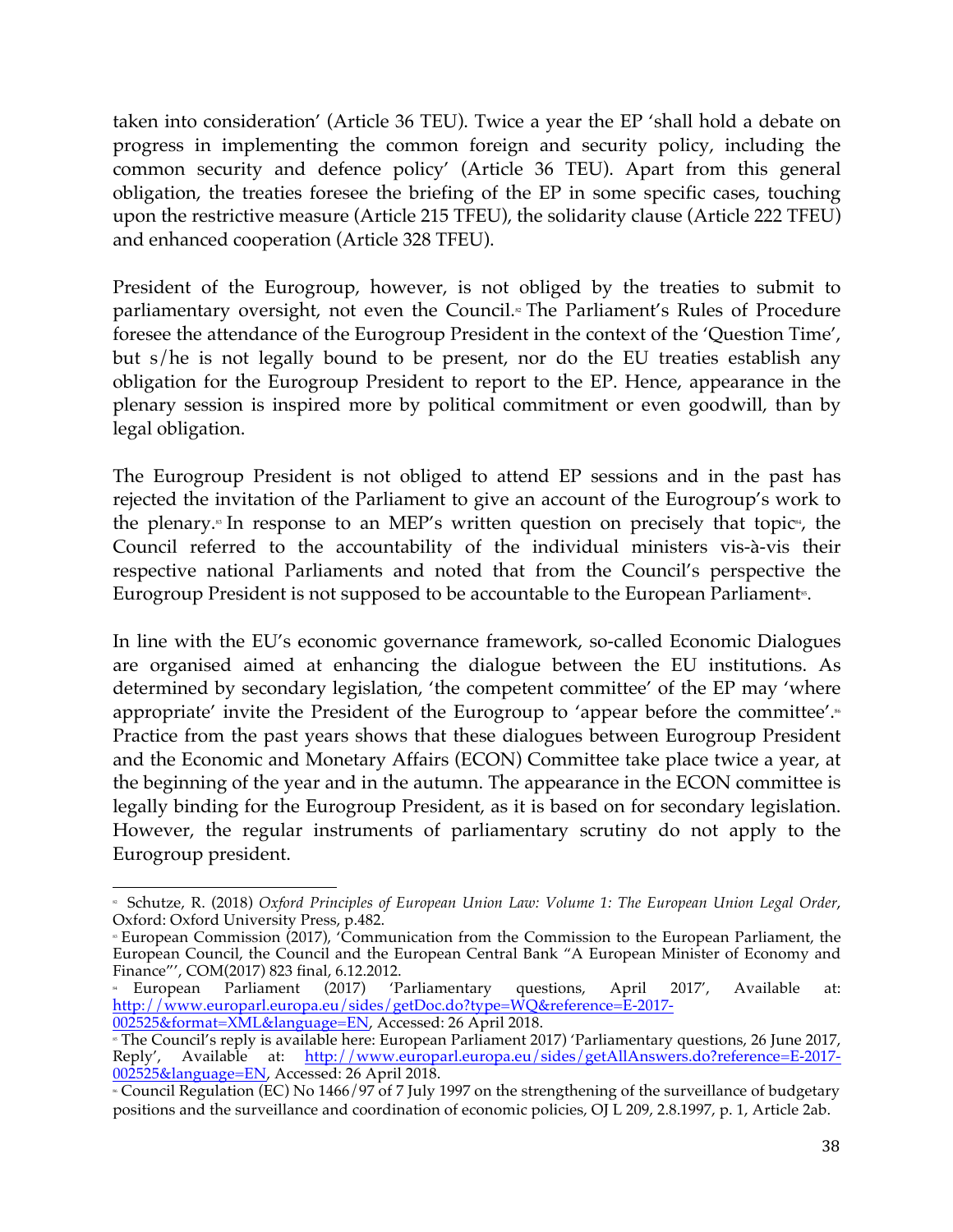# *Political consequences*

The EP holds two very important powers in regard to consequences: the approval and dismissal of the college. First, the EP has control over the Commission before it takes office by conducting detailed hearings with all appointed Commissioners, after which the Commission as a whole is put to a vote in the European Parliament (Article 17(7) TEU). Although this is formally a collective mechanism, the EP has used this right of veto (or rather its threat) to replace individual members of the Commission, as seen with the EP's rejection of Slovenia's Commissioner designate Alenka Bratušek in 2014 v. This is an *ex-ante* rather than an *ex-post* mechanism, but it is nonetheless relevant, as approval and dismissal go hand-in-hand. This applies to the HRVP to the same extent as it does to the other members of the College. The President of the Eurogroup is elected by a simple majority by the group itself and the EP's approval is not needed. The EP cannot issue a motion of censure against the Eurogroup president. Neither can it issue any other sanctions towards him/her.

Second, the EP can sanction the Commission by adopting a motion of censure or a vote of no confidence (Article 234 TFEU). In that case, all members of the Commission must collectively resign. Here one has to distinguish between the HRVP's two 'hats'. If Parliament adopts a motion of censure against the Commission, the High Representative of the Union for Foreign Affairs and Security Policy has to resign only as far as his or her duties in the Commission are concerned (Article 17(6)). The treaties do not specify what happens to the Council and European Council's duties. However, the treaties prescribe that the HRVP shall be replaced 'in the event of resignation, compulsory retirement or death' (Article 246 TFEU) and that it is the responsibility of the European Council (with a qualified majority and the agreement of the President of the Commission) to end the term of office (Article 18(2) TEU). Hence, there is no automatic resignation between these two functions, which means that the EP only has the power to terminate the HRVP's role as Vice-President of the Commission. The EP cannot terminate the term of the Eurogroup president.

To summarise, parliamentary oversight of the European Commission is the most developed among the institutions, as it entails a legal obligation of the Commission to face and address parliamentary questions and invests the EP with the power of approval and dismissal of the whole College.

The HRVP is subject to similar accountability mechanisms as s/he is contractually bound to respond to parliamentary questions and must be approved by the EP before entering office. The only limitation here is that the EP cannot terminate an intergovernmental position, such as the High Representative – only the Vice-President

 <sup>87</sup> Peterson, J. (2017) 'Juncker's Political European Commission and an EU in Crisis: Juncker's Political European Commission and an EU in Crisis', *Journal of Common Market Studies* 55 (2): 349-367.